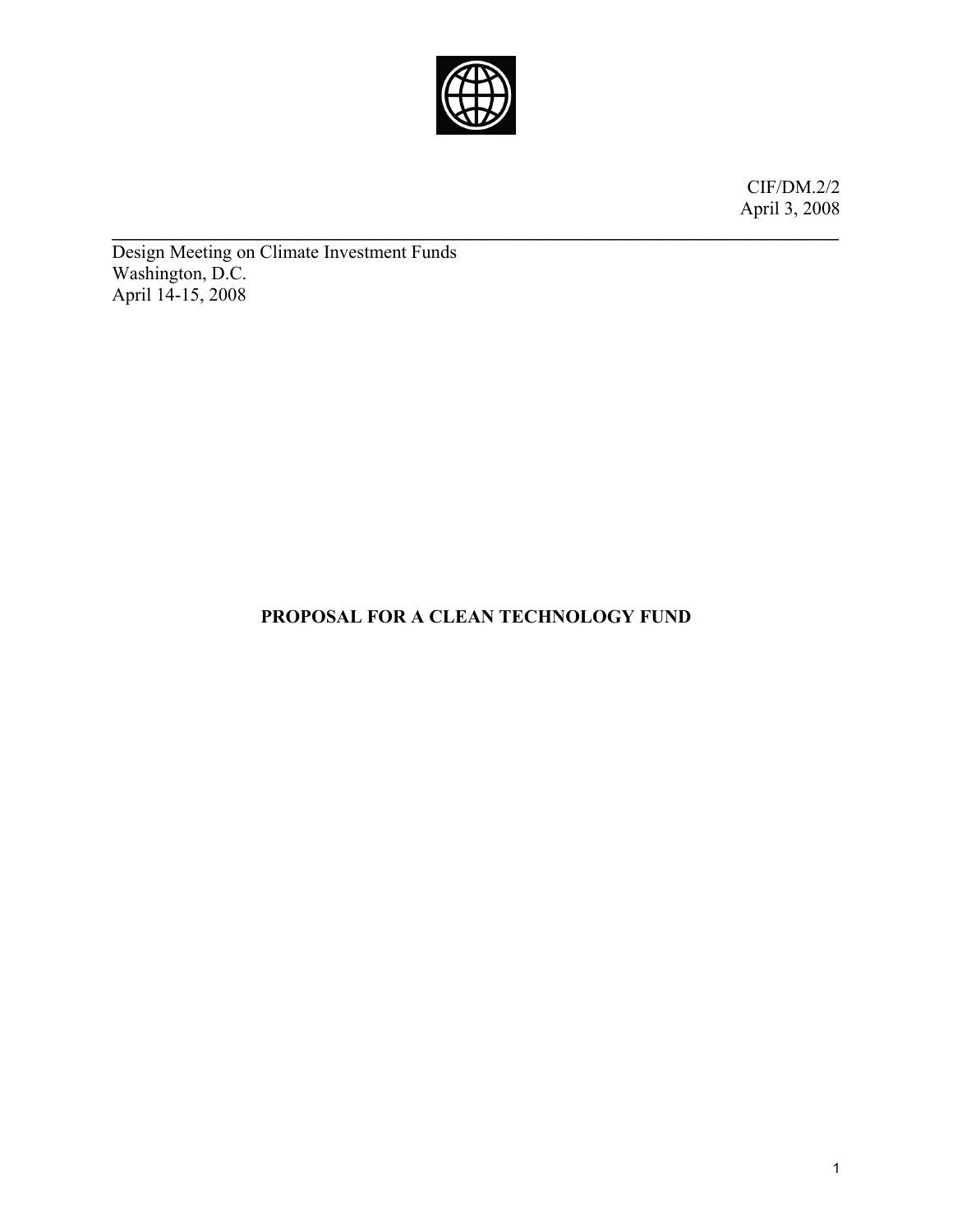# **Background to Proposal to establish a Clean Technology Trust Fund**

1. A consensus is growing that moderating and managing climate change is central to every aspect of poverty reduction, economic growth and development. Climate change can be addressed through multilateral action involving policy incentives and deployment on a global scale of clean technologies in a number of sectors. Dynamic growth in demand for energy in power, transport, building and industrial sectors in developing countries in the next 10-15 years provides a finite window of opportunity to demonstrate and invest in ways that provide energy services and other infrastructure services, reduce emissions, and prevent irreversible climate change. There is a gap in the international ODA architecture for finance to developing countries at more concessional rates than standard MDB terms and at the scale necessary to help provide them incentives to integrate low-carbon strategies into sustainable development plans and investment decisions.

2. The UN Framework Convention on Climate Change (UNFCCC) recognizes the need for financial resources to be provided to developing countries to assist them in meeting the costs of mitigation and adaptation measures to respond to the challenge of climate change. Pursuant to article 11 of the UNFCCC, the GEF has been designated as the financial mechanism of the Convention. GEF, under its mandate in the climate change area, pilots and demonstrates:

- (a) innovative technologies,
- (b) barrier removal to transform markets, and
- (c) capacity building, in particular the creation of an enabling environment, including establishment of codes, norms and standards.

3. In addition to the financial mechanism defined under article 11 of the UNFCCC, paragraph 11(5) stipulates that "developed country parties may also provide and developing country Parties avail themselves of, financial resources related to the implementation of the Convention through bilateral, regional and other multilateral channels".

4. Article 4(1)(c) of the UNFCCC provides for all parties to promote and cooperate in the development, application and diffusion, including transfer, of technologies, practices and processes that control, reduce or prevent anthropogenic emissions of greenhouse gases not controlled by the Montreal Protocol in all relevant sectors, including the energy, transport, industry, agriculture, forestry and waste management sectors.

5. Article 4(7) of the UNFCCC recognizes that "the extent to which developing country parties will effectively implement their commitments under the Convention will depend on the effective implementation by developed country Parties of their commitments under the Convention related to financial resources and transfer to technology and will take fully into account that economic and social development and poverty eradication are the first and overriding priorities of the developing countries."

6. Under the Bali Action Plan that was adopted by the thirteenth session of the UNFCCC Conference of the Parties, Parties decided to launch "a comprehensive process to enable the full, effective and sustained implementation of the Convention through long-term cooperative action, now, up to and beyond 2012."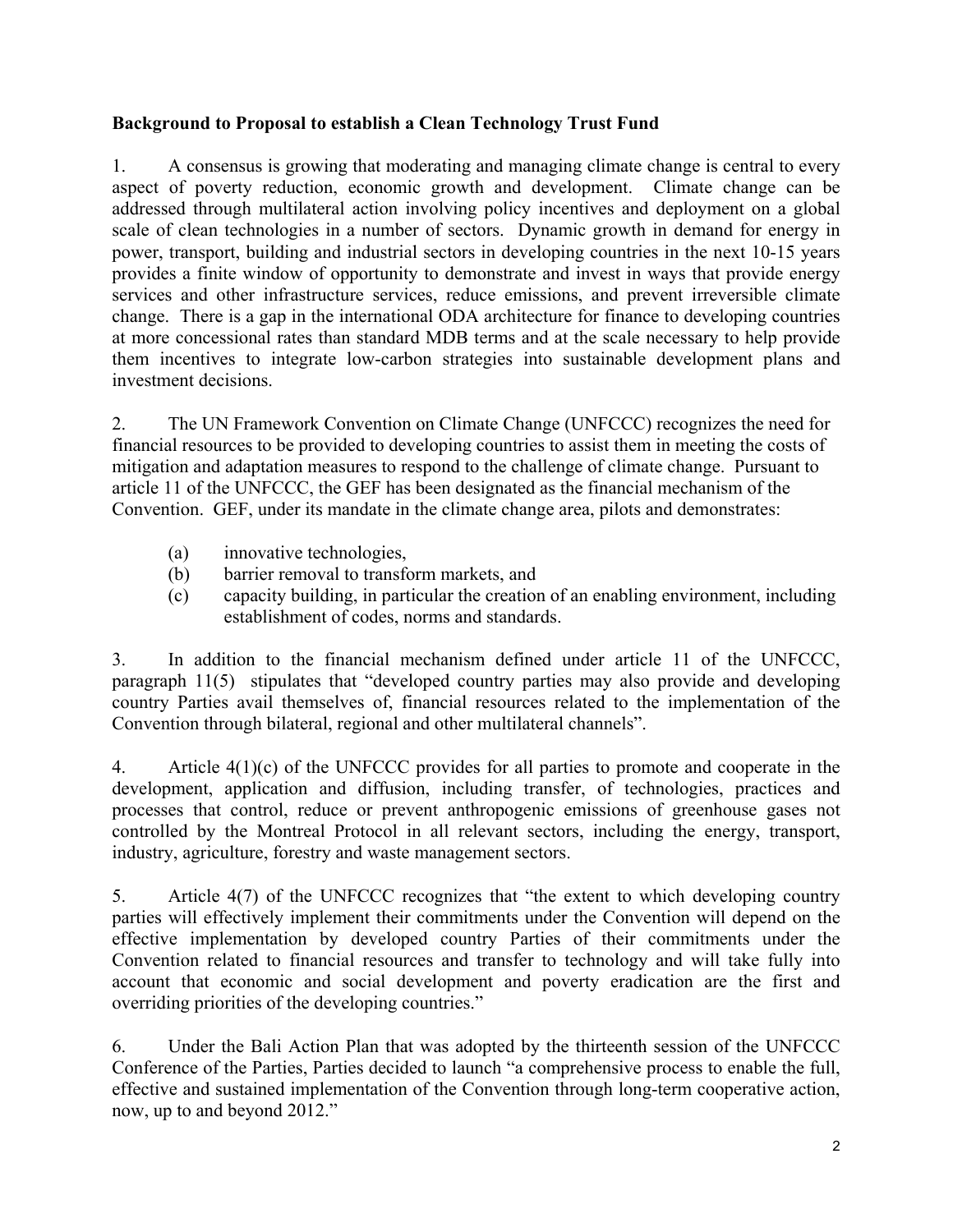- 7. Under Paragraph 1 of Bali Action Plan, Parties decided to address, *inter alia*:
	- (a) Enhanced national/international action on mitigation of climate change, including inter alia, consideration of;
	- (b) nationally appropriate mitigation actions by developing country parties in the context of sustainable development, supported and enabled by technology, financing and capacity building, in a measurable, reportable and verifiable manner;
	- (c) ways to strengthen the catalytic role of the Convention in encouraging multilateral bodies, the public and private sectors and civil society, building on synergies among activities and processes, as a means to support mitigation in a coherent and integrated manner.

8. In paragraph 11 of the Bali Action Plan, the Conference of the Parties, "agrees that the process shall be informed by, *inter alia*, the best available scientific information, experience in implementation of the Conventions and its Kyoto Protocol, and processes thereunder, outputs from other relevant intergovernmental process and insights from the business and research communities and civil society."

9. The MDBs are actively pursuing ways to increase the availability of concessional financing through existing and new instruments and to accelerate the access of developing countries to carbon finance, building on comparative advantages of the various institutions and their strong development policy dialogue with client countries. Within this context, the World Bank Group, in consultation with the regional development banks and interested countries, is seeking to establish a Clean Technology Trust Fund as one of a portfolio of strategic Climate Investment Trust Funds  $(CIF)^1$  $(CIF)^1$  and programs. The objective of the Clean Technology Trust Fund would be to provide scaled-up financing to assist developing countries in transitioning to low carbon economies through cost effective transformative investments resulting in mitigation of greenhouse gas emissions.

10. The need for further mobilizing and innovating financing for climate change actions is a critical lesson of the Clean Energy Investment Framework<sup>[2](#page-2-1)</sup> experience that is reinforced by strategic directions for scaling–up support by the multilateral development banks to climate action. The CEIF has provided the basis for definition of a range of initiatives within each multilateral development bank with a set of concrete results and impacts in terms of scale-up. The scale of action required points to the need to take the important lessons learned from pilot and prototype projects and programs and capacity building efforts, such as those supported by

<span id="page-2-0"></span>1. <sup>1</sup> It is proposed that the portfolio of funds/programs initially include, if donor support warrants:

 $\overline{a}$ 

c. the Forest Investment Fund.

a. the Clean Technology Fund,

b. the Strategic Climate Fund, including the Pilot Program for Climate Resilience, and

<span id="page-2-1"></span><sup>2</sup> The 2005 Gleneagles G-8 Summit in July 2005 stimulated a concerted effort by the development community to broaden and accelerate support to developing countries relating to energy access and climate change through the Clean Energy Investment Framework (CEIF).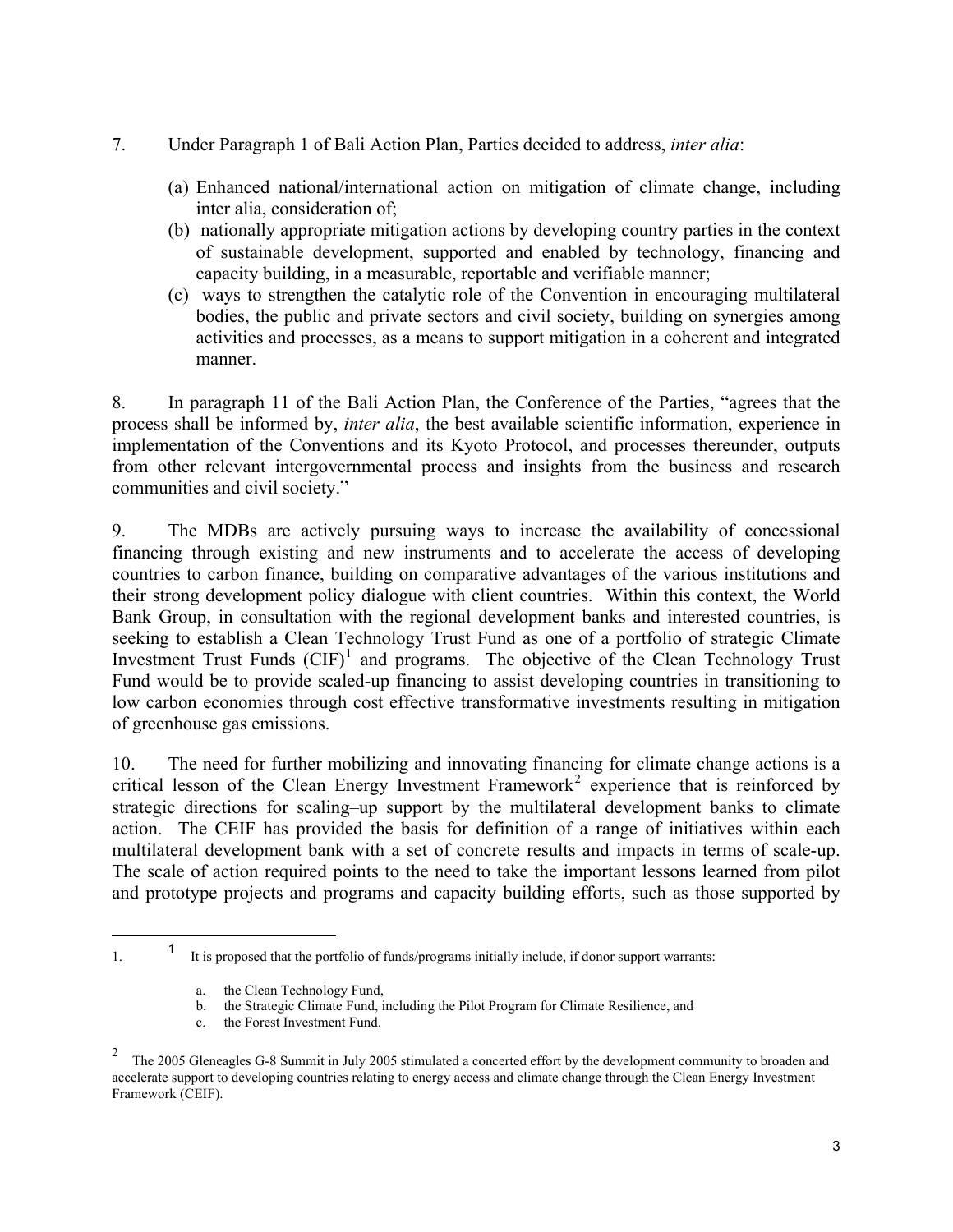the Global Environment Facility (GEF) through its implementing agencies, to broader programs which will help transform economies so that the objective of alleviating poverty and fostering growth can be met through new ways of approaching low-carbon growth and enhancing resilience. By building on these lessons and capitalizing on the capabilities of the World Bank Group, the African Development Bank, the Asian Development Bank, the European Bank for Reconstruction and Development, and the Inter-American Development Bank (hereinafter referred to as the MDBs), a scale-up of funding delivered in a package combining sectoral and private sector knowledge with the full range of development finance instruments will allow early transformational climate action while supporting programs which are tightly linked to a country's economic and sectoral priorities and objectives.

# **Clean Technology Fund**

# **Principles**

11. In developing a proposal for a Clean Technology Fund (CTF), the following principles have been taken into account:

- a) The core mission of the multilateral development banks is growth and poverty reduction. Climate change mitigation and adaptation considerations need to be integrated into the development process;
- b) Multilateral development banks can and should play a role in ensuring access of developing countries to adequate financial resources and appropriate technology for climate actions;
- c) The multilateral development banks should provide financing for adaptation and mitigation programs to address climate change that are country-driven and designed to support sustainable development. Activities financed by the fund should be based on a country-led programmatic approach and should be integrated into country-owned development strategies, consistent with the Paris Declaration focus on country ownership;
- d) The UN is the appropriate body for broad policy setting on climate change, and the multilateral development banks should not preempt the results. Actions to address climate change should be guided by the principles of the UNFCCC. The multilateral development banks should assist developing countries to build country-level knowledge, capacity and development project experience about the feasibility and implications of addressing climate change;
- e) It is appropriate for the multilateral development banks to build partnerships with each other and a wide range of institutions and stakeholders on climate change, including the private sector. It doing so, each bank should remain accountable to the policies adopted by its governing bodies.

# **Involvement of Recipient Countries in the Clean Technology Fund**

12. It is proposed that recipient countries be involved in the Clean Technology Fund at the following four levels: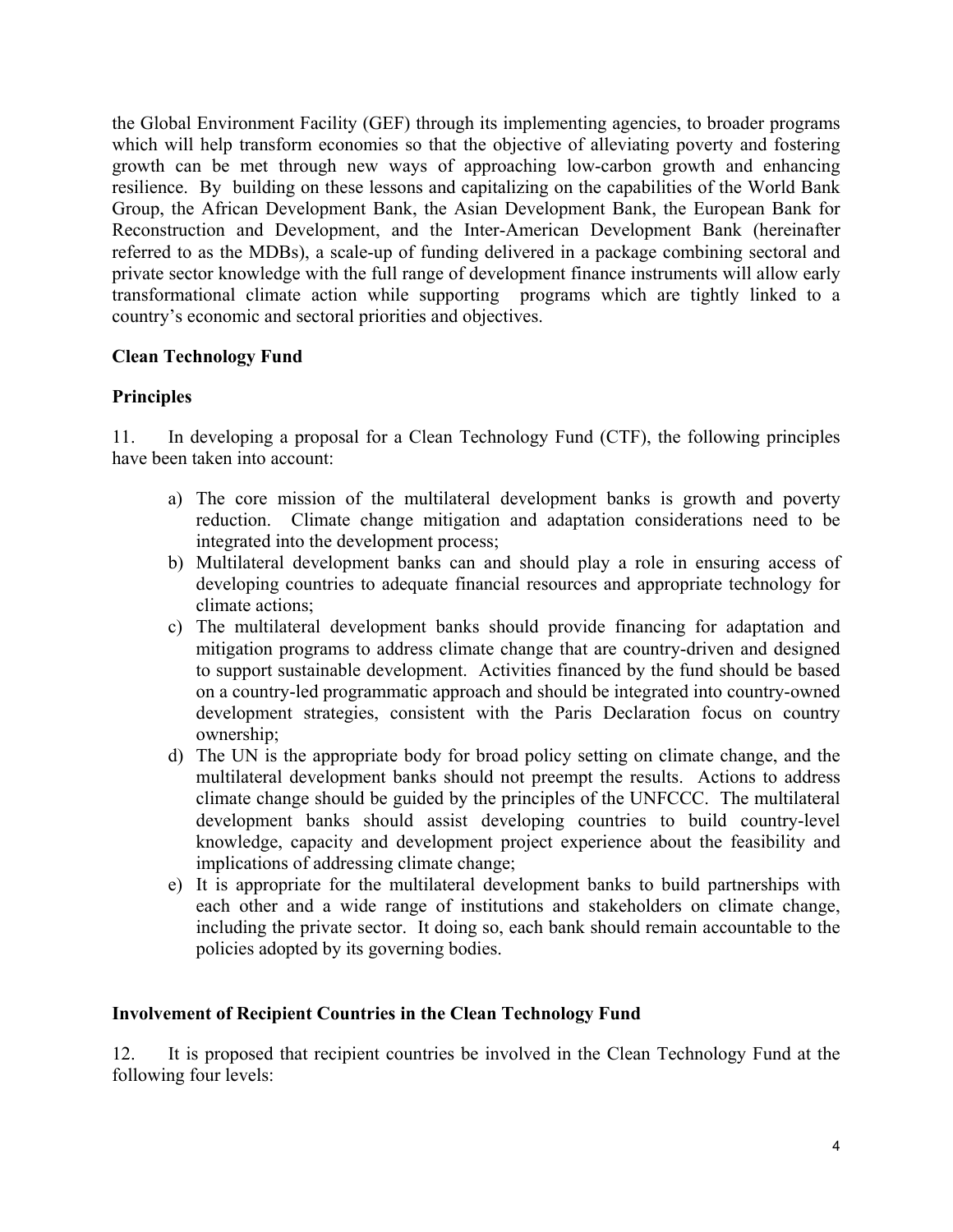- a) At the country level, the recipient-country government would be responsible for exercising leadership in developing and implementing its national strategies and work programs to transition to low carbon economies;
- b) Through representation in the oversight body for the fund which will be responsible for approving program criteria and financing from the fund;
- c) At the MDB Boards, recipient countries would participate in the final approval of programs and projects;
- d) At a Partnership Forum, a broad-based meeting of stakeholders interested in the CIF, including donor and recipient countries participating in the funds, UN and other agencies, and NGOs. The Forum would be convened to discuss the strategic directions and results and impacts of the CIF. At the time of the Partnership Forum, recipient countries participating in the Clean Technology Fund would be invited to meet to discuss their experience and views on the fund.

# **Scope of the Clean Technology Fund**

- 13. The Clean Technology Fund (CTF) will aim to:
	- a) provide positive incentives for scaled-up action and transformational change and for solutions to the climate change challenge in developing countries, consistent with their low carbon growth, poverty reduction and sustainable development strategies and plans;
	- b) promote international cooperation on climate change supportive of progress towards a post 2012 climate change agreement;
	- c) provide experience and lessons in responding to the challenge of climate change through learning-by-doing;
	- d) utilize the skills and capabilities of the international financial institutions to raise and deliver concessional climate financing at a significant scale to unleash the potential of the public and private sectors to achieve meaningful reductions of carbon emissions;
	- e) complement the GEF and other multilateral financial mechanisms, as well as bilateral financing, and seek co-financing with them as much as possible; and
	- f) provide for transparency and openness in its governance.

# **Types of Investment**

14. As country needs differ it will not be possible to prescribe which policies, measures or technologies will achieve significant advances for all countries. Investment selection criteria will be developed to allow assessment of potential for GHG reductions and an assessment of transformative potential, which is defined as one that catalyses the demonstration, deployment and commercialization of low carbon technologies, through policies, measures and programs, on a significant scale, such as:

- a) a sector or sub-sector in a given country or for larger countries in a high impact province/state;
- b) global or regional (beyond a country where it is being demonstrated with the help of the fund) application of a low-carbon technology; and/or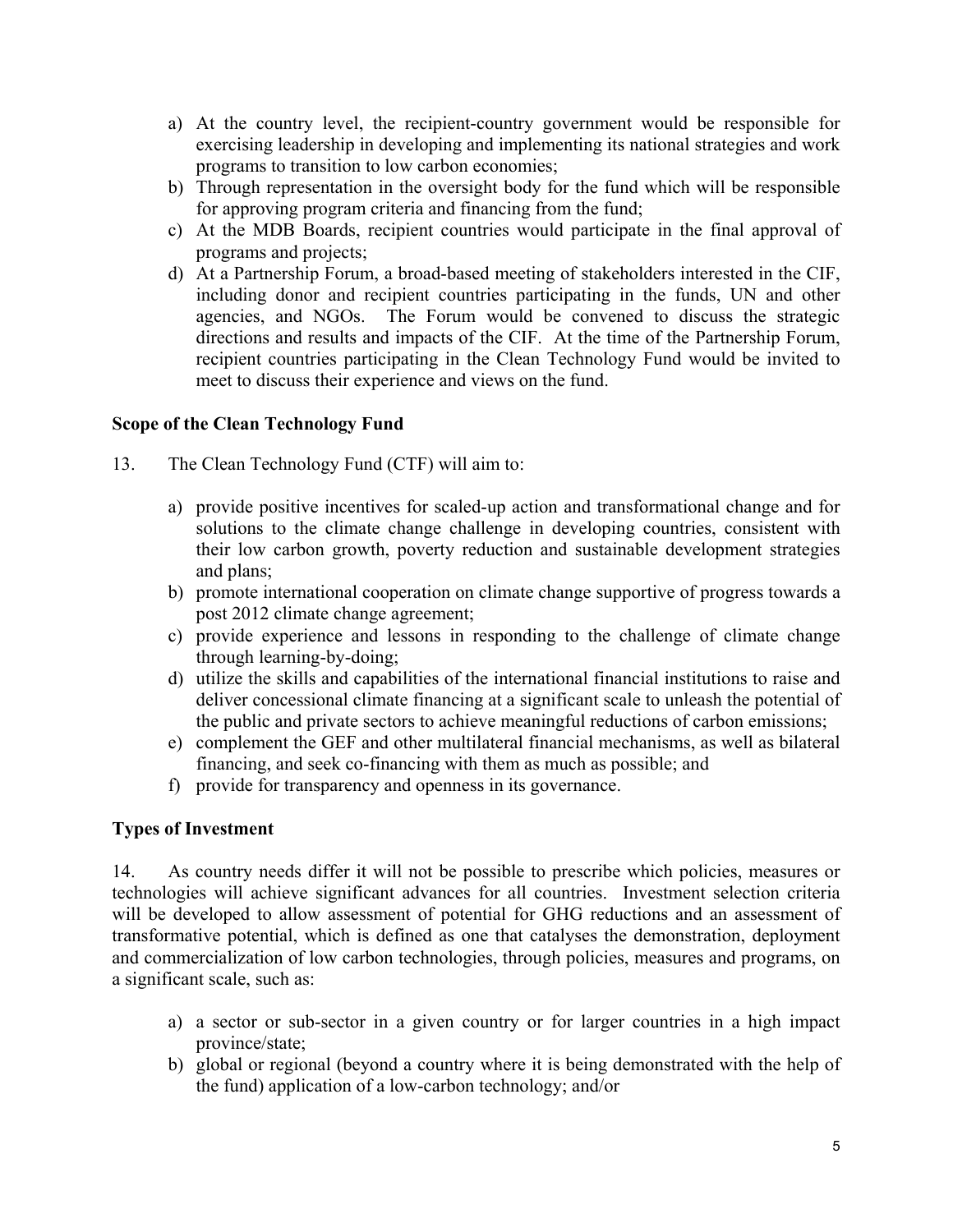c) private sector investments to significantly move the market towards lower carbon intensity.

# **Public Sector Investments**

15. Eligible countries would be expected to have in place low-carbon growth or other relevant strategies or to prepare such strategies if they do not already exist before accessing financing from the trust fund. When a country expresses interest in accessing the Clean Technology Fund financing, the MDBs concerned would conduct a joint programming mission to engage the government, private industry and other stakeholders on how the fund may help catalyze its transformation to a low carbon development path. The outcome of the joint exercise will be a clearly articulated approach, developed under the leadership of the recipient country, to the use of the fund's resources in targeted sectors of the recipient country through a joint MDB country program. The country programs would be submitted to the Trust Fund Committee for its approval.

16. Subsequently, proposed programs and projects consistent with the country programs would be submitted by the MDBs, prior to their appraisal, to the Trust Fund Committee for approval of trust fund financing. The further processing of programs and projects would follow the MDB's polices and procedures for appraisal, approval and supervision.

17. A business model for country investments under the CTF is presented in Annex A to this document.

# **Private Sector**

18. As the foundation of economic growth, the private sector has a significant role to play in climate change mitigation and adaptation. In pursuing a strategy that will combine public sector reform and private sector action, the CTF would seek to provide incentives necessary to engage private sector actions in achieving the objectives of the funds. Recognizing that funding structures for engaging the private sector will need to be different to the structures applied for public sector proposal financing, a business model for private sector engagement is annexed to this paper (Annex B).

# **Financing**

19. The CTF will provide primarily concessional lending and other forms of financing, such as guarantees, that could be blended with public and private resources to facilitate deployment of low carbon technologies at scale. In keeping with MDB practice, investment projects and programs may include financing for policy and institutional reforms and regulatory frameworks. More specifically, the CTF would seek to provide, through the MDBs:

- a) concessional financing in the near-to-medium term to meet investment needs to support rapid deployment of low carbon technologies;
- b) concessional financing at scale, blended with MDB financing, as well as bilateral and other sources of finance, to provide incentives for low carbon development;
- c) a range of financial products to leverage greater private sector investments; and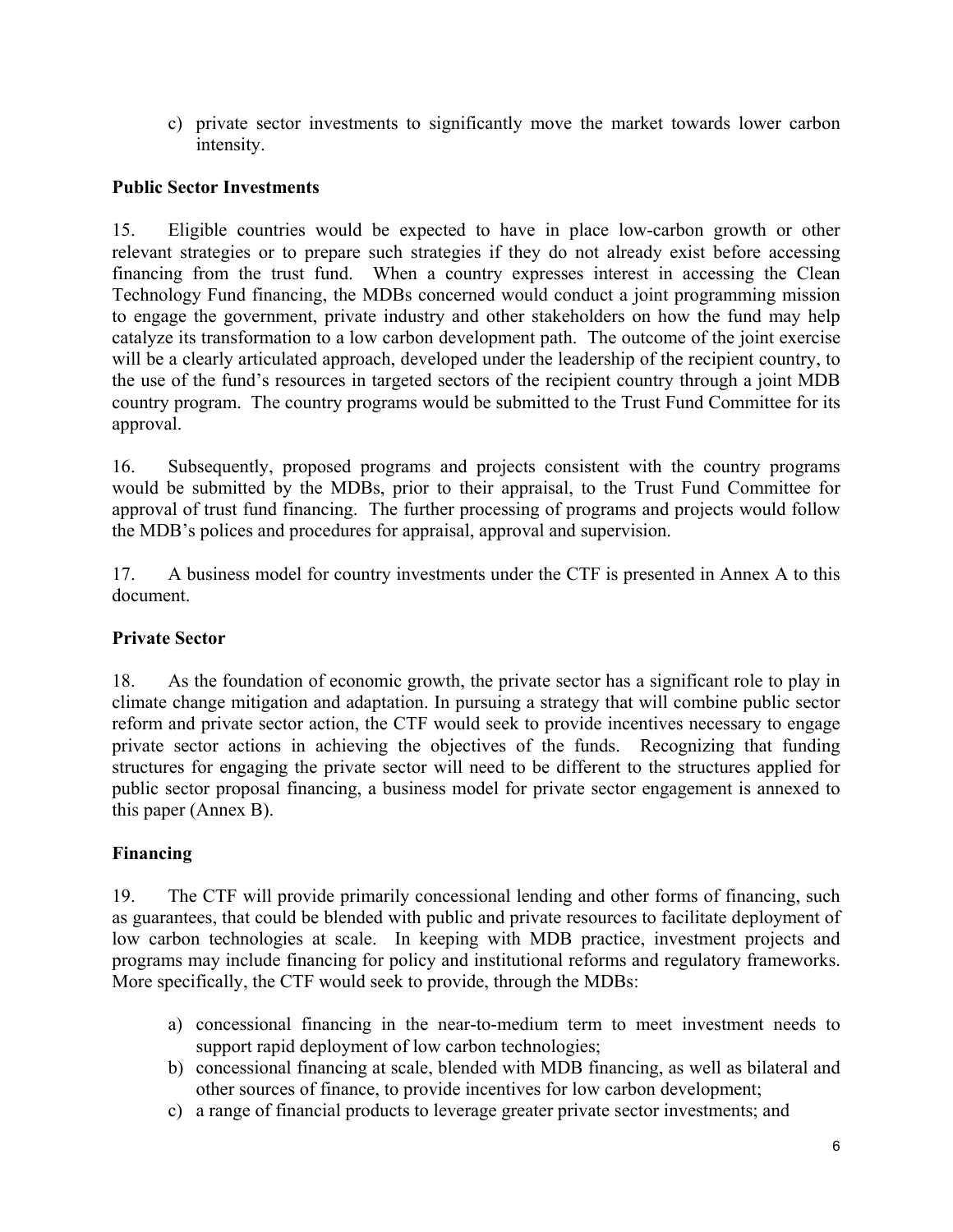d) financial instruments integrated into existing aid architecture for development finance and policy dialogue.

# **Structure of the CTF**

20. Bearing in mind the goals of the CTF, it is proposed that the fund operate in accordance with the following organizational principles:

- a) maintain an efficient business model that does not duplicate existing procedures or lengthen the project development and approval process;
- b) respond effectively to country demand in both public and private sectors and facilitate rapid deployment of fund resources;
- c) operate through a close partnership among key agencies;
- d) separate responsibilities for resource allocation, fiduciary responsibilities and administrative functions; and
- e) ensure full transparency and openness in processes.
- 21. Based on these principles, it is proposed that the CTF be organized so as to include<sup>[3](#page-6-0)</sup>:
	- a) Trust Fund Committee;
	- b) Partnership Forum;
	- $c)$  MDB<sup>[4](#page-6-1)</sup> Committee;
	- d) Administrative Unit; and
	- e) Trustee.

 $\overline{a}$ 

# **CTF Trust Fund Committee**

22. A CTF Trust Fund Committee will be established to oversee the trust fund. Recognizing the need for efficient and business-like operations, it is proposed that the Trust Fund Committee be limited in membership.

23. The Trust Fund Committee will consist of :

(a) five representatives from donor countries identified through a consultation among interested donors. It is expected that representation of the donor countries will be primarily guided by total contributions to the CTF. Such representatives will serve for two year terms. Representatives may be reappointed;

(b) five representatives of recipient countries chosen by recipient countries receiving financing from the fund. Such representatives will serve for two year terms. Representatives may be reappointed;

<span id="page-6-0"></span><sup>&</sup>lt;sup>3</sup> The Partnership Forum, the Trustee, the MDB Committee and the Administrative Unit will service all the funds

<span id="page-6-1"></span>and programs under the CIF.<br><sup>4</sup> For purposes of this note, MDBs include: the African Development Bank, the Asian Development Bank, the European Bank for Reconstruction and Development, the Inter-American Development Bank and the World Bank Group.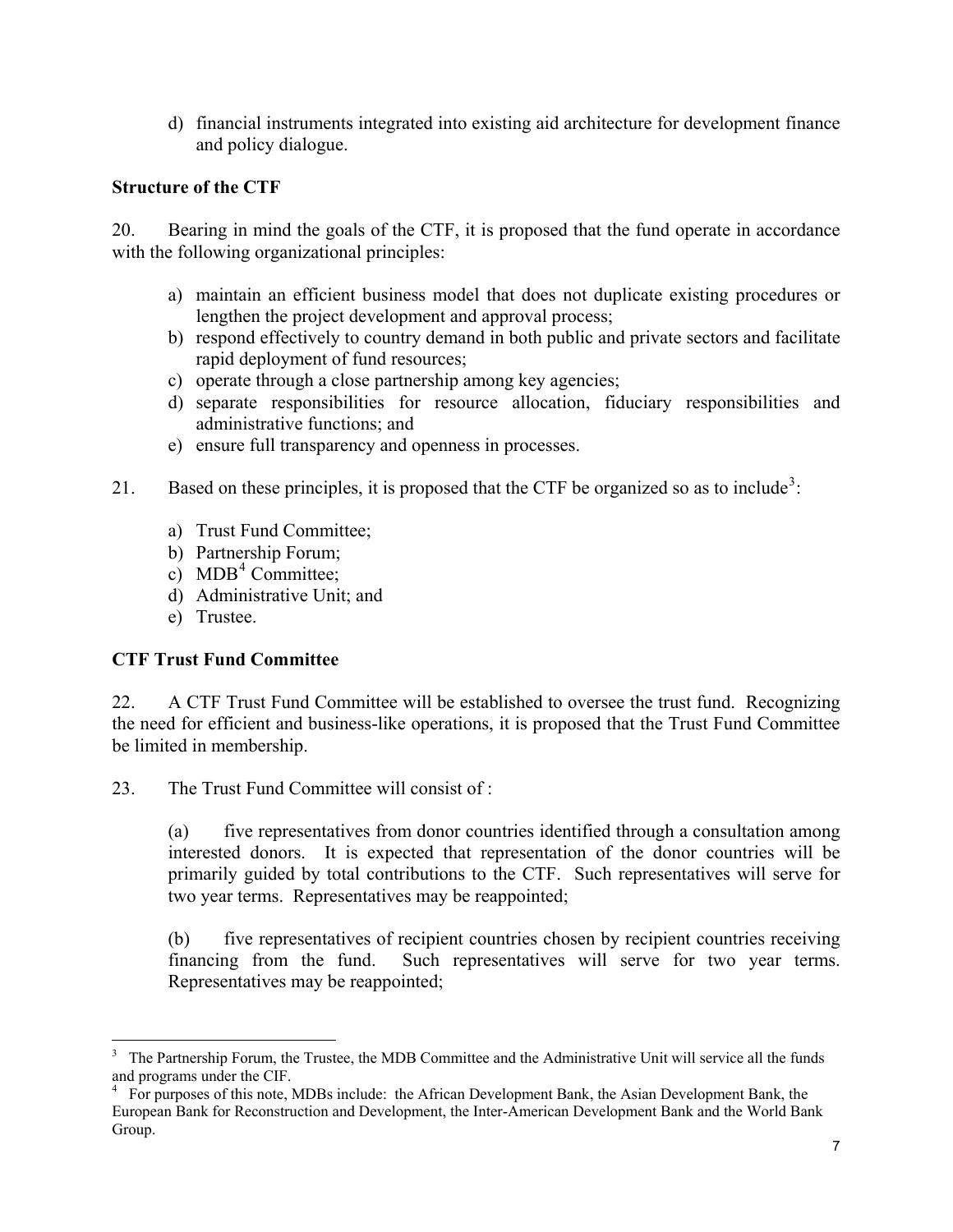(c) whenever the Trust Fund Committee considers a country work program, program or project to be financed by the fund, the recipient country concerned will be invited to participate in the Trust Fund Committee during its deliberations on the work program, program or project;

(d) a senior representative of the World Bank, recognizing the role of the World Bank as the overall coordinator of the CIF partnership;

(e) a representative of the MDB partners to be identified by the MDB Committee and chosen on the basis of rotation among the MDBs ;

24. To ensure good linkages with key partners so as to promote the efficient use of resources and complementarity with other sources of financing, the Trust Fund Committee will invite as observers representatives of other organizations with a mandate to promote investments in clean technology to address climate change, such as the Global Environment Facility.

# *Chair of the Trust Fund Committee*

25. The Trust Fund Committee will elect two co-chairs from among its members for the duration of the meeting. One co-chair will be a representative of a recipient country and the other co-chair will be a representative of a donor country.

# *Decision making*

26. Several proposals have been suggested regarding decision making. There is wide agreement that the *first principle* for decision-making would be to reach decisions by consensus. Consensus is a procedure for adopting a decision when no participant in the decision-making process opposes the contents of the decision strongly enough to block a consensus. Consensus does not necessarily imply unanimity. In fact, there may well be situations in which, while not agreeing on a decision reached by consensus, the dissenting decision-maker(s) does not wish to block a decision but wants to attach a statement(s) or note(s) to the decision reached by consensus to the effect that it does not support the decision. Hence a participant, while not entirely satisfied with a decision reached by consensus may still decide not to impede such consensus by remaining silent or registering its lack of support.

27. One proposal is to agree that all decisions will be reached by consensus. If this is not possible, then the decision would be postponed or withdrawn.

28. Another alternative is to provide that when consensus is not achievable, a vote is taken in accordance with agreed procedures for voting. Such procedures would need to provide a basis for votes (for example, votes may be based on the number of seats on the trust fund committee – one seat, one vote; based on contributions to the trust fund; or based on a hybrid system based on contributions and the number of seats). The procedures will also need to specify the majority required to pass a decision and to ensure appropriate voice of all parties, including recipient countries.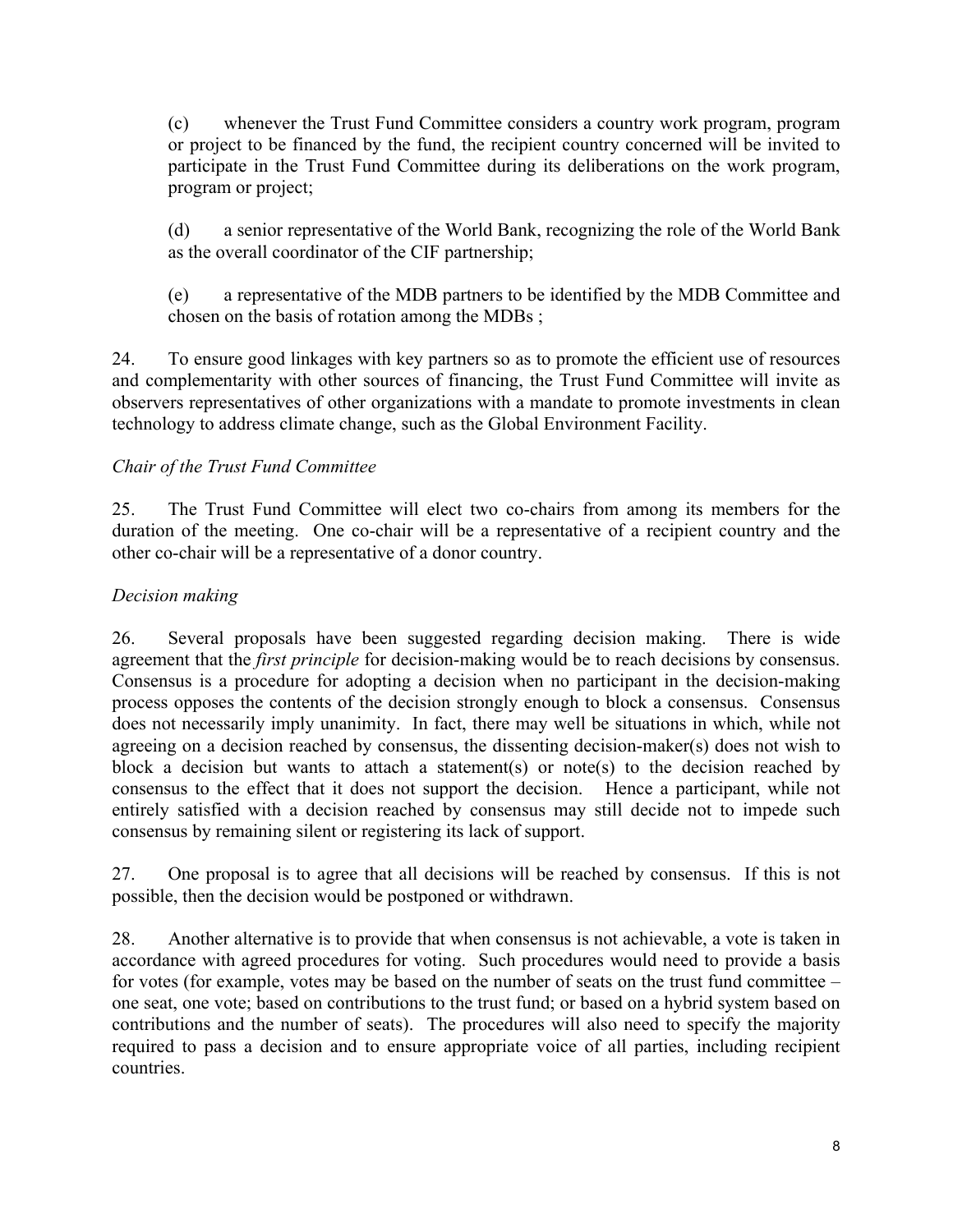## *Functions of the Trust Fund Committee*

- 29. The Trust Fund Committee will be responsible for:
	- a) approving programming priorities and criteria and financing modalities;
	- b) approving joint MDB country work programs;
	- c) approving trust fund financing for programs and projects;
	- d) approving trust fund financing for administrative budgets;
	- e) providing guidance on the convening of the Partnership Forum;
	- f) ensuring monitoring and periodic independent evaluation of performance and financial accountability of MDBs;
	- g) approving annual reports of the fund;
	- h) reviewing reports from the Trustee on the financial status of the fund; and
	- i) exercising such other functions as they may deem appropriate to fulfill the purposes of the fund.

#### *Frequency of meetings*

30. The Trust Fund Committee will meet at a senior level once or twice a year, depending on business needs. In the first year after its establishment, the Trust Fund Committee may decide to meet more frequently. The Trust Fund Committee may review and approve trust fund financing for programs and projects once a month, or as needed, at a level and through means and procedures appropriate to project or program review.

#### **Partnership Forum**

31. A Partnership Forum, a broad-based meeting of stakeholders, including donor and recipient countries participating in the CIF, UN and other agencies, GEF, UNFCCC and NGOs would be convened annually to discuss the strategic directions and results and impacts of the CIF. The Partnership Forum will be chaired by the World Bank Vice President for the Sustainable Development Network. At the time of the Partnership Forum, recipient countries participating in a particular fund will be invited to meet to discuss their experience and views on the fund. This would also be an opportunity for recipient countries to agree on recipient country representation at the level of the CTF Trust Fund Committee.

#### **Supporting Units established under the CIF**

32. The following units will provide services to the funds and programs to be established under the CIF, including the CTF:

- (a) MDB Committee;
- (b) Administrative Unit;
- (c) Trustee.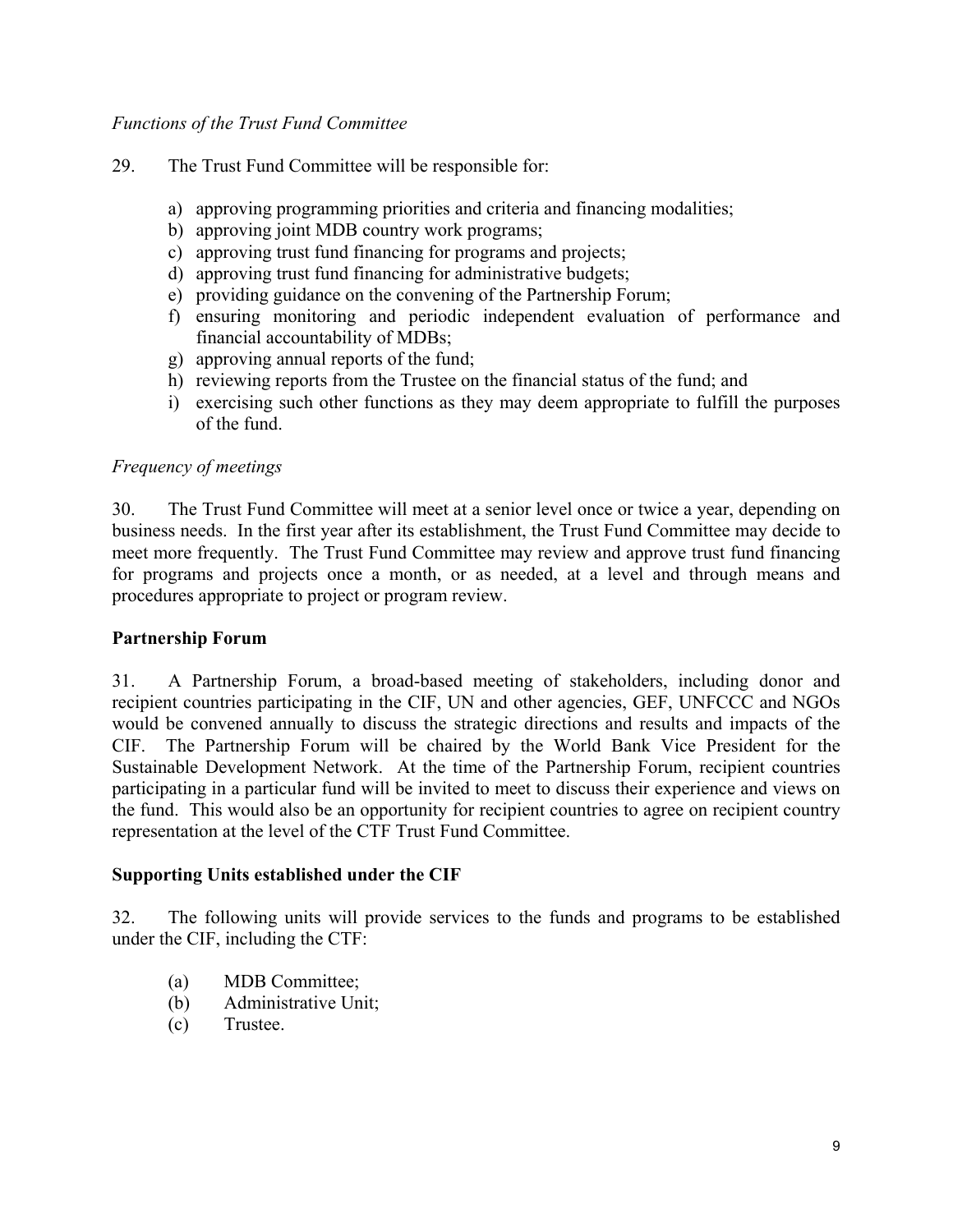# **MDB Committee**

33. The aim of the CIF is to ensure speed and alignment with development programs by building on the structures and normal processes of the MDBs. Therefore, it is proposed that the MDBs have fair and equitable opportunity to propose programs and projects for financing from the funds and rely on their own policies and procedures in developing and managing activities financed by the funds. The MDBs will report directly to the Trust Fund Committee on operational matters and will be invited to present their views on items under consideration by the Trust Fund Committee.

34. To facilitate collaboration, coordination and information exchange, a MDB Committee comprising representative of the MDBs will be established. The MDB Committee will meet quarterly or with such other frequency as deemed necessary by the committee. The MDB Committee will:

- (a) identify specific areas of MDB cooperation linking transformational policy initiatives with CIF programs and projects;
- (b) prior to each meeting of the Trust Fund Committee, review a provisional agenda and documentation prepared by the Administrative Unit;
- (c) review recommendations proposed by the Administrative Unit on program criteria and priorities and the activity cycle for approval by the Trust Fund Committee;
- (d) monitor progress in implementing programs and report to the Trust Fund Committee on compliance with approved policies on the use of trust fund monies;
- (e) review a draft annual consolidated report on the CTF activities, performance, and lessons, including details of the fund's portfolio, status of implementation, funding allocations for the previous period, pipeline of projects and funding projections, costs incurred to administer the funds, and other pertinent information;
- (f) serve as a forum to ensure effective operational coordination, exchange of information and experience;
- (g) advise the Administrative Unit on its work program, including the implementation of a comprehensive knowledge management system, results measurement system and learning program, taking into account opportunities for synergies with the activities of the MDBs;
- (h) perform any other functions assigned to it by the Trust Fund Committee.

# **Administrative Unit**

35. A CIF Administrative Unit will be established to assist the work of the Climate Investment Funds, including the CTF, and to support trust fund and other committees. With respect to the CTF, the Administrative Unit will:

(a) prepare all documentation required for review by the Trust Fund Committee, including developing an agenda for the Trust Fund Committee meeting, which will first be reviewed by the MDB Committee;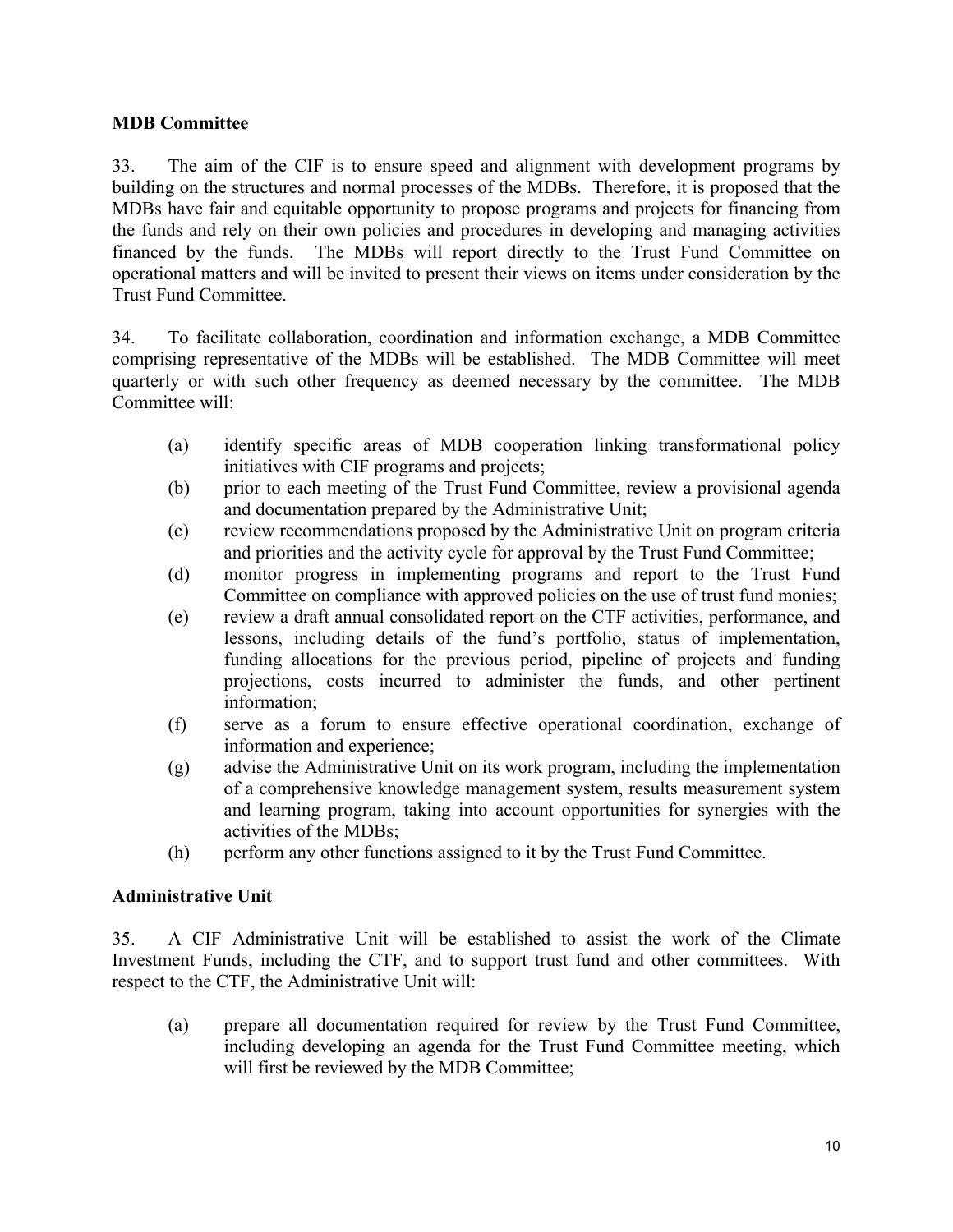- (b) make recommendations, in consultation with the MDB Committee, on program criteria and priorities and the activity cycle for approval by the Trust Fund Committee;
- (c) conduct background research and analyses as requested by the Trust Fund Committee;
- (d) advise the Trust Fund Committee of prospective projects in early stage development;
- (e) prepare an annual consolidated report on the trust fund's activities, performance, and lessons, including details of the trust fund's portfolio, status of implementation, funding allocations for the previous period, pipeline of projects and funding projections, costs incurred to administer the funds, and other pertinent information;
- (f) manage a comprehensive database of the trust fund activities, knowledge management system, result measurements system and learning program;
- (g) service the meetings of the Trust Fund Committee;
- (h) manage partnerships and external relations, including convening meetings of the MDB Committee and the CIF Partnership Forum;
- (i) collaborate with the Trustee to ensure that the Trustee receives all the information necessary to carry out its responsibilities; and
- (j) perform any other functions assigned to it by the Trust Fund Committees.

# **Trustee**

36. The IBRD would serve as Trustee for the CTF. The Trustee would act as financial intermediary with respect to the CTF proceeds administered by other MDBs and, in that capacity, would have no responsibility to the CTF contributors for the use of such proceeds over and above those responsibilities contained in the contribution agreements with contributors, agreements with MDBs, and relevant World Bank rules and regulations. Such responsibilities will be borne by the MDB in accordance with its own fiduciary framework, policies, guidelines, and procedures. Information on the role of the Trustee is included in Annex C to this document.

# **Minimum Contribution**

37. A contributor [or group of contributors] would be expected to make a minimum contribution to the fund, the level of which will need to be decided.

# **Ceiling on Trust Fund Financing**

38. To promote balanced and equitable access to the trust fund, consultations thus far suggest that a cap, for example between 15% and 20%, should be established for the amount of financing that any one country could receive from the fund.

# **Monitoring and Evaluation**

39. Monitoring and evaluation will be critical for the trust fund. There will be annual reporting by the MDBs to the Trust Fund Committee, and an independent evaluation of the operations of the Trust Fund and its activities will be carried out after three years of operations.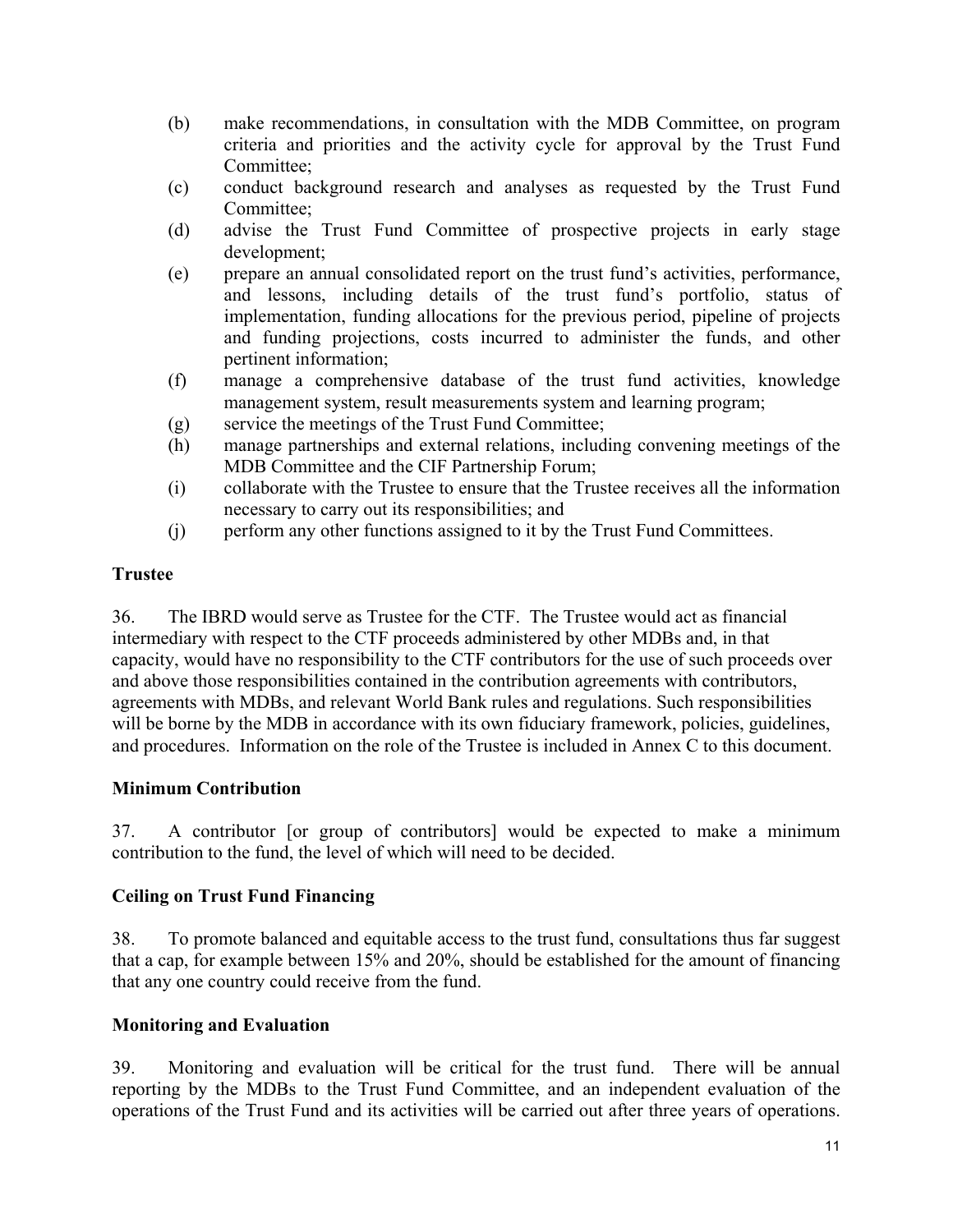Results achieved through the fund should be published and publicly available. Full reporting criteria will be agreed by the Trust Fund Committee.

# **Reflows**

40. With respect to these aspects of the fund, it is expected that the Trustee will establish a mechanism for applying reflows, on a pro rata basis, to a donor's share of the fund, as required

# **Duration of the CIF**

41. Recognizing the on-going deliberations regarding a post-2012 climate change agreement, including an associated financial architecture, the CTF should be reviewed in light of the final agreement and consideration given to the revision or sunset of the CTF, as appropriate.

# **Administrative Fees**

42. The Trustee, the Administrative Unit, and the MDBs will perform specific administrative services and project related activities. Compensation for administrative services and project related activities will be on the basis of full cost recovery for the entities but should be guided by the principles of cost consciousness, reasonableness, and transparency. Annex A elaborates on the administrative and project management costs for public sector investments. The administrative and project management costs for private sector investments are referred to in the private sector proposal presented in Annex B.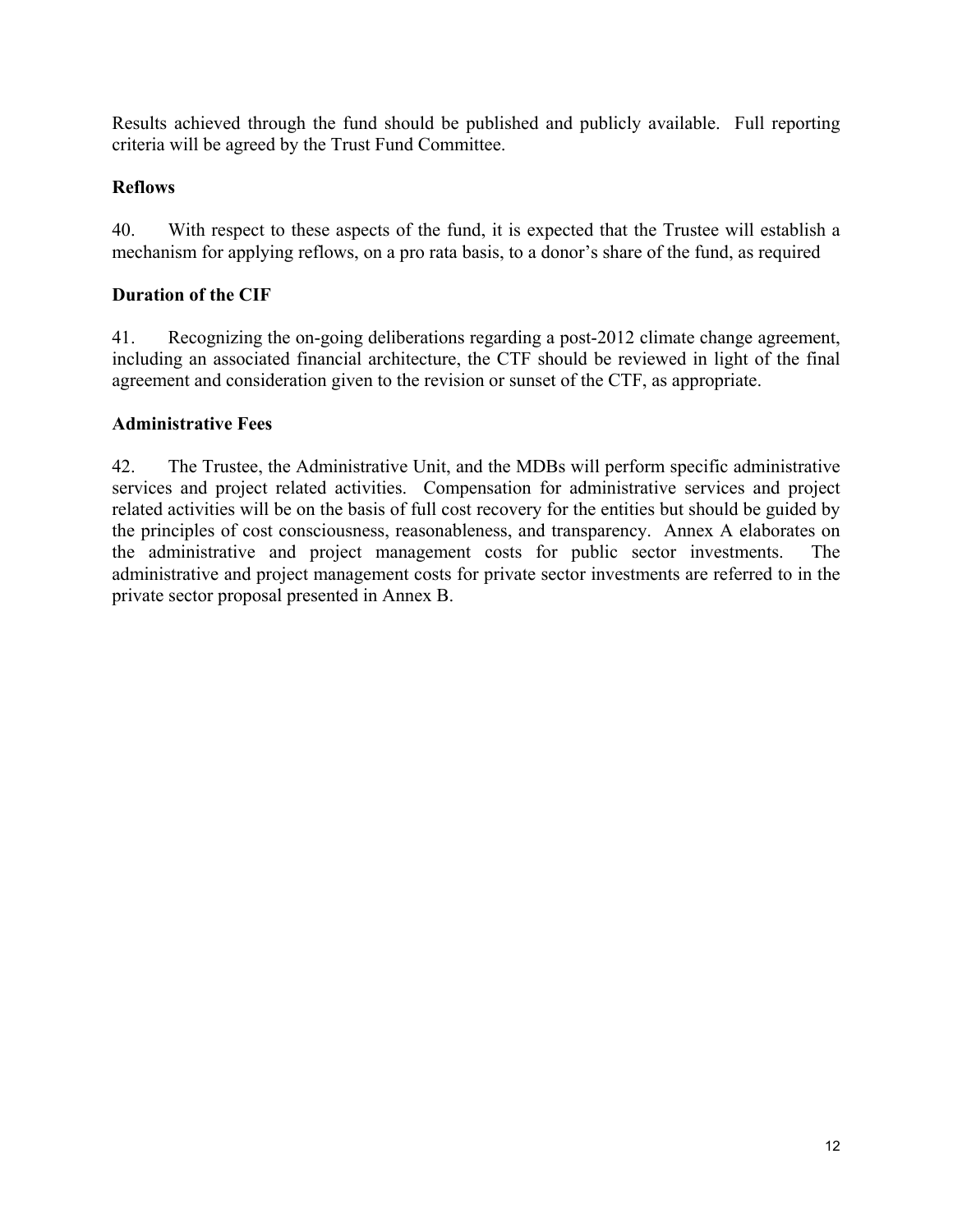## **Annex A Proposed Business Model for Country Public Sector Investments under the CTF**

# **Introduction**

1. The Clean Technology Fund (CTF) will support the rapid deployment of low-carbon technologies on a significant scale, with the objective of cost-effective reductions in the growth of greenhouse gas emissions. The CTF will do so by supporting policies, measures and programs that reduce the costs and risks imposed on developing countries by the adoption of low GHG-emitting technologies. The CTF will act within a country-led model and ensure country ownership of low-carbon economic growth strategies to meet its sustainable development goals.

2. The CTF would fill a specific financing gap in the international aid architecture by primarily providing finance to Countries at more concessional rates than standard Multilateral Development Bank (MDB) terms at the scale necessary to help provide them incentives to integrate low-carbon strategies into their development plans and investment decisions.

3. The goal of the CTF is to have transformational impacts. The CTF's resources must be used where it will have a transformational impact on the challenges of reducing growth in GHG emissions. Priority will be given to country investment programs with the potential for significant reduction in GHG emissions growth from a transition to a low-carbon economy.

# **Scope of the CTF**

 $\overline{a}$ 

4. Financing from the CTF could cover one or more of the following proposed transformational investments<sup>[5](#page-12-0)</sup>:

- a) Power Sector
	- (i) Increase substantially the share of renewable energy (solar, wind, hydropower, biomass and bio-fuels, geothermal, waste-to-energy, and hybrids) in the total electricity supply
	- (ii) For existing coal-fired plants, the CTF will follow a three-pronged approach: (1) upgrading/rehabilitating plants with a reasonable remaining life; (2) decreasing the duty cycle of existing plants; and (3) early retirement of older units, where such plants account for a large percentage of capacity, with a view to achieving significant increases in energy efficiency
	- (iii) For new coal-fired assets: Recognizing that coal is forecast to remain an important component of global energy use over the next 30-50 years, the coal-fired projects would be supported where they are least cost, focusing on decreasing CO2 emissions at scale through substantial improvements in plant efficiencies (moving from sub-critical to super and ultra-supercritical technologies as well as IGCC, oxyfuels and cogeneration) and supporting readiness for implementation of carbon capture and storage

<span id="page-12-0"></span> $<sup>5</sup>$  The Fund would not support technologies that are still in the research and development or pilot testing stage, but</sup> should be focused on deployment, which may include demonstration, of new low-carbon technologies.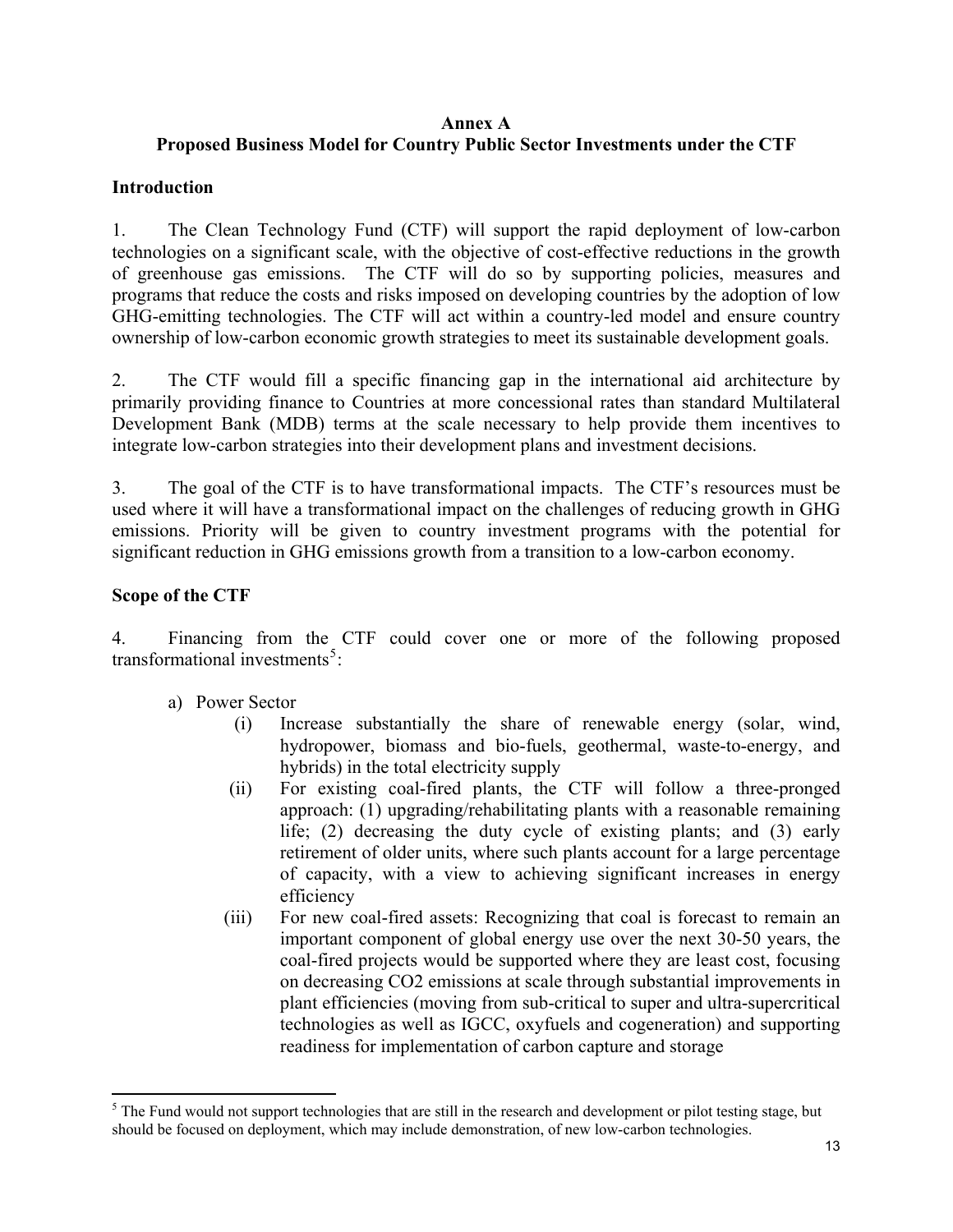- (iv) Promote grid interconnection schemes that promote lower carbon energy production and/or significant transmission efficiency improvements
- (v) Switch from coal plants to gas resulting in significantly reduced carbon intensity
- (vi) Large reductions in transmission and distribution losses (new T&D systems using energy-efficient technologies, or retrofits/upgrades)
- b) Transportation
	- (i) Modal shift to public transportation in major metropolitan areas, with a substantial change in the number of passenger trips by public transport
	- (ii) Improve fuel economy standards and fuel switching
- c) Buildings and industry energy efficiency
	- (i) Large-scale adoption of energy efficient technologies that lowers energy consumption per unit of output by at least 5% in:
		- Building design, insulation, lighting and appliances
		- Energy-intensive industries and equipment (motors and boilers)

#### **Joint Programming by MDBs**

5. The starting point in developing operations to be co-financed by the CTF will be a request from a country for a programming mission to be undertaken by the World Bank Group and relevant RDB to begin the dialogue on how the CTF may contribute to catalyzing transformation toward a low-carbon path. The criteria for undertaking a joint programming mission would be: (a) the country is ODA-eligible (according to OECD/DAC); (b) there is an active MDB country program in the relevant sectors; and (c) the country has a low-carbon growth strategy or similar strategic framework, such as a strategy for energy security or sector plans.

6. This joint programming is critical, as each MDB is likely to have ongoing operations in key sectors or sub-sectors in the country, and this exercise will allow for coordination and collaboration of current and new activities. This is also important to ensure that possible future investments to be supported by the CTF will be additional to existing investment programs. The joint programming will be conducted within the framework of the MDBs' Country Assistance/Partnership Strategies.

7. It is envisaged that the government will play a central role in programming of the CTF's public sector related projects and in donor coordination.

8. The outcome of the joint exercise will be a clearly articulated proposal for the use of the CTF's resources in the country and a work program that each MDB would be undertaking, including a potential project pipeline and notional resource envelopes. The country program would be endorsed by the Ministry of Finance, with a designation of MDBs for individual investment operations. The country programs would be expected to promote a "co-benefits" approach, with an emphasis on both local and global environmental impacts. Results measurement will be an integral part of the programs.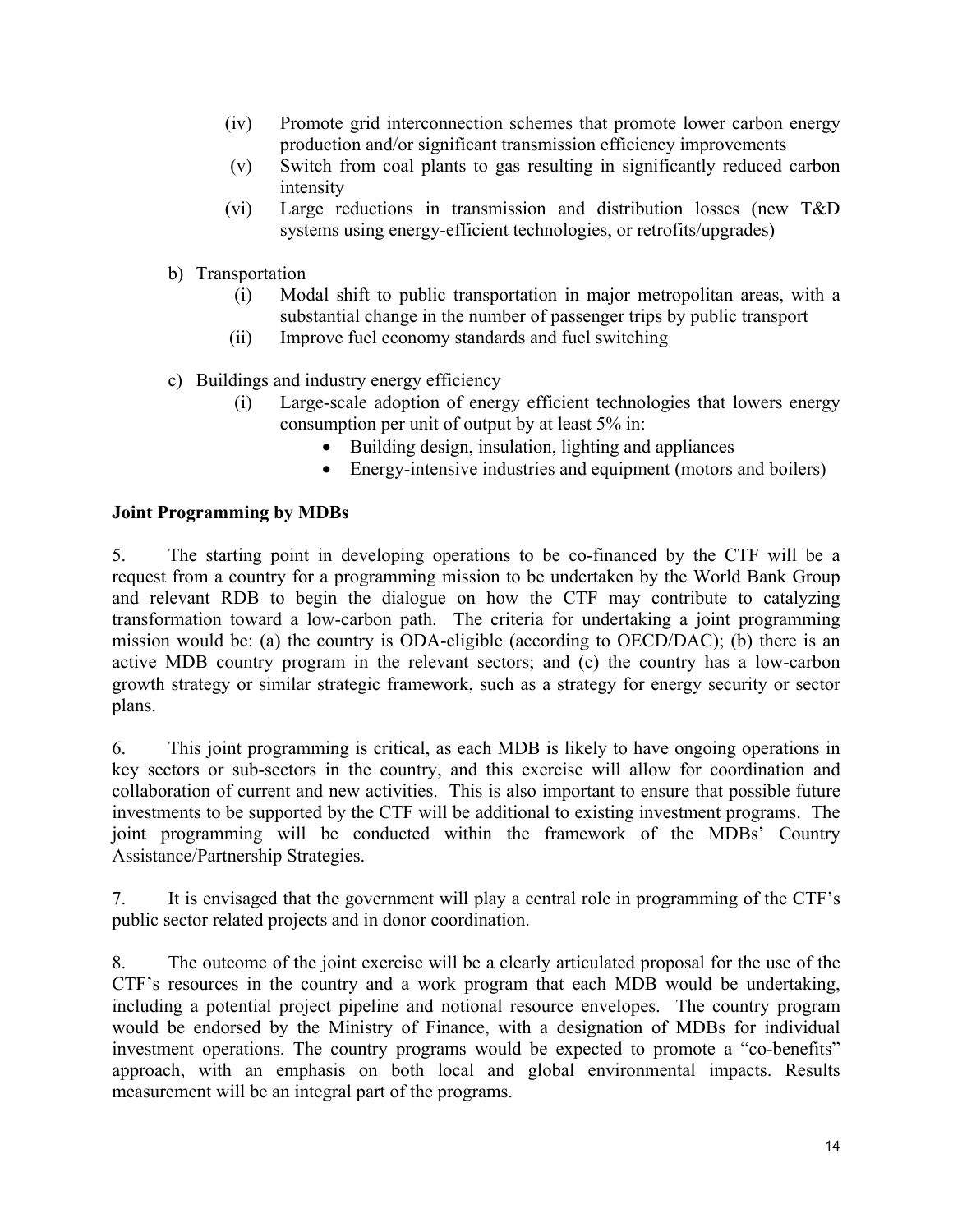#### **Review criteria for MDB Country Programs**

9. The joint MDB country program should highlight how a low-carbon strategy would provide transformational developmental benefits as well as reduction in GHG growth. As country needs differ it will not be possible to prescribe which policies, measures or technologies will achieve significant advances for all countries. Rather, the CTF will use criteria which will allow a generic assessment of transformative potential. Proposals would be assessed and prioritized on the basis of the following four sets of criteria:

- a) Potential for Significant GHG Emission Reductions
	- (i) Direct emissions reductions, or avoided, from the investment and per unit cost
	- (i) High scalability and replicability of low carbon investments, given carbon intensity of GDP and electricity generation, economic growth rates and sector expansion plans
- b) Transformative Impact: Catalyze a shift to low-carbon technologies, policies and measures consistent with the transformational scope of the CTTF and at the following scale:
	- (i) A sector or sub-sector in a given country or for larger countries in a high impact province/state, reflecting a significant percentage of country emissions/carbon intensity
	- (ii) Global or regional (beyond a country where it is being demonstrated with the help of the CTTF) application of a low-carbon technology; and/or
	- (iii) Private sector investments to significantly move the market towards lower carbon intensity
- c) Development Impact
	- (i) Poverty alleviation, fuel savings, air and water quality, energy security, economies of scale, economy-wide impact, local industrial development potential
- d) Implementation Potential:
	- (i) Technology development/commercialization status, and policies and capacity to support technology adoption are present or can be developed in the short term
	- (ii) Minimum level of macroeconomic stability and stable budget management
	- (iii) Commitment to an enabling policy and regulatory environment, including planning commitment and expenditure framework in the sector or subsector
	- (iv) Incentives for leveraging private sector financing
	- (v) Institutional arrangements for implementation of policies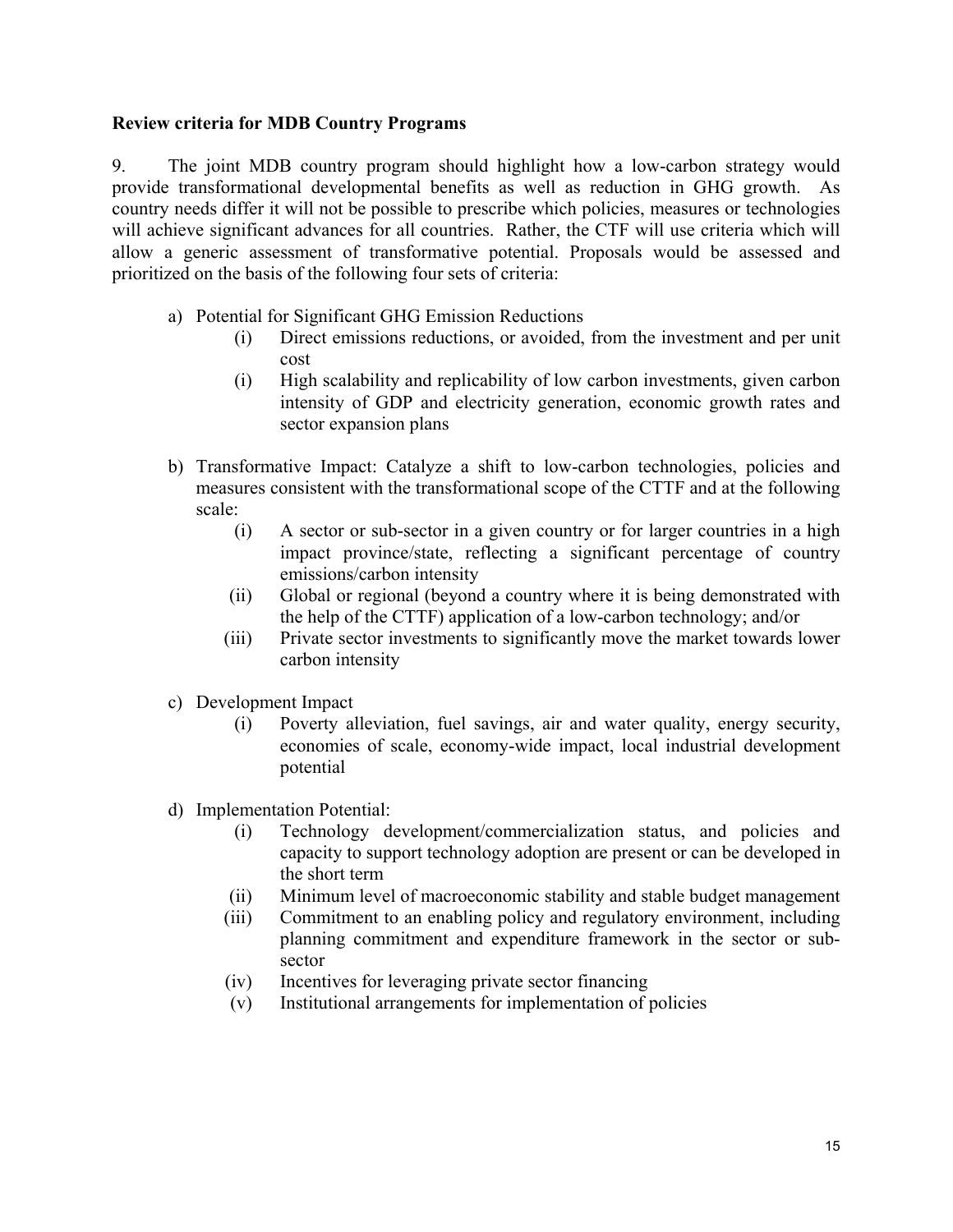#### 10. A proposed template for joint MDB country programs is contained in Box 1.

# **Box 1: Template for Joint MDB Country Programs**

#### **1. Program Objectives and Results Indicators**

Program Objective should demonstrate that the investment would result in:

- a) Achievement of national development objectives and reduction in growth of GHG emissions;
- b) Transformations in technical systems, leading to step changes in GHG emissions across an entire sector or sub-sector;
- c) "Demonstration effect" of an intervention beyond the sector or country in which it takes place; and/or,
- d) Individual, institutional and societal transformations in norms, behaviors, attitudes, capacities and values related to climate change, encompassing civil society, public institutions and the private sector.

Results indicators could include:

- a) Total GHG emissions reduction/\$
- b) Average carbon intensity in country/sector reduced from x to  $y\%$ .
- c) Share of low carbon technologies in electricity production increased from x to  $y\%$ .
- d) Increase in average efficiency of coal/gas-fired power plants from x to  $y\%$ .
- e) Improvement in transmission and distribution efficiency from x to  $y\%$ .
- f) Percentage of trips using lower carbon modes of transport increased from x to  $y\%$ .

Eligibility criteria, priorities and notional resource allocation for projects under the investment program (including description of project pipeline and how it is additional to existing government and MDB investments).

#### **2. Country and sector context:**

- a) Description of the sources of GHG emissions, distribution in emissions-intensity, and trends. Target sector or sub-sector's share.
- b) Description of government's sector strategy, including plans for expansion and low-carbon growth.
- c) Summary of options for mitigating emissions in the sector or sub-sector, including ranking by costs, savings, emission-reduction potential, and technical and institutional feasibility.
- d) How would the proposed investments substantially change the sector/sub-sector to a low carbon growth path? Projected GHG emissions reductions and cost per unit of reduction.
- e) Development impact: How does the proposed investment program fit with the country's economic growth and development strategies?
- f) What is the "tipping point" and/or scale that would be needed to make this transformation occur? What element of blending of concessional finance with MDB and other finance (e.g., GEF grants and carbon finance) would make the investments viable?
- g) Country commitment: Enabling policy and regulatory environment, as well as medium-term expenditure framework in the sector(s) concerned.
- h) Potential for mobilization of public/private financing. How would the investments accelerate commercial capital flows and by how much?
- i) Readiness for implementation, including institutional arrangements.

**3. Replication and scalability potential for technology adoption at the sector, country and global levels.** Explain how, why and at what rate the new technology could be adopted.

#### **4. Risk Assessment**

Provide initial description of potential risk factors: country and sub-national level risks, sector policies and institutions, technology, environmental and social.

#### **5. Financing Plan and Instruments**

Estimated total cost and potential sources of financing Identify whether CTF loans/credits, guarantees, or grants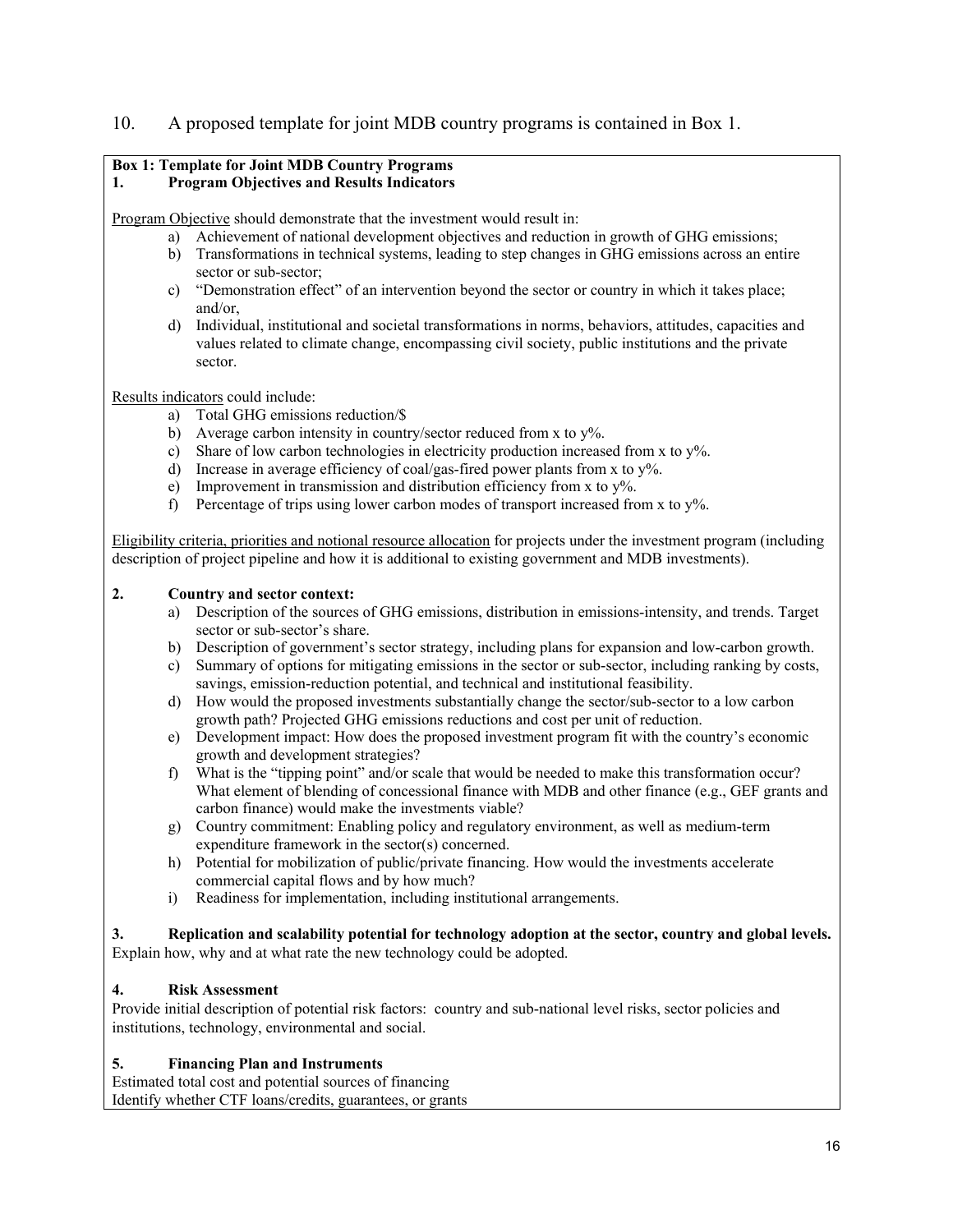# **Technical Assistance for Country Program Preparation**

11. Evaluations of aid effectiveness have demonstrated that sound analytical work is essential for strengthening confidence among key national stakeholders in the public policy debate, enhancing the capacity of national institutions for robust policy reform and priority setting, improving the quality of investment operations, and assessment of the poverty and social impacts of programs. Therefore, it is proposed that the Trust Fund Committee could approve an up-front grant of a maximum of \$1 million per country for technical assistance activities for further elaboration of country programs $<sup>6</sup>$  $<sup>6</sup>$  $<sup>6</sup>$ :</sup>

- a) Economic and sector work linking low carbon development to economic growth and poverty-alleviation strategies;
- b) Developing and preparing country investment programs and project proposals;
- c) Non-lending measures, such as policies, regulations, standards, and institutional capacity building.

12. The country would determine the appropriate MDB for administration of the technical assistance resources. It is proposed that there be flexibility in the sequence of technical assistance activities and joint work programming, so that the CTF is responsive to country needs and provides streamlined support.

# **Program-based Approach**

13. The joint MDB initiative would provide the basis for a program-based approach to investment lending, which emphasizes comprehensive and coordinated planning in a given sectoral or thematic area of intervention. Such programmatic financing is intended to support country-owned programs of development, so the word "program" in the expression refers to the program of a developing country government.

- 14. Program-based approaches are characterized by:
	- a) Sustained, country-led partnership among development partners and key stakeholders in support of country-owned sector policies and strategies;
	- b) A common framework for planning, implementation, expenditure, and monitoring  $\&$ evaluating;
	- c) A single program and budget framework;
	- d) Donor coordination and harmonization of procedures.

15. Adopting a program-based approach can facilitate streamlined processes and alignment with country processes, reducing the financial and non-financial transaction costs of MDB lending. The expected development benefits of programmatic lending include:

- a) Stronger country ownership and leadership;
- b) Coordinated policy dialogue for an entire sector;

<span id="page-16-0"></span><sup>&</sup>lt;sup>6</sup> It is recognized that some donors may be constrained in contributing to such technical assistance funding.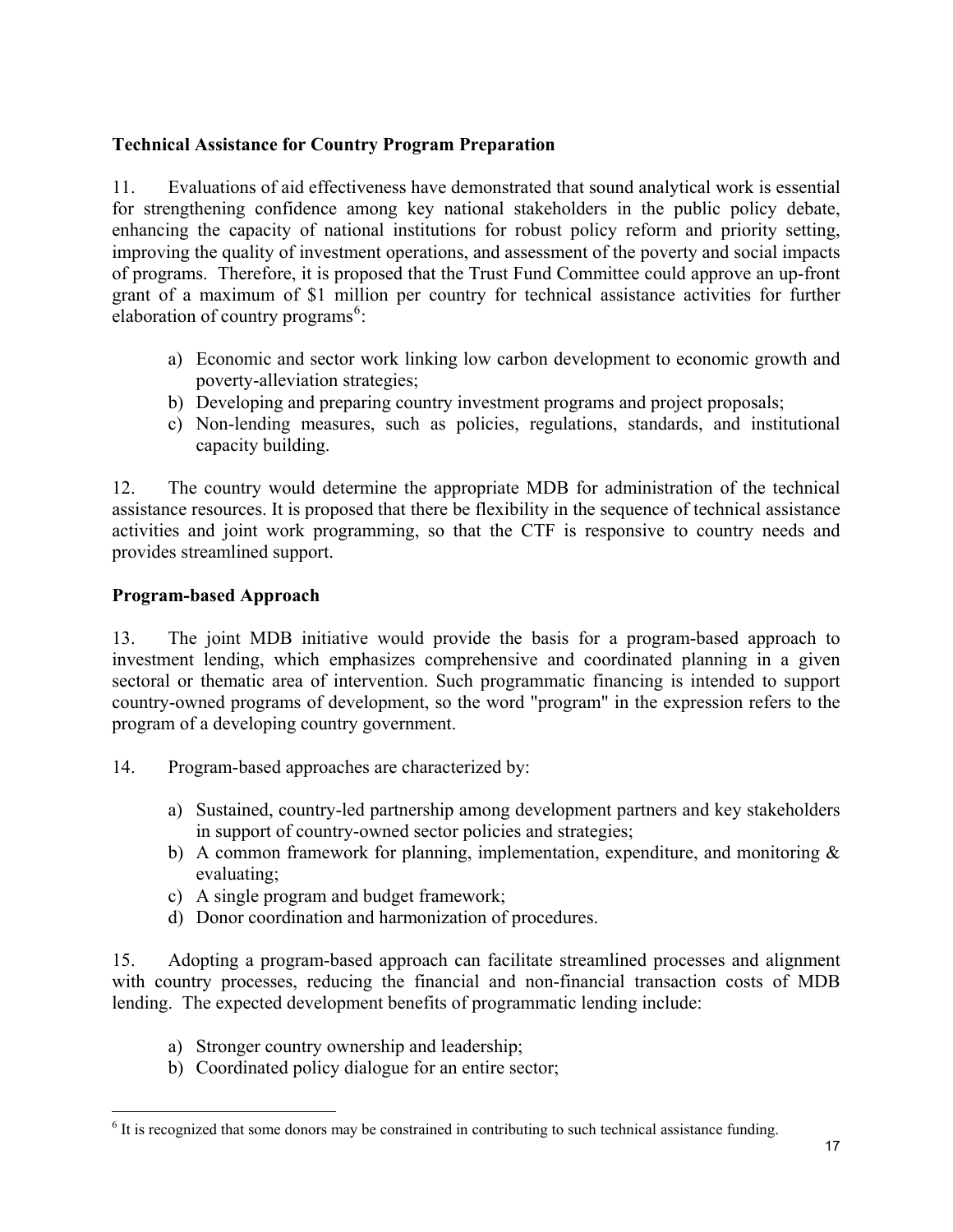- c) More rational and predictable resource allocation based on priority;
- d) Scaling-up of benefits to entire sector;
- e) Sector-wide accountability with common fiduciary and environmental/social safeguard standards;
- f) Strengthening of country's capacity, systems and institutions at a feasible pace;
- g) Reduced duplicative reporting and transactions;
- h) Greater focus on program or sector-wide results.

# **Lending Instruments and Procedures**

16. The program-based approach may be supported by a variety of financing instruments utilized by the MDBs for investment lending. For example, in the World Bank, these would include Adaptable Program Loans, Financial Intermediary Loans, Specific Investment Loans, as well as risk mitigation instruments, such as partial risk and credit guarantees.

17. The Trust Fund Committee's approval of a joint MDB country program -- including eligibility criteria and priorities for individual investment operations, identification of support needed for a program of investment operations, and a general description of a potential pipeline of projects -- would constitute (a) an identification of a resource envelope for individual projects and (b) an authorization to the designated MDB to proceed with development and preparation of individual investment operations. Prior to appraisal, the MDB would seek approval from the Trust Fund Committee for allocation of Fund financing for each investment operation. Attachment 2 outlines the cycle of activities for programs/projects financed by the CTF.

18. Individual loans/grants under the work program would be processed through the MDBs selected by the country. Each operation would follow the investment lending policies and procedures of the MDB, including its fiduciary standards and environmental and social safeguards. As an example, Attachment 1 provides a summary of the processes that the World Bank and the Inter-American Development Bank will use to approve projects within its own institution.

# **Modalities for blending with MDB Loans**

19. A key feature of the CTF would be its ability to blend financing to tailor terms to a target level of concessionality, which would vary depending on project-specific factors. As noted in the Development Committee paper *Strengthening the World Bank's Engagement with IBRD Countries* (2006), while multilateral development banks would be ready to provide additional lending for projects and programs related to the MDGs and global public goods (such as climate change mitigation activities), governments are reluctant to borrow on non-concessional terms for projects and programs that generate little additional revenue. Concessional forms of finance could help unlock demand for the financing of such projects and programs. Blending Fund resources and multilateral development bank loans could augment the volume of financing available, better tailor concessionality to needs, with the degree of concessionality calibrated to achieve transformative investments which would otherwise not proceed.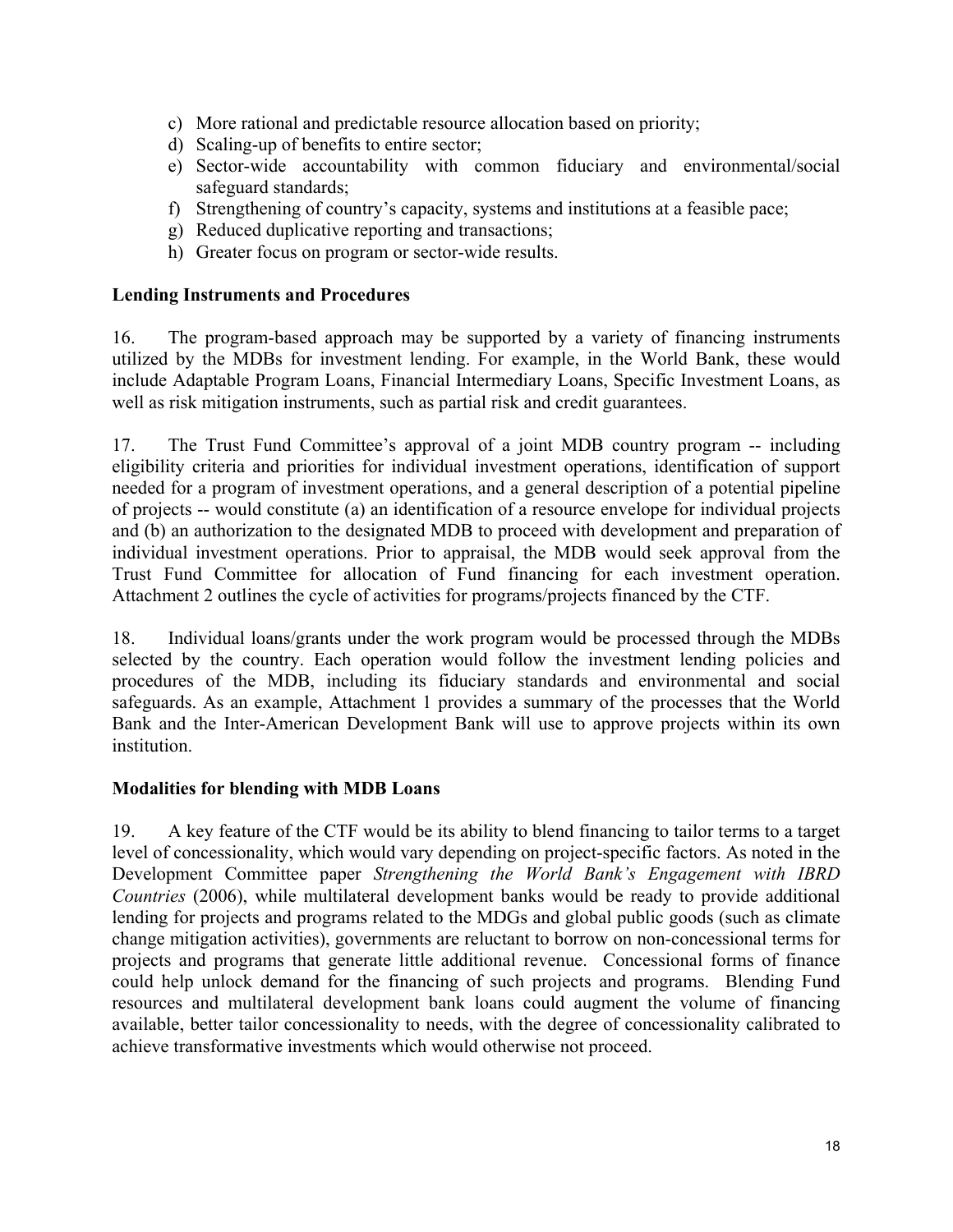20. It is proposed that the CTF provide the multilateral development banks (MDBs) with a menu of blending options to accommodate different needs of client countries and program interventions:

- a) Co-finance MDB non-concessional loans or provide additional financing of new components within ongoing investment lending operations, on concessional terms. Resources from the CTF would thereby increase the concessionality of the overall financing for the project. The development of such co-financing arrangements can be done in a relatively low-cost manner when fully embedded in the project preparation and supervision process.<sup>[7](#page-18-0)</sup>
- b) Buy-downs of interest and repayments of MDB loans. A project with an MDB buydown would be developed as a normal MDB loan with standard financing terms, measurable performance indicators and targets and a commitment from the CTF to reduce the project's interest rate on the MDB loan by a specified amount. There are a number of options for such arrangements. For example, at project completion, an independent performance audit could be commissioned to verify that the targets are achieved. If successful, the CTF would release a grant to the MDB to reduce some of the project debt. If the performance targets are not achieved, then the borrower would be obligated to re-pay the loan on standard terms. Alternatively, funds could be disbursed as the proceeds of the MDB loan are disbursed and used at the time to prepay a portion of the loan, thus reducing accrual of interest charges on the loan.

21. A set of principles and/or eligibility criteria would be established for selecting blending options in order to provide the greatest incentives to invest in low carbon technologies.

# **Proposed Financing Products and Terms**

22. There are a number of financing products for which MDBs could use the CTF's resources. These include loans or credits, guarantees, grants, and a combination of these.<sup>[8](#page-18-1)</sup> A set of criteria for selecting the range of products offered by the CTF will help ensure that the CTF meets its intended objectives. The criteria may include (amongst others) nature of target investments, simplicity of operation, speed of processing transactions, ease in disbursement, borrower demand, extent to which donor funds need to be leveraged, and the extent to which the CTF needs to have a rate of return. Below is a preliminary list of possible financing products. The Trust Fund Committee will review and approve financing modalities, including appropriate terms.

# *(a) Loans*

23. The loan product will provide financing to fill the investment gap in transforming sectors or sub-sectors to low-carbon technologies, or in scaling up the adoption of such technologies, with concessionality related to the additional costs and risks of deployment. MDBs may provide financing support through: (a) lending to national governments; (b) lending to national governments for on-lending to sub-national entities; or, (c) lending to sub-national entities.

 $\overline{a}$ <sup>7</sup> CTF co-financing could also be used to "top up" concessional finance allocations of "blend countries".

<span id="page-18-1"></span><span id="page-18-0"></span><sup>&</sup>lt;sup>8</sup> An issue for further examination is the final disposition of reflows to the Fund.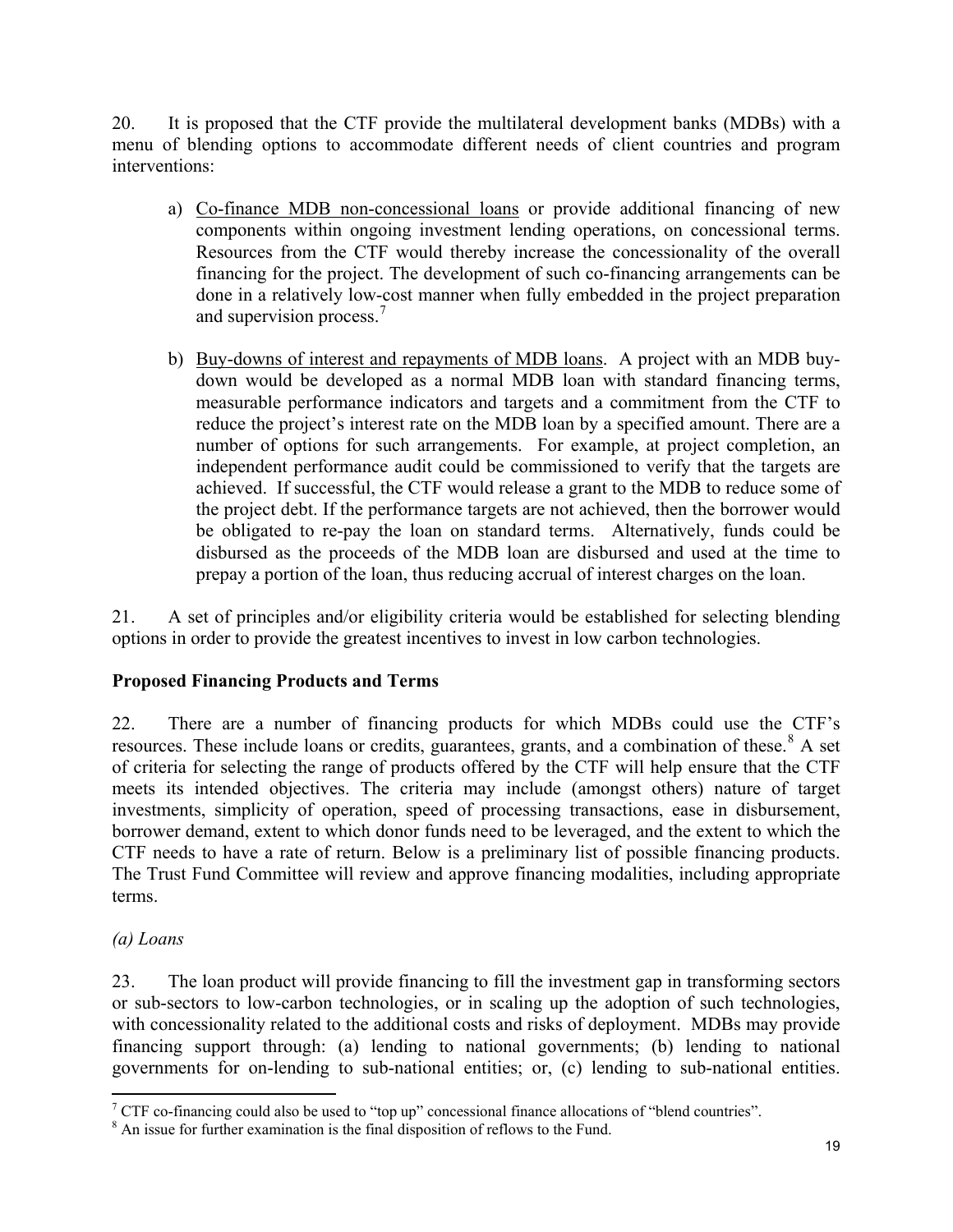Security for the debt will be project revenue and assets. $9$  For sub-national lending to entities that are not considered creditworthy by the MDB, additional credit enhancement would need to be provided, such as a guarantee from the government (or a creditworthy government entity).

24. MDBs' standard lending criteria will address credit risk through their assessments of borrower creditworthiness, financial viability, corporate governance, and safeguards against irresponsible borrowing. MDBs will need to demonstrate to the Trust Fund Committee that due diligence, transaction structuring and portfolio management will be key elements of credit management procedures. The credit risk of a borrower's default will be borne by the CTTF.

25. There is potentially substantial headroom between the commercial rates of interest available in the country and highly concessional terms that the CTTF may consider offering. The choice of interest rate adopted will depend on how important it is for the CTTF to have a rate of return, levels of cash flows likely to flow from the project being developed, and alternative credit terms available to the implementing institution. It will be important to ensure that highly concessional or grant terms do not displace investments that might have taken place anyway using commercial or standard MDB borrowing. Concessional forms of finance need to be designed to minimize market distortions and potential disincentives to long-run private investment.

26. In view of the fact that many of the potential recipient countries borrow in the commercial markets for their infrastructure financing needs without having exhausted their credit lines with IBRD and other multilateral financiers, and given the objectives of the CTF to address the costs and risks of scaled-up deployment of low carbon technologies by these countries, it is proposed that the CTF adopt lending terms similar to IDA for its loan/credit operations (see Box 2). Given the potential development impacts and environmental co-benefits of the CTF's investments, IDA-like harder terms might offer the appropriate balance in the concessionality of funding. Based on further consultations, including with potential borrower countries, a more detailed proposal on concessional terms will be presented to the Trust Fund Committee for its approval.[10](#page-19-1) Program/project submissions to the Trust Fund Committee for approval of allocation of CTF financing will provide an explanation of how proposed concessional terms relate to the needs of investments to be supported.

 $\overline{a}$ 

<span id="page-19-0"></span> $9<sup>9</sup>$  In such situations, negative pledge clause issues will need to be consulted. In the event that it is not practicable to obtain security from the borrower, alternative arrangements adequate to cover the relevant loan exposure may be considered.

<span id="page-19-1"></span><sup>&</sup>lt;sup>10</sup> Including presentation of background information on concessional financing terms of the regional development banks.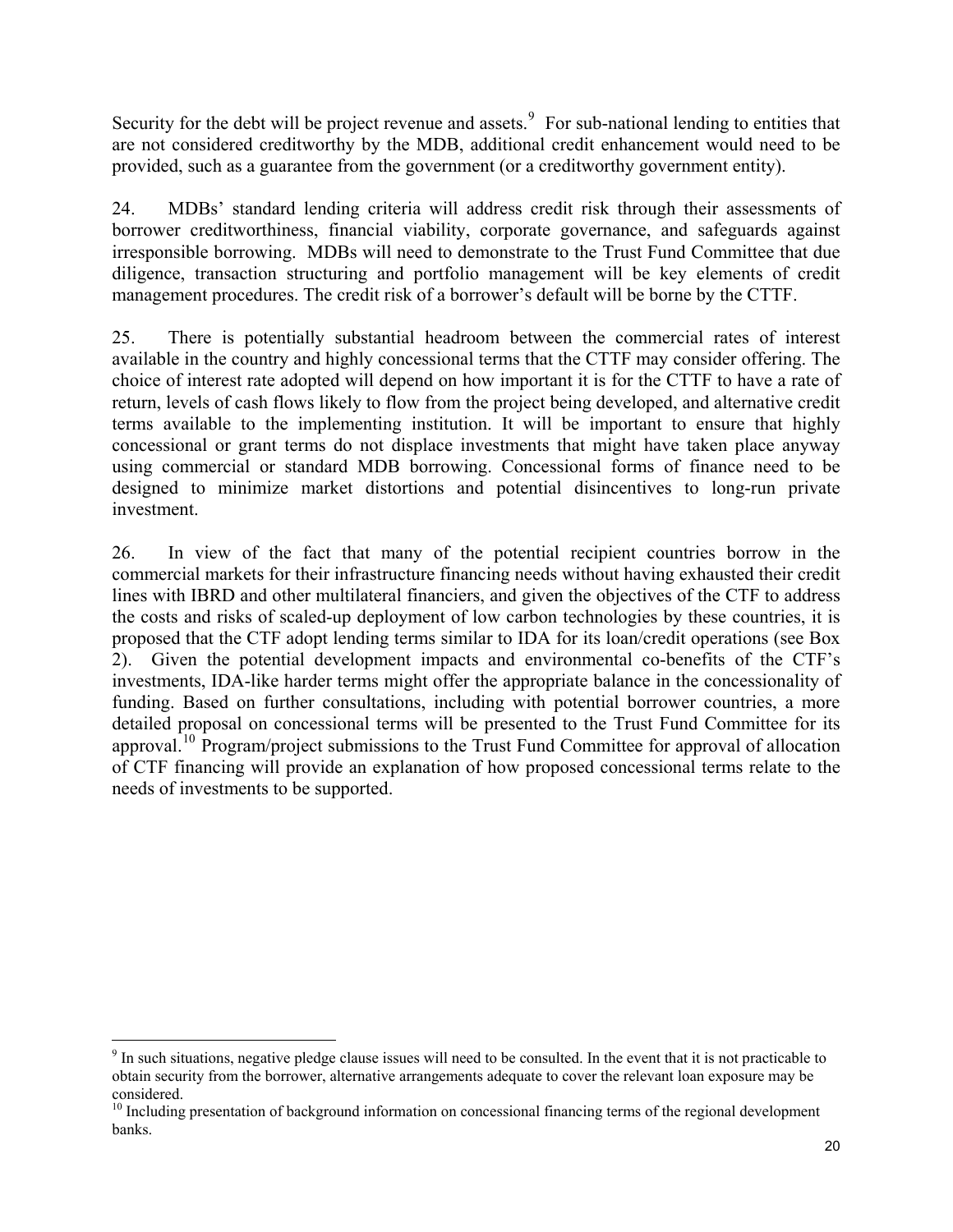|           | Maturit | Grace     | Principal  | Principal          | With           | <b>FY08</b> | <b>FY08</b> | Service | Interest  |
|-----------|---------|-----------|------------|--------------------|----------------|-------------|-------------|---------|-----------|
|           | $y$ a/  | Period    | Repayments | Repayments         | Acceleration   | Commitment  | Commitment  | Charge  | Rate      |
|           |         |           | Year 11-20 | <b>Years</b> 20-40 | Clause $b/$    | Charge for  | Charge for  | for     |           |
|           |         |           |            |                    |                | Credits c/  | Grants c/   | Credits |           |
|           |         |           |            |                    |                |             |             | d/      |           |
| IDA-only  | 40      | 10        | $2.0\%$    | $4.0\%$            | Yes            | 0.10%       | $0.00\%$    | 0.75%   | <b>NA</b> |
| Blend     | 35      | 10        | 2.5%       | $5\%$ e/           | Yes            | $0.10\%$    | $0.00\%$    | 0.75%   | <b>NA</b> |
| Hardened  | 20      | 10        | $10.0\%$   | <b>NA</b>          | N <sub>0</sub> | 0.10%       | $0.00\%$    | 0.75%   | <b>NA</b> |
| Term $f$  |         |           |            |                    |                |             |             |         |           |
| Hard      | 35      | 10        | 2.5%       | 5% e/              | Yes            | 0.10%       | $0.00\%$    | 0.75%   | 4.2%      |
| Term      |         |           |            |                    |                |             |             |         |           |
| Lending   |         |           |            |                    |                |             |             |         |           |
| h/        |         |           |            |                    |                |             |             |         |           |
| Guarantee | NA      | <b>NA</b> | <b>NA</b>  | <b>NA</b>          | <b>NA</b>      | $0.10\%$ i/ | $0.00\%$    | 0.75%   | NA        |
|           |         |           |            |                    |                |             |             | g/      |           |

Footnotes from table<sup>[11](#page-20-0)</sup>

27. Furthermore, consistent with the objective of simplified loan administration procedures and streamlined project processing, it is proposed that the CTF have uniform financing terms, rather than terms varying by country and/or projects, or each MDB applying different terms. Illustrative financing terms are presented in Box 3.

<span id="page-20-0"></span> $\overline{a}$  $11$  a) The maturity of IDA credits approved by the Board through June 30, 1987, is 50 years. The maturity of IDA credits approved by the Board after June 30, 1987 are 20, 35 or 40 years.

b) IDA credits include an acceleration clause, providing for doubling of principal payments from creditworthy borrowers where per capita income remains above eligibility thresholds.

c) IDA's commitment charge is a variable charge set (annually) within a range of 0%-0.5% of the un-disbursed balance of IDA credits and grants.

d) The service charge is 0.75% of disbursed and outstanding credit balance.

e) Year 20-35.

f) The hardened term lending was approved in IDA 13 and is effective from July 1, 2002. All IDA countries with GNI per capita above the operational cutoff for more than two consecutive years will be subject to IDA lending on hardened terms. Lending on hardened terms supersedes the accelerated repayment provision.

g) This fee is applied on the disbursed and outstanding amounts of a guaranteed financing, in the same way service charges on IDA credits are applied. The guarantee fee is currently fixed at 75 basis points (bps) per annum, equal to the fixed level of service charge on IDA credits.

h) Countries eligible for hard-term IDA credits under a defined lending window in IDA 14. These are blend countries with both (a) per-capita income below the operational cut off for IDA eligibility and (b) an active IBRD lending program. Standard IDA service and commitment charges apply plus a fixed interest charge for the life of each credit.

i) This fee is applied on the un-disbursed balance of the guaranteed financing and is analogous to the commitment charge on IDA credits. The standby fee is currently 10 bps per annum.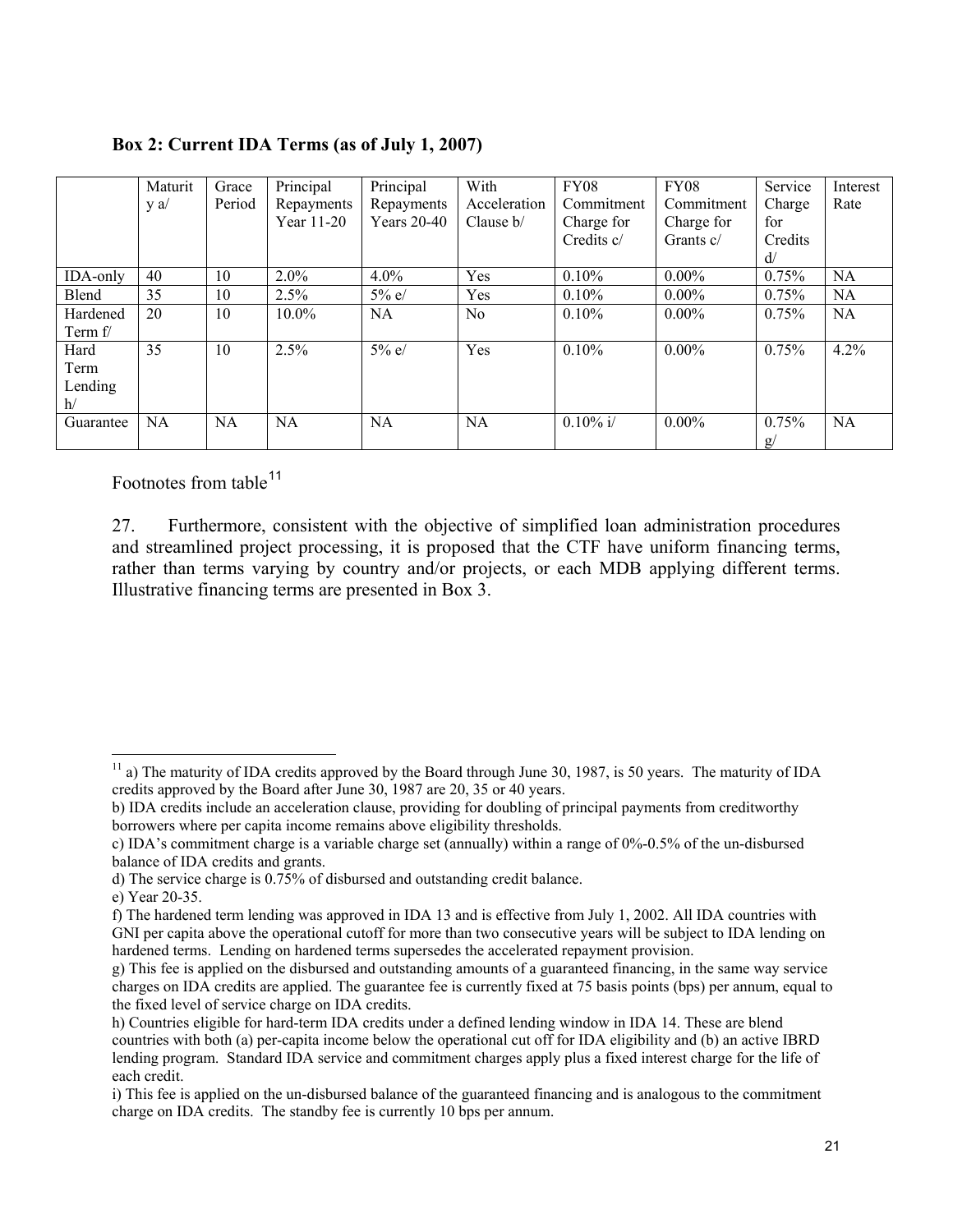# **Box 3: Illustrative loan financing terms**

Loan financing could be on the terms similar to IDA "hardened terms" (i.e. no interest):

- (a) Maturity: 20 years
- (b) Grace Period: 10 years
- (c) Principal Repayments: 10% (years 11-20), to be returned to the Trust Fund, along with any investment income earned by the MDB
- (d) Lending Fee: 0.1% of un-disbursed loan balance accrues to MDB to recover its costs related to project preparation and appraisal, as well as loan negotiations
- (e) Service Charge: 0.75% of disbursed and outstanding loan balance (per annum) accrues as cost recovery to MDB for project supervision and implementation status and completion reporting.<sup>[12](#page-21-0)</sup>

# *(b) Guarantees*

28. The objective of the guarantee instrument is to improve conditions for private sector investment in, or lending to, public sector projects. Guarantees take the form of partial credit guarantees or partial risk guarantees. Partial credit guarantees cover debt service defaults from borrowers on a specified portion of a loan. Partial risk guarantees cover defaults due to a government's failure to meet its obligations under project contracts to which it is a party. Guarantees could also cover technology risk.

29. For each guarantee operation, MDBs will appraise whether risk mitigation instruments could be an efficient and effective means to facilitate the mobilization of private capital to finance the public sector project, instead of or in combination with loan support from the CTF. In the event that there is sufficient debt and/or equity capital to finance the project, risk mitigation instruments should be considered if the government or sub-national entity is not sufficiently creditworthy or does not have a proven track record in the eyes of private financiers to be able to borrow debt or attract private investment without support.

30. Proceeds from the CTF may be used for such guarantees by the MDBs, in accordance with their policies for determining eligible beneficiaries, eligible forms of investment, maximum tenor and maximum amounts.

31. As in the case of loans, it is proposed that guarantee products generally follow IDA-like terms. Box 4 presents illustrative terms for guarantee operations.

<span id="page-21-0"></span> $\overline{a}$  $12$  Also applicable to grants.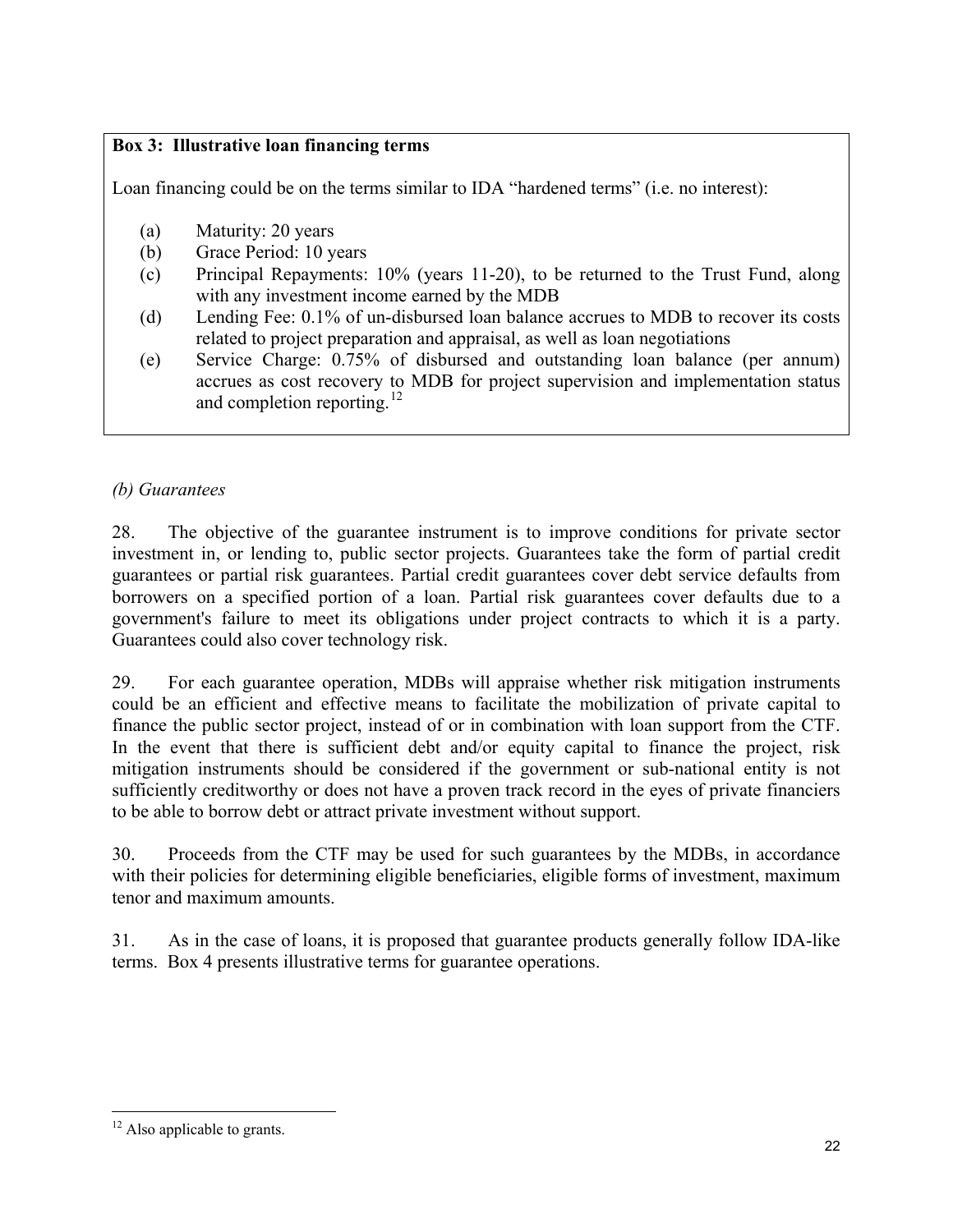# **Box 4: Illustrative terms for guarantee operations**

- a) The initiation fee of 0.10% would be applied on the committed but undisbursed balance of the guaranteed financing and will be analogous to the lending fee on loans. These would accrue to the MDB for preparation, appraisal and negotiation costs. As in the case of loans and grants, all investment income earned by the MDBs on undisbursed balances would accrue to the Trust Fund.
- b) Guarantee fee: 75 basis points (bps) per annum, applied on the disbursed and outstanding amounts of a guaranteed financing, in the same way service charges on loans will be applied. Accrues to MDB for guarantee supervision and reporting.

32. Guarantees for conventional energy projects have proved to be highly successful in catalyzing private sector investments – with successful deployment leading to leverage ratios of the order of 1 to 4 or 1 to 5. A fund with a strong priority on leveraging private sector funds is likely to make significant use of guarantee products. Leverage and other financial requirements will need to be developed for the use of guarantee instruments.

# *(c) Grants*

33. Grants create limited leveraging of donor funds and should therefore only be used where concessional loans or guarantees would have little take-up for otherwise important activities. Grants are likely to be used for project investments that have no associated returns or that contribute to technological developments with returns at some time in the future or with returns dispersed over several projects. The primary purpose would be to demonstrate technical viability and to promote buy down of costs.

34. The CTF could also provide grants to recipient countries to enhance their capacity to understand new technologies and manage the operations and maintenance risk associated with such technologies, as well as for limited and focused economic and sector work and preinvestment and feasibility studies, related to low-carbon investment programs. Grant financing offered by the CTF could be used to buy down the cost of commercial or MDB loans that might form part of the wider financing package for a project.

35. The positive trade off of grant financing is that there is greater ease in disbursement as counterparty credit checks and repayment funds flows do not have to be set up and monitored.

# **Financing Conditions**

36. Consistent with the objectives of the Paris Declaration, each MDB will apply its own appropriate procedures in appraising, approving, supervising, monitoring and evaluating operations to be financed from the CTF. Each MDB will provide to the Trust Fund Committee a summary of its ground rules/procedures for administrating the activity including project/program appraisal and approval, procurement and anti-corruption plans, flow of funds, financial reporting, accounting and audit arrangements (including technical audits), quality assurance arrangements and a results-based monitoring and evaluation framework.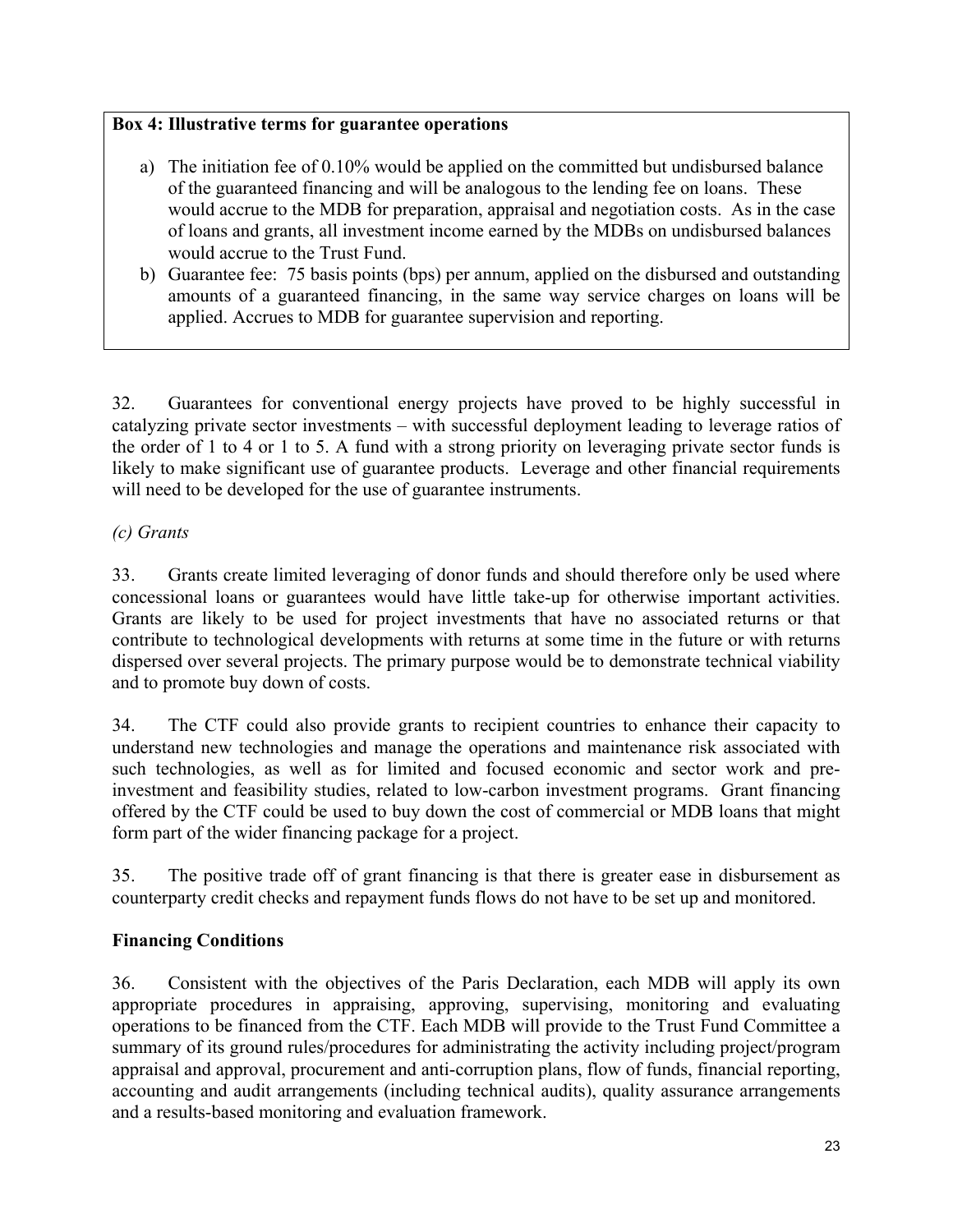- 37. The following will apply to all financing products<sup>[13](#page-23-0)</sup> financed by the CTF:
	- a) Each operation will be approved and administered in accordance with the applicable guidelines of the concerned MDB;
	- b) Allocations by the Trust Fund Committee will be denominated in United States Dollars. However, MDBs may denominate individual financing provided by them to the beneficiaries<sup>[14](#page-23-1)</sup> according to their own policies and procedures, subject to the MDB assuming any exchange rate risk;
	- c) The MDB will, for purposes of each financing, conclude an agreement with the beneficiary, indicating in particular that the resources have been provided from the CTF. The agreement will, among other clauses, include the various items bulleted in this paragraph;
	- d) The procurement of goods, works and services financed under the loans/grants will adhere to the principles of economy, efficiency, and transparency in the implementation of the approved activity while giving all eligible bidders a fair and equal opportunity to bid on a competitive basis;
	- e) Eligible expenditures under individual financing will be determined in accordance with the policies and procedures of the respective MDBs;
	- f) The design and implementation of activities financed with CTF resources will ensure that appropriate governance, environmental, and social safeguards arrangements are established and carried out in accordance with principles that build ownership, prevent and mitigate undue harm to people and their environment, through the participation of recipients and other stakeholders;
	- g) Financial accountability arrangements in loan/grant agreements should be adequate to ensure that proceeds from the CTF are used only for the intended purposes, and take into consideration economy and efficiency.
	- h) In each eligible country, the principle of sovereign programmatic prior no-objection will be a foundation of the investment program. The MDB will agree with the government on the overall program framework and will consult with the central government and request its endorsement on the engagement in each country. The MDBs will not seek their Boards' approval for any financial transaction which is not acceptable to the national government. The MDBs will follow their own operational procedures regarding notification of the national government of a proposed financing before Board consideration.

# **Results Measurement**

 $\overline{a}$ 

38. The CTF will assess operational quality and outcomes by tracking results. The purpose of the results measurement framework is to: (a) monitor aid flows, project activities and achievement of results and enable funding or activities to be adjusted as necessary; (b) to promote accountability for resource use and achievement of results; and (c) to document, provide feedback on, and disseminate results and lessons learned. Independent evaluation of activities and outcomes will be an essential element of the results framework.

<span id="page-23-1"></span><span id="page-23-0"></span> $13$  Includes loans or credits, guarantees, and grants.<br><sup>14</sup> The beneficiaries include the borrowers of loans or credits, the recipients of grants and the beneficiaries of guarantees.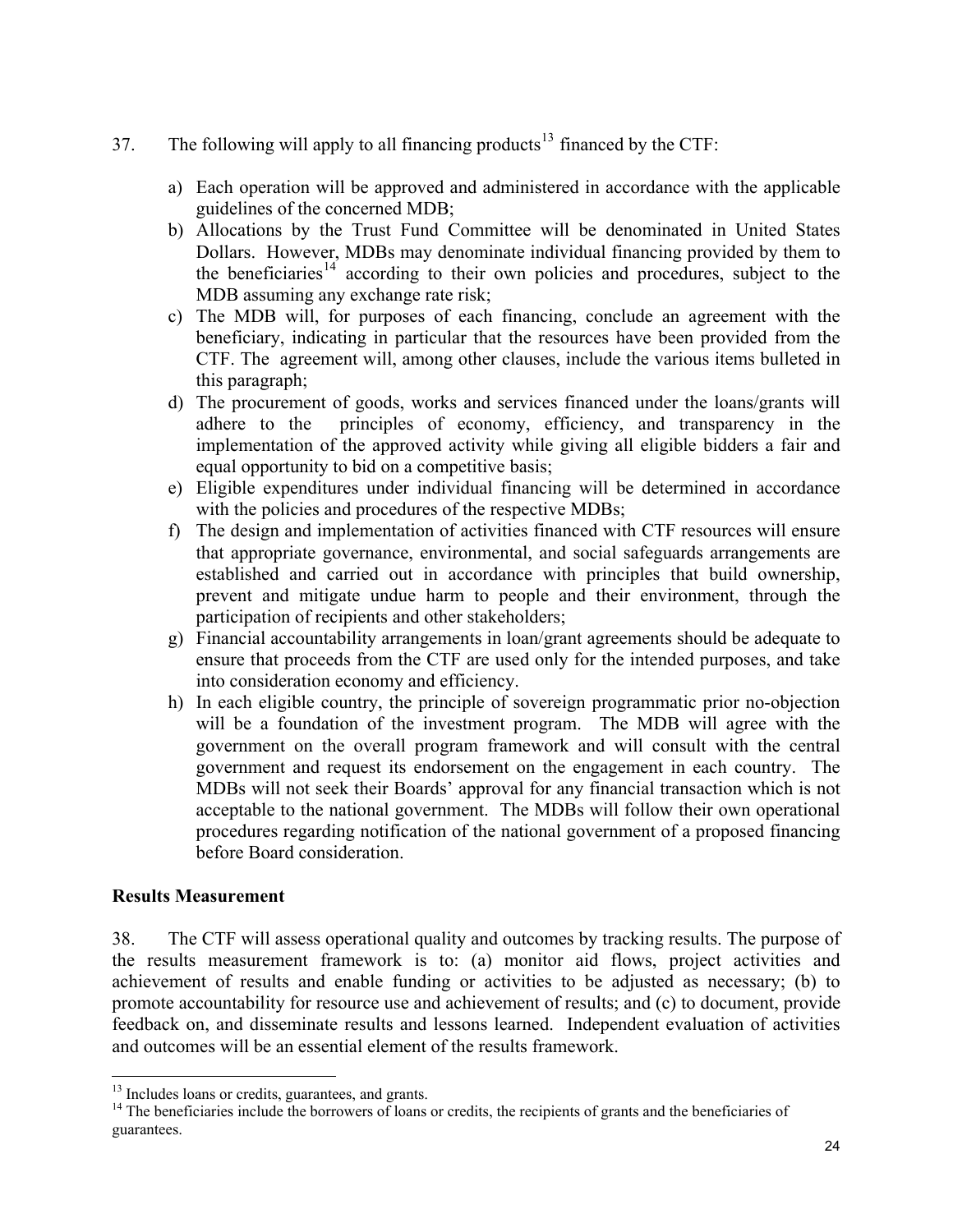39. The results measurement system will measure results at three levels:

#### *Tier 1: Fund Impact Indicators*

- a) Demonstrate and deploy low-carbon technologies on a significant scale aggregating [x] GW of electricity production per year, representing [y%] share of electricity production in the target countries.
- b) Reduce average carbon intensity of the target countries from  $[x\%]$  to  $[y\%]$ .
- c) Leverage at least [x%] of total investment cost from other public and private sources of financing.

#### *Tier 2: Country Outcome Indicators*

- a) Average carbon intensity in country/sector
- b) Share of low carbon technologies in electricity production
- c) Average efficiency of coal/gas-fired power plants
- d) Transmission and distribution efficiency
- e) Low carbon energy capacity installed
- f) Additional financing mobilized from public and private sector
- g) Percentage of trips using lower carbon modes of transport

#### *Tier 3: Portfolio Performance Indicators*

- a) Development outcomes of exiting projects
- b) Risk to development outcomes
- c) Aggregate GHG emissions reduction (total and per unit of funding)
- d) Projects at risk
- e) Proactivity Index
- f) Quality-at-Entry
- g) Quality of Supervision
- h) Elapsed time

40. A key component of the results measurement framework should be the wide dissemination of performance reports. Where possible, these will be made available in real time through the use of information technology, including a Fund web-site.

41. Proposals for funding by the CTF should have adequately defined arrangements for monitoring achievement of results. These will include (a) precisely defined indicators and targets; (b) Implementation Status Reports with satisfactory baseline data for outcome monitoring; and, (c) Implementation Completion Reports with satisfactory data on project outcomes.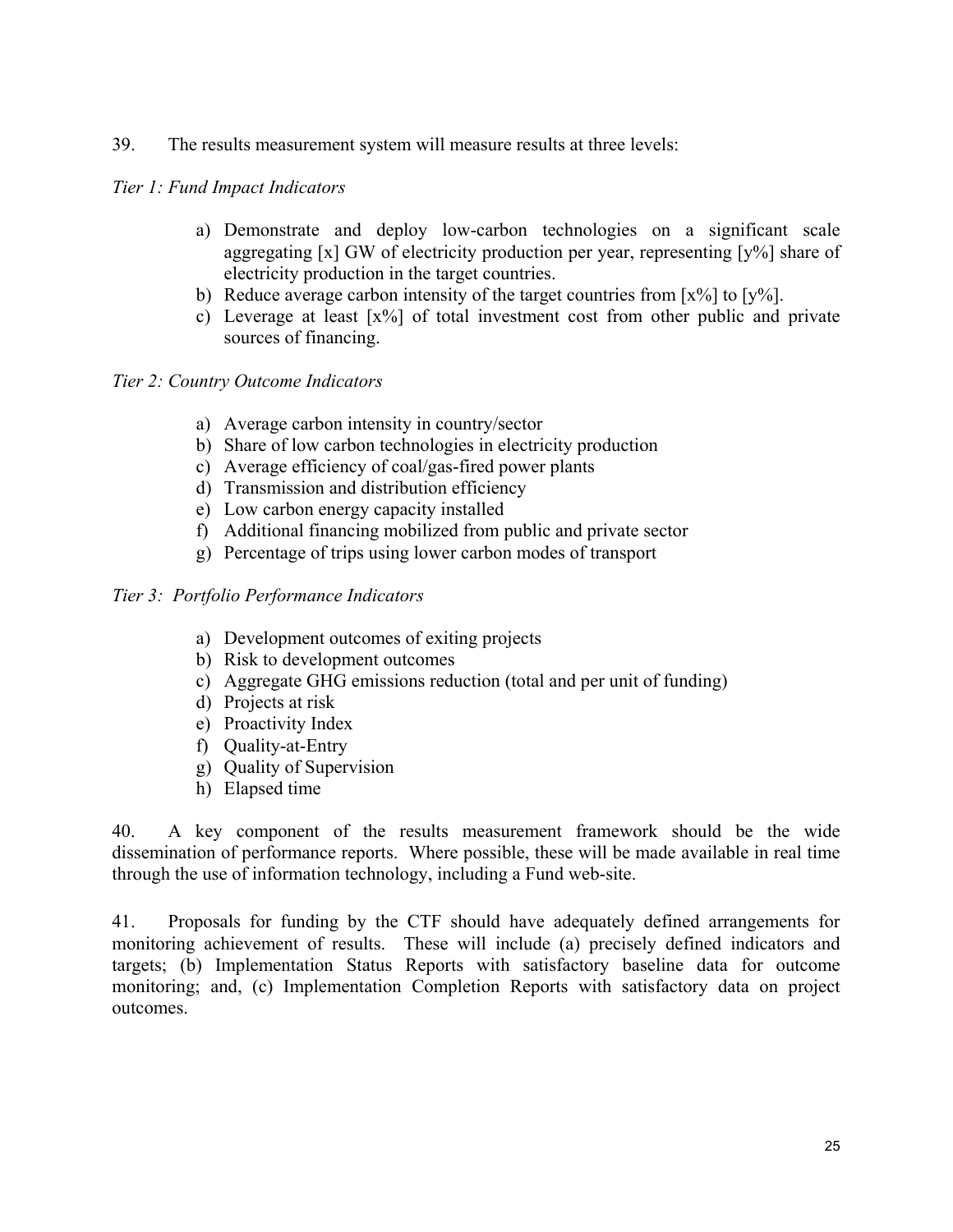## **Administrative and Project Management Costs**

42. The Trustee, the Administrative Unit, and the MDBs would agree to perform specific administrative services and project related activities. Compensation for administrative services and project related activities would be on the basis of full cost recovery for the entities and will be guided by the principles of cost consciousness, reasonableness, and transparency. In addition, it is recommended that each entity use an activity based approach to construct an annual administrative budget which would be submitted to the Trust Fund Committee for approval and for payment from the Trust Fund resources. It is also proposed that the MDBs' expenditures related to managing the project cycle would be recovered through fees and service charges paid by borrowers.

#### **Administrative Services**

43. Administrative services include all services and activities not linked directly to project management but required for the effective participation of an entity in the corporate activities of a Trust Fund.

#### *Trustee*

44. The Trustee would have financial responsibility over all assets in the Trust Fund and would perform the following services and functions each of which will incur costs:

- a) Financial management: collection, holding and managing of donor contributions and other receipts of the Trust Fund; recording Trust Fund Committee decisions; managing commitments and cash transfers to MDBs; managing reflows from MDBs, cash flow management; financial risk management, including currency and risk rate risk management; and provision of financial and operational controls;
- b) Investment management: investment of funds based on benchmark; currency conversions; periodic review of risk profile and asset composition of benchmark; and allocation of investment income to the Trust Fund on a monthly basis;
- c) Accounting and financial reporting: maintenance of accounting records and financial data; provision of required financial reports; preparation of annual, audited financial statements; audit coordination; audit fees; and monitoring the quality and consistency of specified financial data provided by the MDBs to the Trustee;
- d) Legal services: the provision of legal services related to trust fund design and administration, including preparation, negotiation and revision of legal documents for the Trust Fund; preparation, negotiation and revision of legal agreements with MDBs; advice on policies that affect the operations of the Trust Fund to ensure compliance with governing documents and other agreements; review and, if necessary, legal interpretation of audited financial statements; and participation in meetings with donors and MDBs with respect to Trust Fund matters, as required;
- e) Relationship management: provision of documents and ad hoc reports to donors and the Trust Fund Committee; participation in meetings as required; liaise and collaborate with MDBs to maintain the integrity of financial reporting; ensure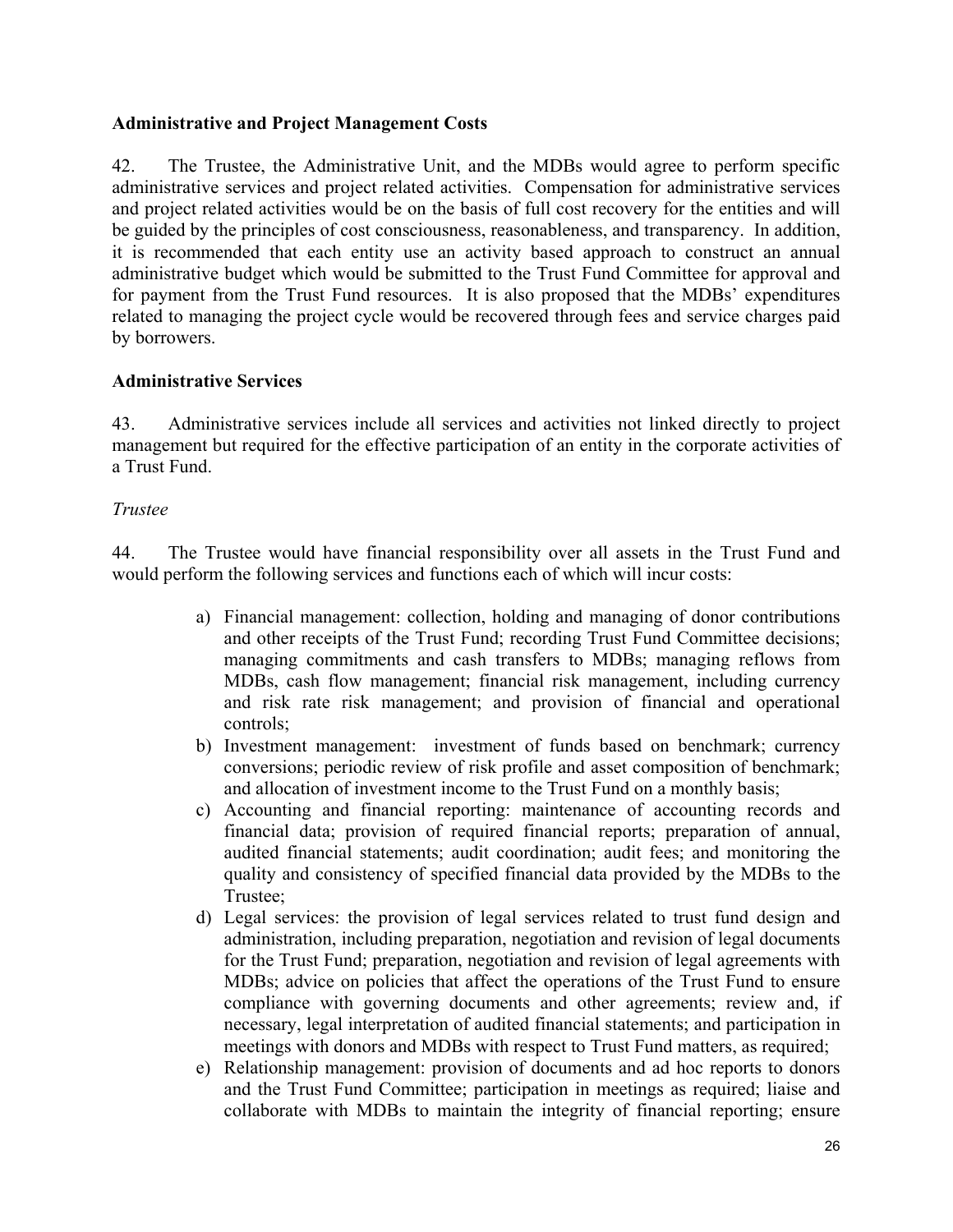best practice; and develop robust and efficient reporting and transactional processes and procedures; and

f) Systems and infrastructure: provision of infrastructure and general operations costs, including system maintenance, office overhead, equipment, supplies, and communications.

## *Administrative Unit*

45. The Administrative Unit would coordinate the work of the CTF and support the Trust Fund Committee. In this capacity, it would perform the following administrative services and functions which will require resources for staffing and other budgetary requirements:

- (a) Servicing the Trust Fund Committee: conduct background research and analyses; compile an annual consolidated report on the funds' activities, performance, and lessons, including details of the funds' portfolio, status of implementation, funding allocations for the previous period, pipeline of projects and funding projections, costs incurred to administer the funds, and other pertinent information; and service the meetings of the Trust Fund Committee;
- (b) Inter-agency coordination: manage a comprehensive database of the CTF activities, knowledge management system, result measurements system and learning program;
- (c) Legal services: the provision of legal services as required with respect to the preparation and revision of the governing documents for the CTF as well as general legal advice with respect to CTF governance matters;
- (d) Outreach and external relations: manage CTF's partnerships and external relations, including convening meetings of the MDB Committee and the Partnership Forum; and collaborate with the Trustee to ensure that the Trustee receives all the information necessary to carry out its responsibilities.

#### *Multilateral Development Banks*

46. The MDBs are expected to incur administrative costs related to their interaction with the Trust Fund Committees, the Trustee and the Administrative Unit. The tasks and deliverables would include the following:

- a) Policy and program preparation and coordination: preparation of joint MDB country programs;
- b) Meeting participation: attend and participate in the MDB Committee meetings (and jointly carrying out functions assigned to it) and attending meetings of the Trust Fund Committee, Partnership Forum, and the Trustee;
- c) Operational reporting: reporting through the Results Measurement System; preparation of an annual report on the activities, performance, and lessons learned, including details of the portfolio, status of implementation, funding allocations for the previous period, pipeline of projects and funding projections, costs incurred to administer the funds, and other pertinent information, contributing to the CTF's knowledge management and learning programs;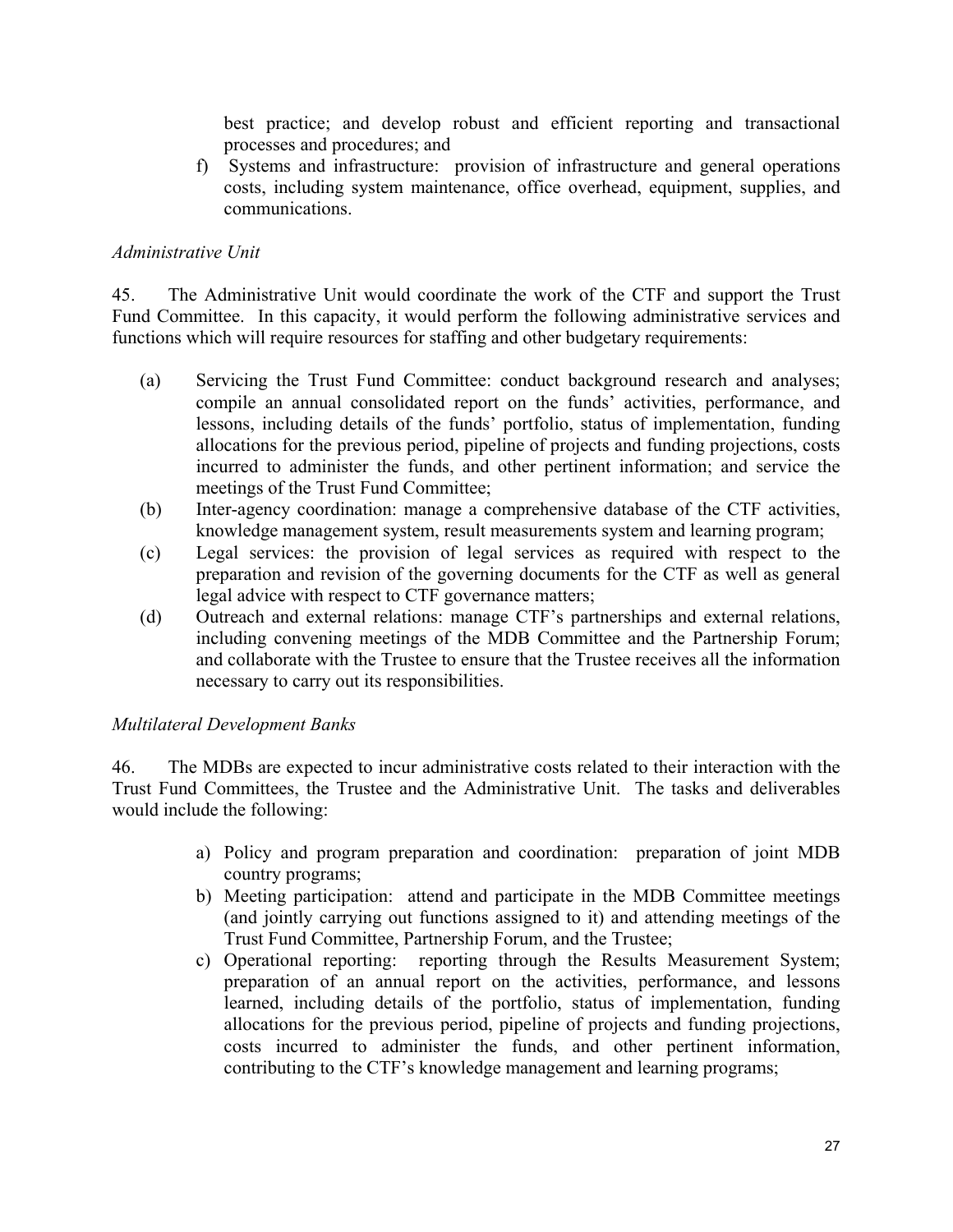- d) Financial management: cash flow management, management of the resources committed and transferred to the MDB by the Trustee; management of reflows from borrowers; negotiation and revision of legal agreements with the Trustee; and provision of financial and operational controls;
- e) Accounting and reporting: maintenance of accounting records and financial data; provision of required financial reports to the Trust Fund Committee and the Trustee; and preparation of annual, audited financial statements, audit coordination, and audit fees;
- f) Investment management: of the resources transferred to the MDB by the Trustee; and
- g) Processes, systems and infrastructure: integration of operations in mainstream policies and procedures, provision of infrastructure and general operations costs, including system maintenance, office overhead, equipment, supplies, and communications.

# **Project Development and Supervision Costs**

47. Project management costs are the MDBs' expenditures related to the identification, preparation, appraisal, approval, supervision and evaluation of a specific project. The MDBs would apply their investment lending policies and procedures to all operations financed by the CTF. These policies and procedures would include internal MDB requirements for the following:

# *Project Preparation*

- (a) Project concept review;
- (b) Quality enhancement and assurance to meet quality at entry standards;
- (c) Risk management;
- (d) Financial management and procurement assessments of project implementing entities;
- (e) Country dialogue on and appraisal of the sector policy, technical, economic, financial, institutional, fiduciary, environmental and social aspects of projects;
- (f) Preparation and negotiation of legal agreements; and
- (g) Board approvals

# *Project Supervision*

- (a) Implementation status reporting;
- (b) Adaptive management of project strategy and design;
- (c) Loan/grant disbursement management;
- (d) Implementing project at-risk systems;
- (e) Supervision of project monitoring, evaluation, environmental and social safeguard measures, procurement and financial management by borrower/recipient;
- (f) Implementation completion reporting; and
- (g) Independent evaluation of completion reports.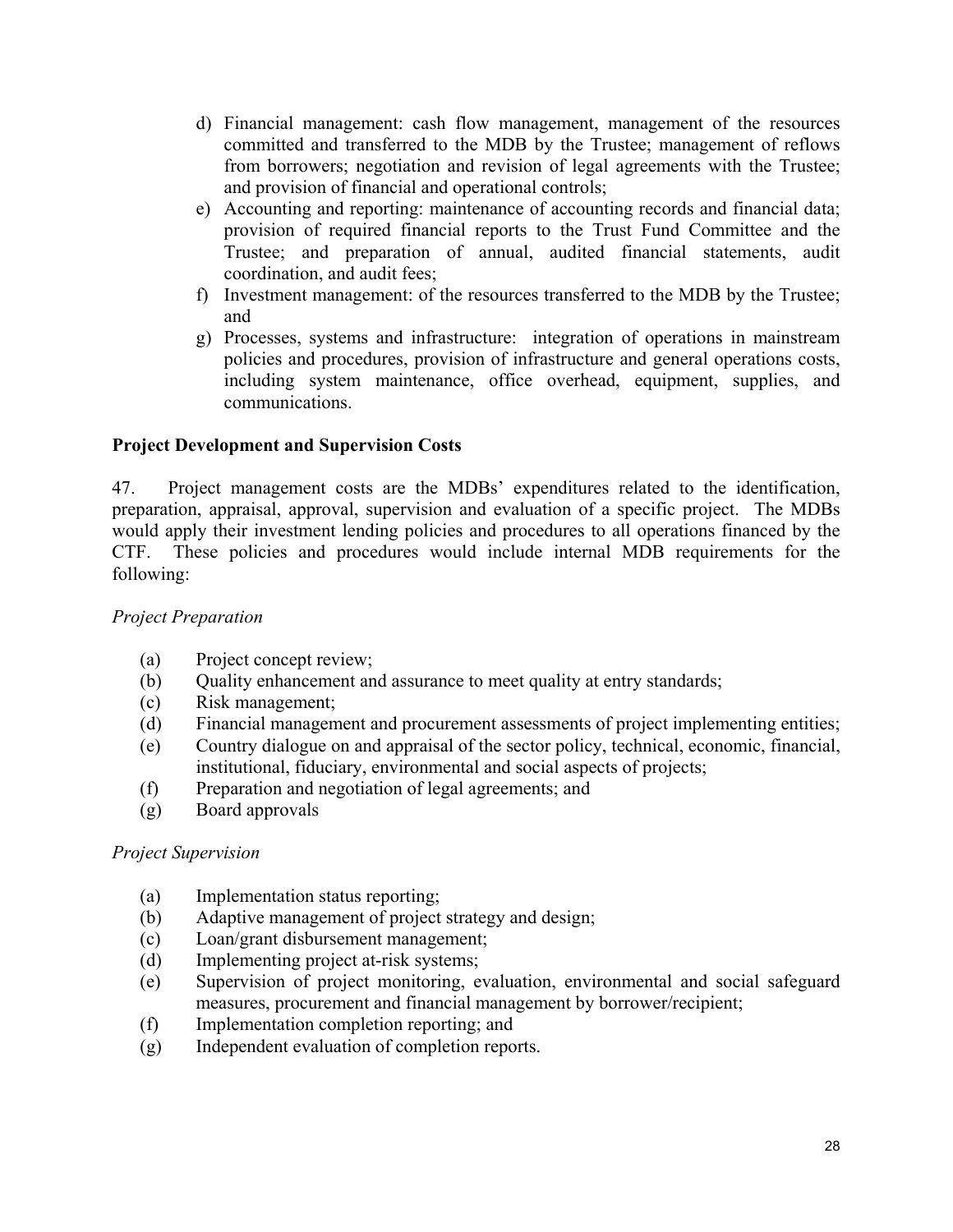# **Cost Recovery**

#### *Administrative Services*

48. In constructing an annual administrative budget, it is proposed that the Trustee, the Administrative Unit, and the MDBs use common, standard expense categories. The expense categories used should be comparable across all entities and can be broken down into the following expenditure categories:

- (i) Staff salaries and benefits;
- (ii) Consultant fees;
- (iii) Travel;
- (iv) Indirect/Operating costs (includes translation, communications, computing and information systems, printing and publications, office equipment and supplies, office space, support/temporary staff, training, seminars, honoraria, representation);
- (v) Institutional /Fixed costs (includes chargeback services from the parent organization for administrative, personnel, accounting, auditing, legal, financial reporting, funds disbursement services and office space/facilities;
- (vi) Contractual services; and
- (vii) External audit fees.

# *Approval of Administrative Budget by the Trust Fund Committees*

49. It is proposed that each entity would prepare, on an annual basis, a proposal for compensation for the agreed administrative services for the upcoming year. The Trust Fund Committee would endorse the entities' activities for the upcoming year and approve the request for compensation. Upon approval by the Trust Fund Committee, the Trustee would be authorized to commit and transfer the entire amount approved to the entities. Each approval would be subject to an end of year adjustment based on actual costs.

#### *Compensation for Project Management and Supervision*

50. Cost recovery for the MDBs' expenditures related to managing the project cycle would be based on standard fees and service charges approved by the Trust Fund Committee and paid by borrowers, similar to IDA operations. For example, a one-time lending fee on the undisbursed loan balance of a loan could accrue to the MDB to recover its staff, consultants, travel and related costs of project preparation and appraisal, including due diligence, as well as loan negotiations. Similarly, an annual service charge could cover the MDBs' implementation support, supervision and reporting costs.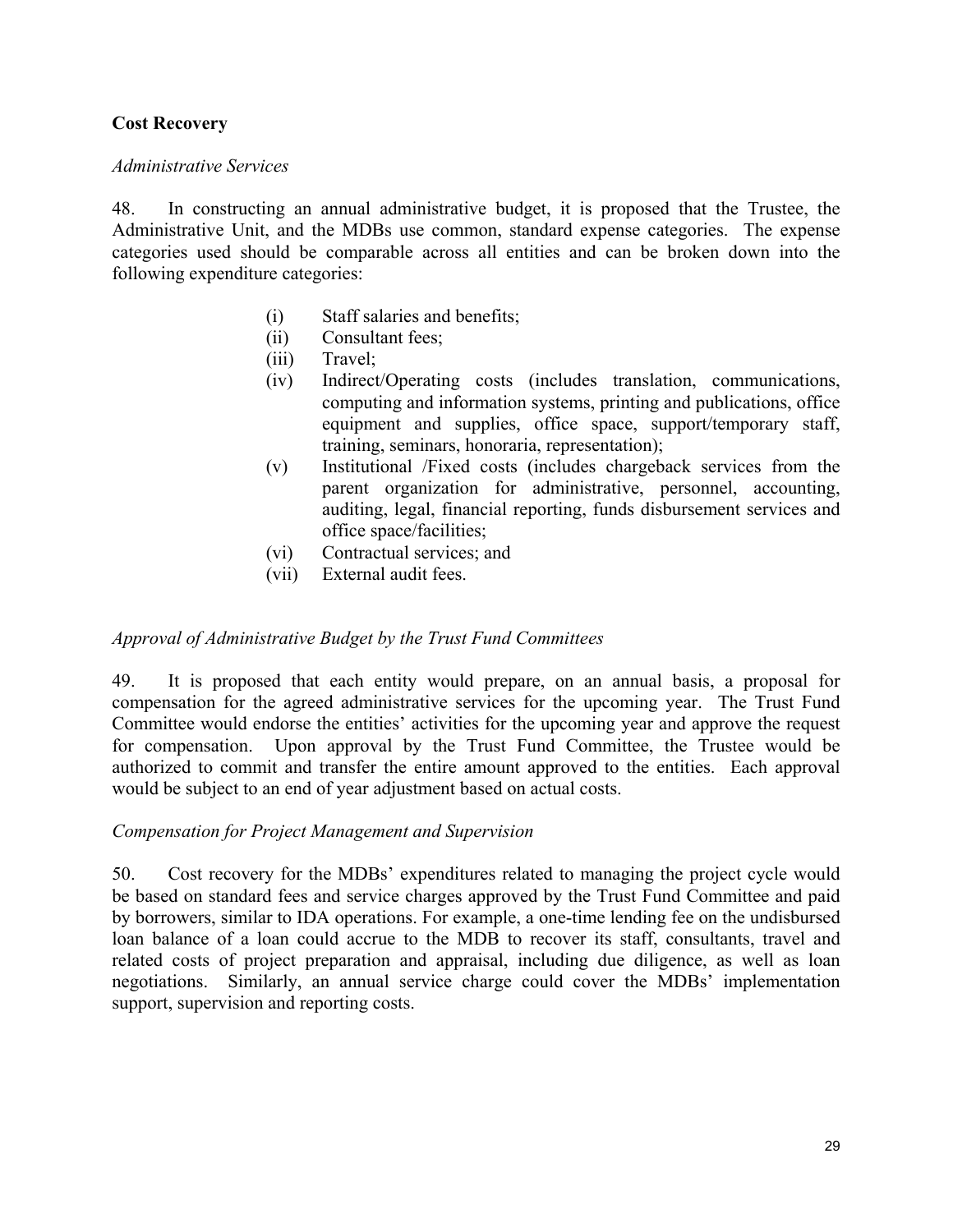# **Reporting**

# *Administrative Services and Project Costs*

51. Reporting of administrative costs and project costs is important to maintain transparency, highlight common issues that may need to be addressed, and highlight and remedy inefficiencies. Additionally, in the case of project costs, annual reporting is recommended so as to ensure that the fees and service charges are sufficient to cover the actual costs of MDBs for project preparation and supervision, but are also not burdensome to the borrower.

52. Each entity that is compensated for administrative services would report directly to the Trust Fund Committee on actual services provided during the fiscal year and the related associated end of fiscal year expenditures. For project costs, MDBs would report to the Trust Fund Committee on the end of fiscal year actual costs. On an annual basis, all entities would be required to report to the Trustee on actual expenditures for administrative services and project costs as well.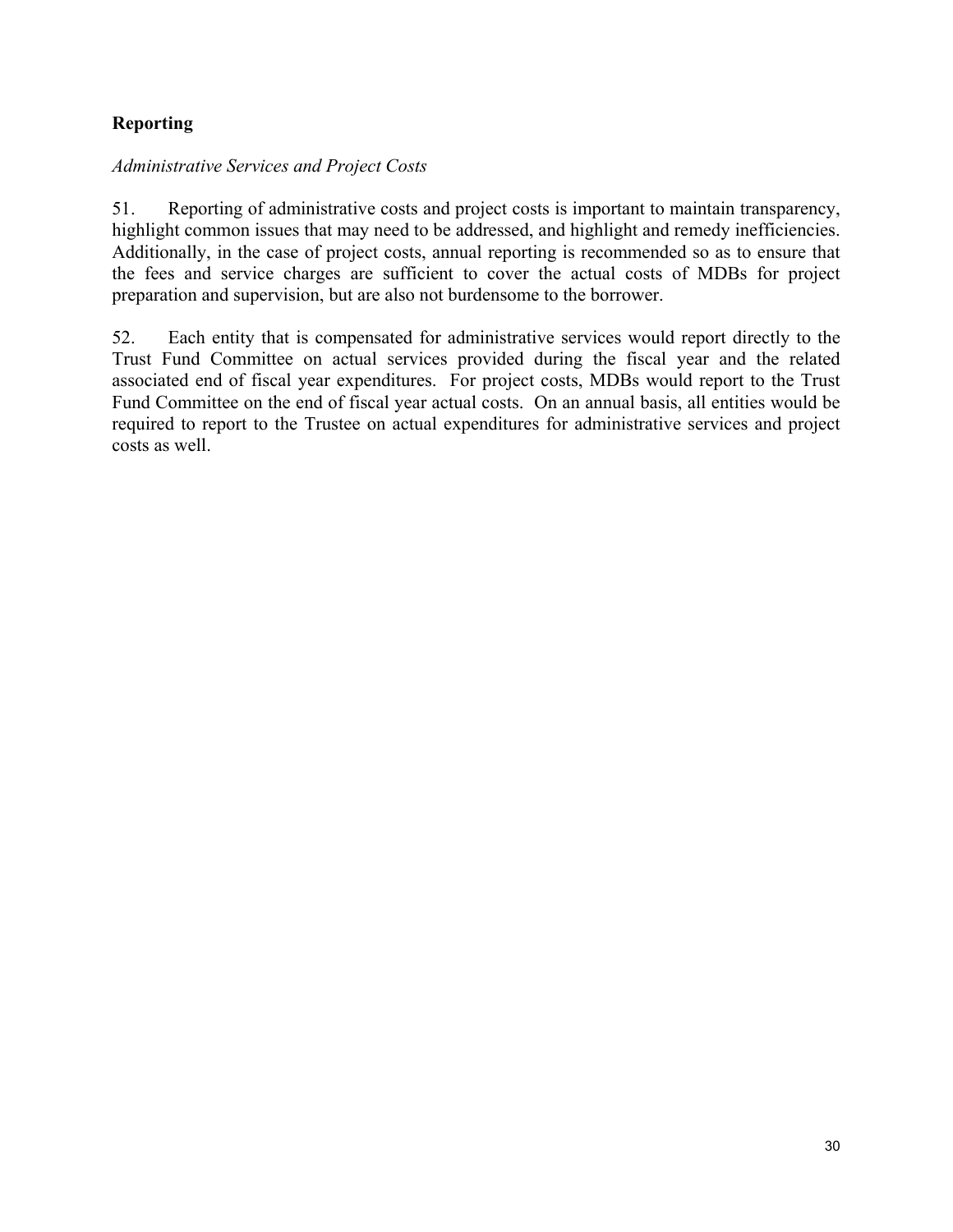# **Annex A Attachment 1**

#### **World Bank procedures for approving operations financed by the Clean Technology Fund**

All operations financed by the Bank with the proceeds of the Clean Technology Fund will follow the Bank's operational policies and procedures for investment lending. They would be approved by the Board, regardless of whether there is IBRD/IDA lending associated with CTF co-financing<sup>[15](#page-30-0)</sup>.

- a) Programming will be integrated in the Bank's country sector dialogue. Bank regional vice-presidencies will be responsible for identification, development, appraisal and supervision of operations, as part of their annual work programs.
- b) Regional management will oversee Project Concept Note Reviews, Quality Enhancement Reviews, Appraisal Decisions, and Negotiation Clearances, and submit projects for Board Approval.
- c) The Bank will apply its investment lending policies and procedures for loan signing and effectiveness, as well as supervision, audits and financial reporting, procurement, disbursement, amendments, suspensions, extensions and closing.
- d) Documentation requirements will be the same as investment operations: Project Concept Notes, Project Appraisal Documents, Implementation Status Reports, and Implementation Completion Reports.
- e) Management review arrangements for the preparation of investment operations, including for risk assessment and risk control, will apply.
- f) Operations will require assessments of project financial management and procurement capacity of the borrower. PADs will require a description of the financial management and disbursement arrangements, including audits, funds flow, disbursement schedule, eligible expenditures, accounting and financial reporting. Similarly, a procurement plan will be required, in which the different procurement methods, estimated costs, prior review requirements and timeframe are agreed between the recipient and the Bank.
- g) Operations will be subject to the Bank's environmental and social safeguard policies and procedures, as well as information disclosure policies for investment lending.
- h) Bank management will monitor the same indicators of portfolio performance as for the IBRD/IDA portfolio, such as projects-at-risk, realism, proactivity, and net disconnect.
- i) Operations will be subject to QAG's quality at entry and quality of supervision assessments.
- j) Upon completion, ICRs will be reviewed by IEG, which will also conduct Project Performance Assessments, according to its procedures.

 $\overline{a}$ 

<span id="page-30-0"></span><sup>&</sup>lt;sup>15</sup> This would be consistent with the practice established for World Bank GEF operations, which have been mainstreamed in Bank procedures.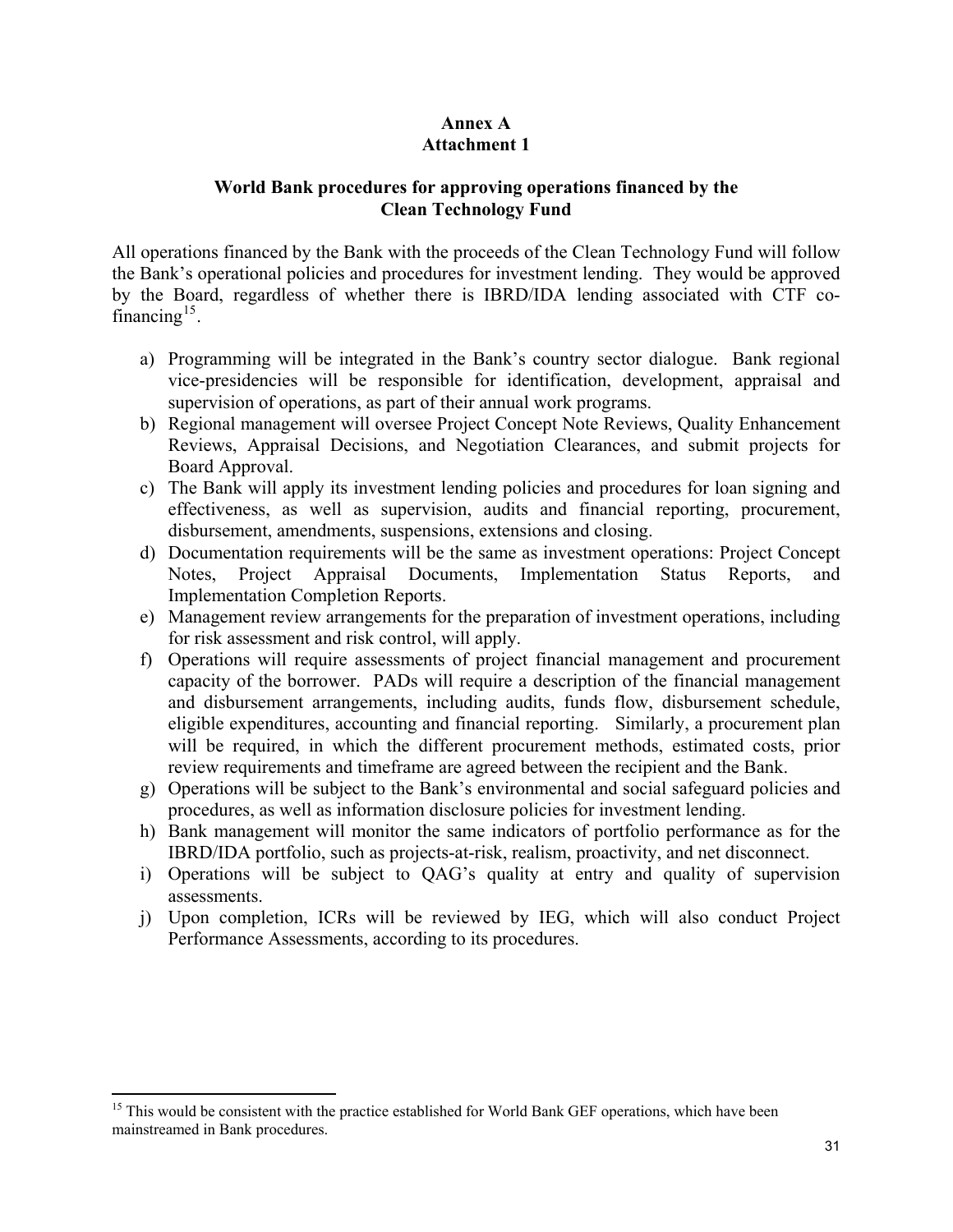# **Inter-American Development Bank (IDB) procedures for approving non-sovereign guaranteed[16](#page-31-0) (NSG) operations**

All NSG operations financed by the Clean Technology Fund will follow the IDB's Non-Sovereign Guarantee Operations Processing for investing lending and would be approved by the Board of Directors.

- a) Origination and identification of potential transactions will be done in a joint effort by the Structured and Corporate Finance Department (SCF) and the IDB respective Field Office. Then, SCF will be responsible for eligibility, analysis and due diligence, credit review, final approval, administration and/or restructuring, if appropriate, as part of the annual work program.
- b) SCF will oversee Project Concept Documents (PCD), Preliminary and Final Loan or Guaranty Proposals (LGP), Pre-closing memorandums, Annual Supervision Reports and Evaluations, as well as, Environmental and Legal documents.
- c) The IDB will apply its policies and procedures for loan signing and effectiveness, as well as, supervision, audits, financial reporting, procurement, disbursement, amendments, restructurings, extensions and closing.
- d) Operations will be subject to the IDB's environmental and social safeguard policies and procedures, as well as, information disclosure policies for investment loans.
- e) The composition of the committees that (1) grant eligibility to a Project Concept Document (PCD) and (2) review the Preliminary Loan/Guarantee Proposal (LGP) in the Credit Review Meeting are as follows:
	- (i) Eligibility will be granted by the Vice Presidency for Private Sector and Non-Sovereign Guaranteed Operations (VPP) on a non-objection basis by Vice Presidency for Countries (VPC), Vice Presidency for Sectors and Knowledge (VPS), Legal Department / Non-Sovereign Guaranteed Operations Division (LEG/NSG) and Private Sector Credit Risk Assessment Office (RMG)
	- (ii) The Credit Review Meeting will be chaired by the SCF Manager and members will include: Private Sector Credit Risk Assessment Office (RMG), Vice Presidency for Countries (VPC), Vice Presidency for Sectors and Knowledge (VPS), Legal Department / Non-Sovereign Guaranteed Operations Division (LEG/NSG) and Finance Department (FIN)
- f) Final approval is granted by the Board of Executive Directors of the Bank.

<span id="page-31-0"></span> $16\,$ 

Such operations include private sector operations and sub-sovereign operations that do not benefit from government guarantees.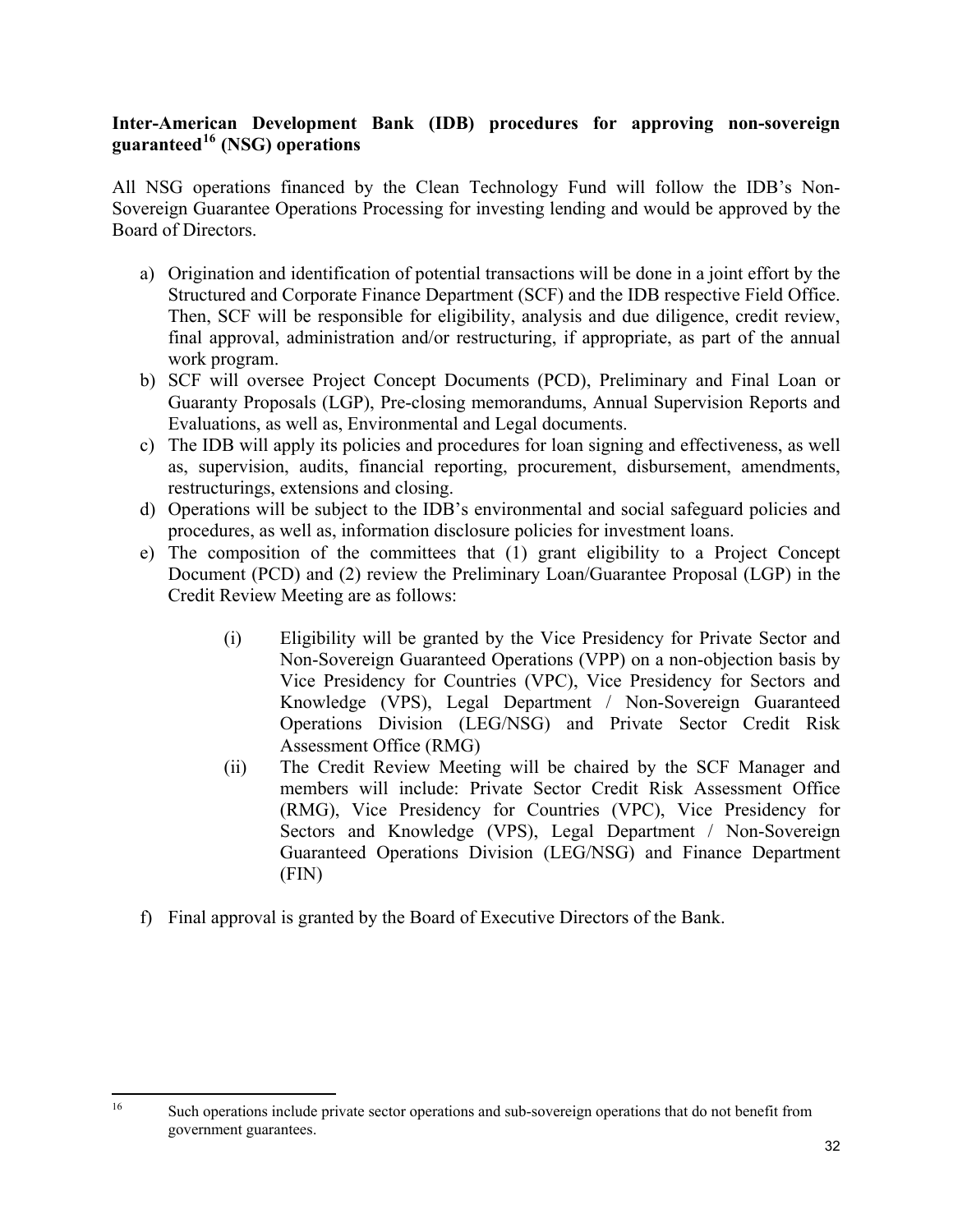## **Annex A Attachment 2**

# **CYCLE OF ACTIVITIES FOR CLEAN TECHNOLOGY TRUST FUND[17](#page-32-0)**

| <b>Steps/Actions Required</b>                                                                                                                                                                                                                                                                                                                                                                                                           | Who is Responsible?                     | Performance<br><b>Standards</b>                                                                                                                                    |
|-----------------------------------------------------------------------------------------------------------------------------------------------------------------------------------------------------------------------------------------------------------------------------------------------------------------------------------------------------------------------------------------------------------------------------------------|-----------------------------------------|--------------------------------------------------------------------------------------------------------------------------------------------------------------------|
| 1. MDBs conduct joint<br>programming mission to<br>prepare work program.<br>Approval of Joint MDB<br>Country Program by Ministry<br>of Finance.                                                                                                                                                                                                                                                                                         | MDBs & Government                       | According to criteria and<br>templates established by<br>TFC.                                                                                                      |
| 2. TFC reviews and approves<br>Joint MDB Country Program,<br>including investment strategy,<br>MDB designation for<br>operations, eligibility criteria<br>and priorities for individual<br>projects, and indicates<br>notional resource envelope for<br>individual projects.                                                                                                                                                            | <b>TFC</b>                              | Decisions taken at regular<br>meetings of the TFC.<br>Formal decision of the<br>Committee will be<br>communicated to the<br>government, Trustee, and<br><b>MDB</b> |
| 3. Where it is designated that<br>project administration will be<br>undertaken by an MDB other<br>than IBRD, an agreement will<br>be executed between IBRD, as<br>Trustee, and the designated<br>MDB (to cover all projects<br>financed by the Fund). This<br>agreement will be concluded<br>when the first CTF project or<br>program is agreed for the<br>MDB concerned, and will<br>apply for all subsequent<br>projects and programs | IBRD, as Trustee, and<br>designated MDB | Executed within one<br>month of the TFC<br>meeting.                                                                                                                |
| 4. Designated MDB supports<br>preparation of individual<br>projects by borrower.                                                                                                                                                                                                                                                                                                                                                        | MDB & Borrower                          | According to MDB's<br>operational policies and<br>procedures, consistent<br>with endorsed country<br>program.                                                      |

<span id="page-32-0"></span> $17$  For the proposed activity cycle for private sector investments, please see background paper on an approach to engage the private sector.

 $\overline{a}$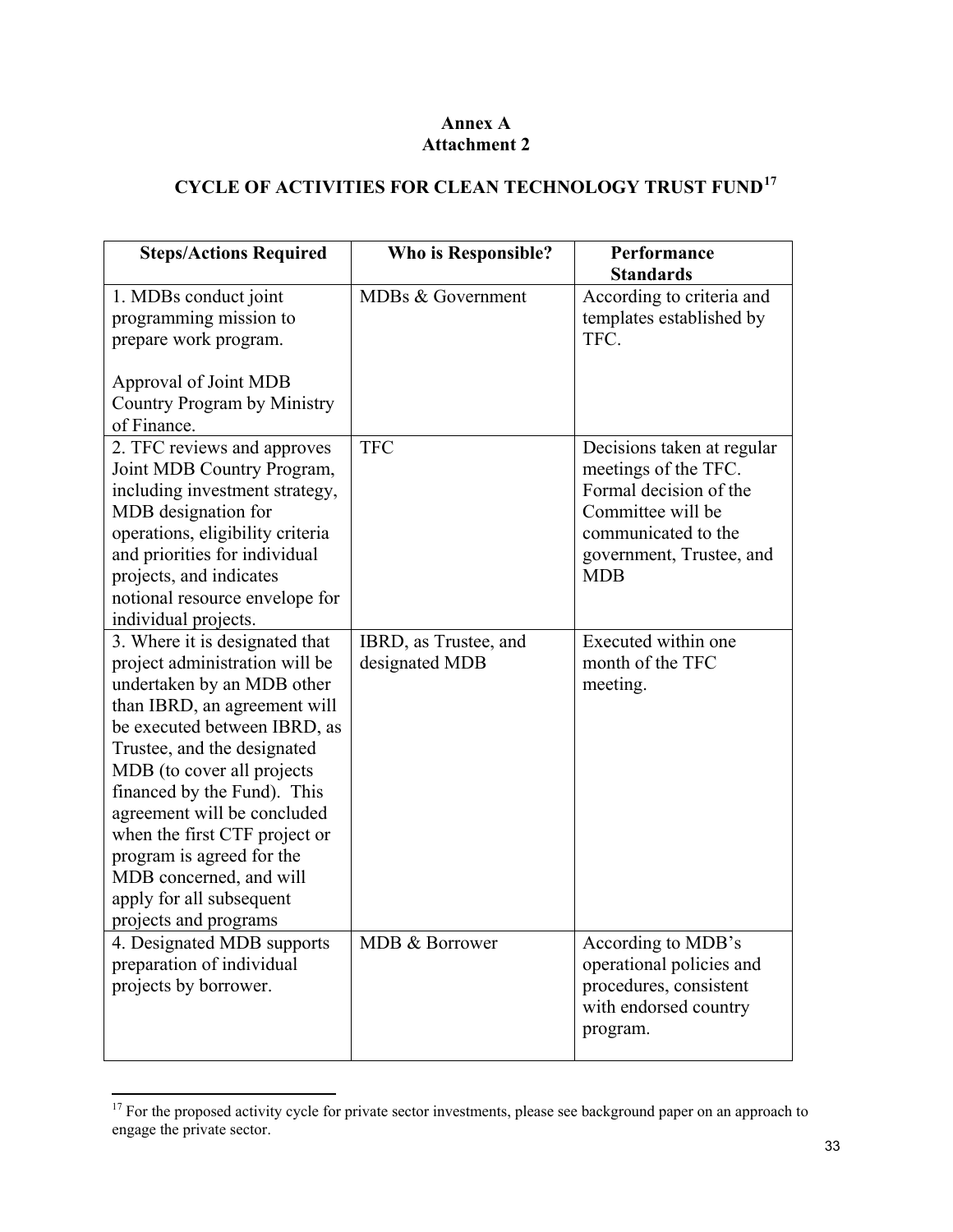| 5. MDB submits pre-appraisal<br>document to TFC for no-<br>objection approval of<br>financing, which authorizes<br>appraisal of individual<br>projects.                              | MDB & TFC                       | Monthly virtual review.                                                                                                                                                                                                                                    |
|--------------------------------------------------------------------------------------------------------------------------------------------------------------------------------------|---------------------------------|------------------------------------------------------------------------------------------------------------------------------------------------------------------------------------------------------------------------------------------------------------|
| 6. Designated MDB organizes<br>and conducts appraisal,<br>negotiates legal agreement<br>with borrower, and submits<br>projects for approval by its<br>Board.                         | <b>MDB</b>                      | Within 3 months of TFC<br>no-objection approval.<br>According to MDB's<br>operational policies and<br>procedures, consistent<br>with endorsed country<br>work program.<br>Target: Country Work<br>Program approval to<br>Board submission in 12<br>months. |
| 7. Signing and Effectiveness<br>of Legal Agreement                                                                                                                                   | MDB and borrower                | Applicable MDB<br>standards                                                                                                                                                                                                                                |
| 8. MDB submits cash transfer<br>request to IBRD as Trustee,<br>adjusted for any drops,<br>cancellations or amendments<br>to projects, investment income<br>and undisbursed or unused | <b>MDB</b>                      | Within [] working days of<br>effectiveness of CTTF<br>financing.                                                                                                                                                                                           |
| funds.<br><b>IBRD</b> as Trustee makes initial<br>cash transfer to MDB.                                                                                                              | <b>IBRD</b> as Trustee          | Within 7 working days of<br>receipt of cash transfer<br>request.                                                                                                                                                                                           |
| 9. Project implementation,<br>including monitoring of<br>physical and financial<br>progress in achieving results.                                                                    | Borrower or executing<br>agency | As provided for in the<br>legal agreement and<br>project operational<br>manual.                                                                                                                                                                            |
| Disbursement of funds<br>following processing of<br>withdrawal applications.                                                                                                         | <b>MDB</b>                      | Applicable MDB policies<br>and procedures.                                                                                                                                                                                                                 |
| MDB submits cash transfer<br>requests to IBRD as Trustee,<br>on the basis of disbursements.                                                                                          | MDB and IBRD as Trustee         | Agreed financial<br>procedures                                                                                                                                                                                                                             |
| 10. Supervision and<br>amendments of project<br>activities under<br>implementation, including<br>reallocation of loan proceeds.                                                      | <b>MDB</b>                      | Applicable MDB policies<br>and procedures.                                                                                                                                                                                                                 |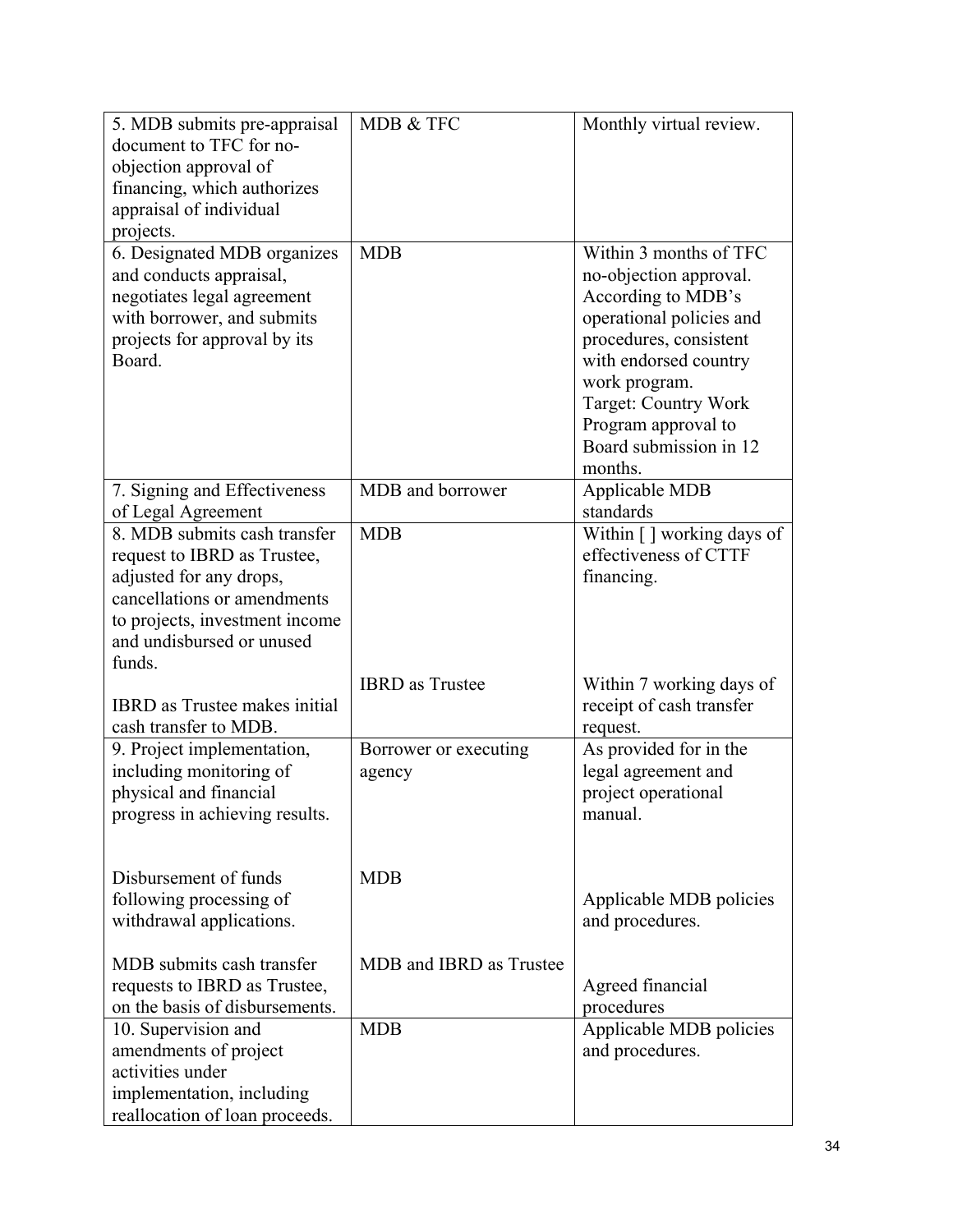| 11. Evaluation                                                                                                                                                                | Borrower or executing<br>agency     | As provided for in legal<br>agreement and project<br>operational manual. |
|-------------------------------------------------------------------------------------------------------------------------------------------------------------------------------|-------------------------------------|--------------------------------------------------------------------------|
| 12. Implementation<br>Completion Report (ICR)                                                                                                                                 | <b>MDB</b>                          | Applicable MDB policies<br>and procedures.                               |
| Upon submission of ICR to<br>MDB Board, MDB submits<br>final ICR to Administrative<br>Unit                                                                                    |                                     | Within $\lceil \cdot \rceil$ working days of<br>Board submission.        |
| 13. Independent review of<br><b>ICR</b>                                                                                                                                       | <b>MDB</b> evaluation<br>department | Applicable MDB policies<br>and procedures.                               |
| 14. Annual Portfolio Review<br>submitted to Administration<br>Unit.                                                                                                           | <b>MDB</b>                          | <b>Reporting from Results</b><br><b>Measurement System</b>               |
| Administrative Unit convenes<br>annual portfolio review<br>meeting, prepares overview<br>report on Fund operations, and<br>forwards MDBs' annual<br>portfolio reviews to TFC. | Administrative Unit                 |                                                                          |
| Review and adoption of<br>Annual Report on Fund<br>operations.                                                                                                                | <b>TFC</b>                          | Decision at regular<br>meetings of Fund<br>Committee.                    |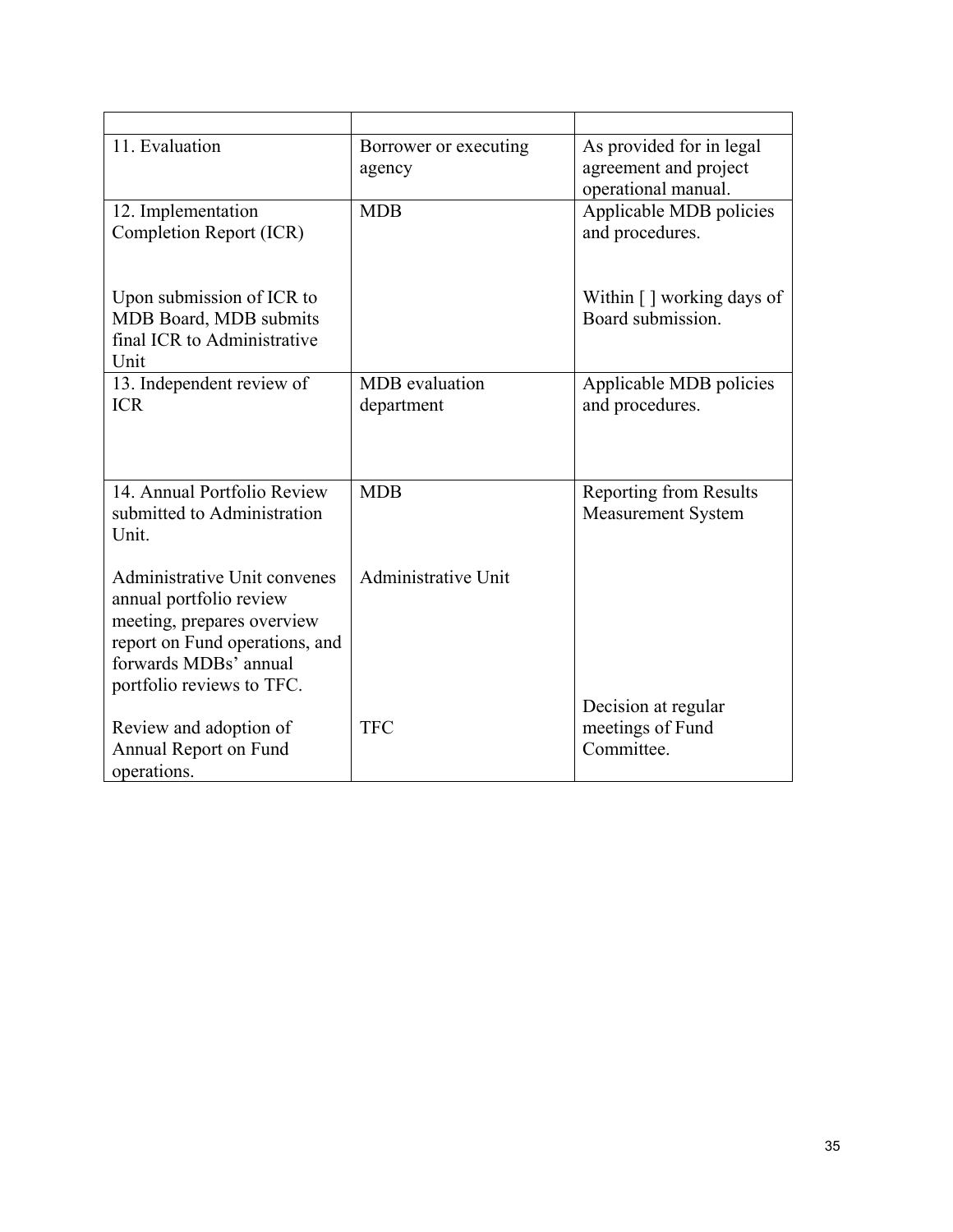#### **Annex B Business Model for Private Sector Engagement**

#### **Summary of Annex**

*Objective*: The CTF seeks to achieve large-scale transformation towards low-carbon and climate-sensitive market environments (for example, of an entire industry sector or sub-sector, in a particular country or set of countries), and in so doing, support the economic development and social well being of people negatively impacted by climate change. CTF expects to achieve maximum impact by engaging in initiatives focused on a few select countries.

*Role of the Private Sector in an overall CTF strategy*: As the foundation of economic growth, the private sector has a significant role to play in the reduction of greenhouse gas emissions. Strategies for achieving transformational impact and a low carbon economy will therefore need to include a combination of public and private initiatives. The relationship between public sector reform and private sector action is clear; while many private initiatives can be tested and operate in a less than optimal regulatory environment, full engagement, and wide scale growth of the private sector will only occur if the regulatory environment is both attractive and stable within a country. At the same time experience has shown that private sector initiatives can successfully proceed and at times can even be a trend setter for subsequent regulatory change.

To achieve the CTF's objectives, MDBs will capitalize on their individual organizational strengths and experiences to develop strategies (at a country, sector or sub-sector level) which comprise: i) engagement with governments to design and implement regulatory frameworks that would encourage – rather than discourage - GHG reducing private and public initiatives, ii) providing private investors the financial and technical support needed to engage in wide scale GHG reducing behaviors and investments and iii) addressing non-financial barriers to market transformation such as information and knowledge gaps, consumer misperceptions, and fears and other behavioral challenges. It must be noted that advances in technologies and opportunities for high impact GHG reducing private sector initiatives will change over time, requiring an interactive and fluid approach to strategy development. Private sector initiatives may be tested in markets before regulatory issues are addressed or before official country strategies are developed. In these instances, the information obtained from undertaking such private sector initiatives becomes the foundation and basis for future regulatory change.

*Engaging the Private Sector*: The proposal below describes a framework for the CTF to engage the private sector and implement an effective public/private strategy, recognizing that CTF funding structures for engaging the private sector may have to be different than the structures applied for public sector proposal financing. Attachment 1 outlines a further rationale for private sector participation in the CIF and the efforts to reduce greenhouse gas emissions; Attachment 2 provides examples of financial instruments that have been successful in doing so.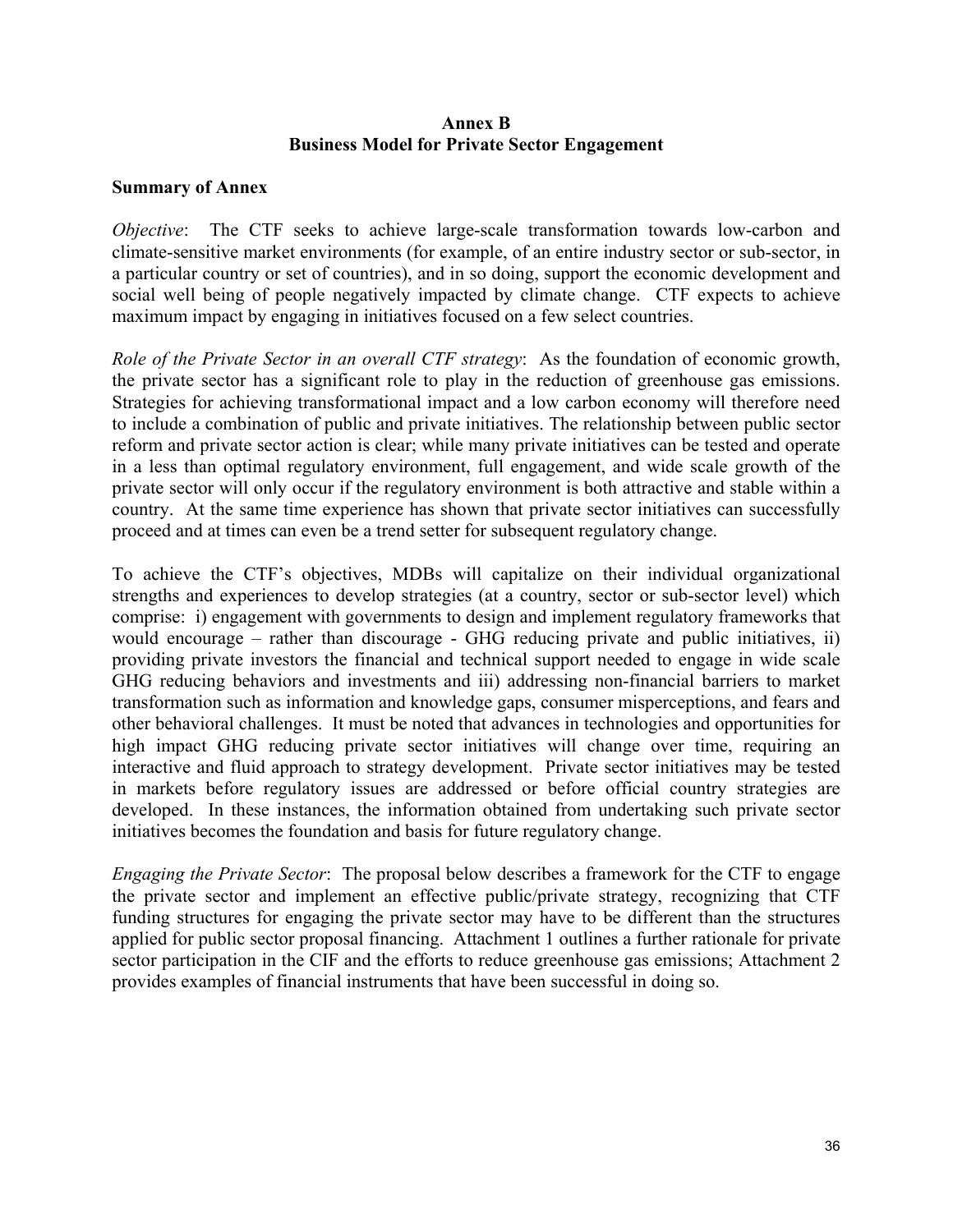# **Private Sector Approach for CTF Proposals**

Private Sector Proposals to the CTF:

 $\overline{a}$ 

1. *Eligibility:* All Multilateral Development Banks (MDBs) are eligible to submit proposals for Private Sector Programs<sup>[18](#page-36-0)</sup>. Private sector entities [and bilateral banks] will be able to access CTF funds through Programs managed by the MDBs.

2. *Scope of private sector proposals:* Private Sector Programs will leverage CTF funding to achieve transformational impact in a sector, sub-sector, and/or country<sup>[19](#page-36-1)</sup>. Proposals need to explain how the underlying projects and/or Envelopes contained in a Program will contribute towards this objective and address the specific elements of the transformation that would not be possible without support from the  $CTF^{20}$  $CTF^{20}$  $CTF^{20}$ .

3. *Approval Procedures:* Proposals for a Private Sector Program may be submitted to the CTF Trust Fund Committee for consideration at any time throughout the year. The Trust Fund Committee will respond to all proposals with a formal approval, rejection or request for additional information within [XX calendar days] of the project's submission. MDB's may submit multiple proposals for Private Sector Programs simultaneously or sequentially and without limitation. Attachment 3 outlines the private sector cycle of activities for the CTF.

4. *Content of Private Sector Proposals:* Programs will be evaluated based on their merits as described in each proposal. Each Program proposal must include the following information:

- (a) Description of the Program's Strategy: This section will describe the MDB's strategy for achieving transformational impact to a low carbon economy in a sector, sub-sector and/or country. It will discuss how the Program's "mega" projects and Envelopes fit within i) the MDB's transformation strategy, ii) already established country objectives and strategies, and iii) the existing regulatory environment, and if relevant, how regulatory issues are being addressed to ensure the Program's success. Programs must also describe how they leverage the MDB's currently ongoing activities and existing strengths.
- (b) Description of the Program: Private Sector Programs proposed to the CTF should contain the following elements:
	- (i) A description of the Program's pipeline, providing details about each of the projects in generic terms; for purposes of confidentiality, company names and details that would make the project identifiable by

<span id="page-36-0"></span><sup>&</sup>lt;sup>18</sup> 'Programs' may include any combination of individual large-scale projects and/or 'envelopes' of smaller thematically-linked projects.

<span id="page-36-1"></span><sup>&</sup>lt;sup>19</sup> The donor group may need to consider establishing a common definition of "transformational impact"; alternatively, clarity on what exactly "transformational impact" means could be achieved through case-by-case discussions of individual proposals.

<span id="page-36-2"></span><sup>&</sup>lt;sup>20</sup> This part of the proposal – which discusses the specific role of subsidized funds in achieving transformational impact – will have to be part of a proposal's overall strategy. Understanding, and discussing, the "additionality"-of a particular intervention, describing the "case without", is already part of many MDBs' regular project approval processes for private sector finance.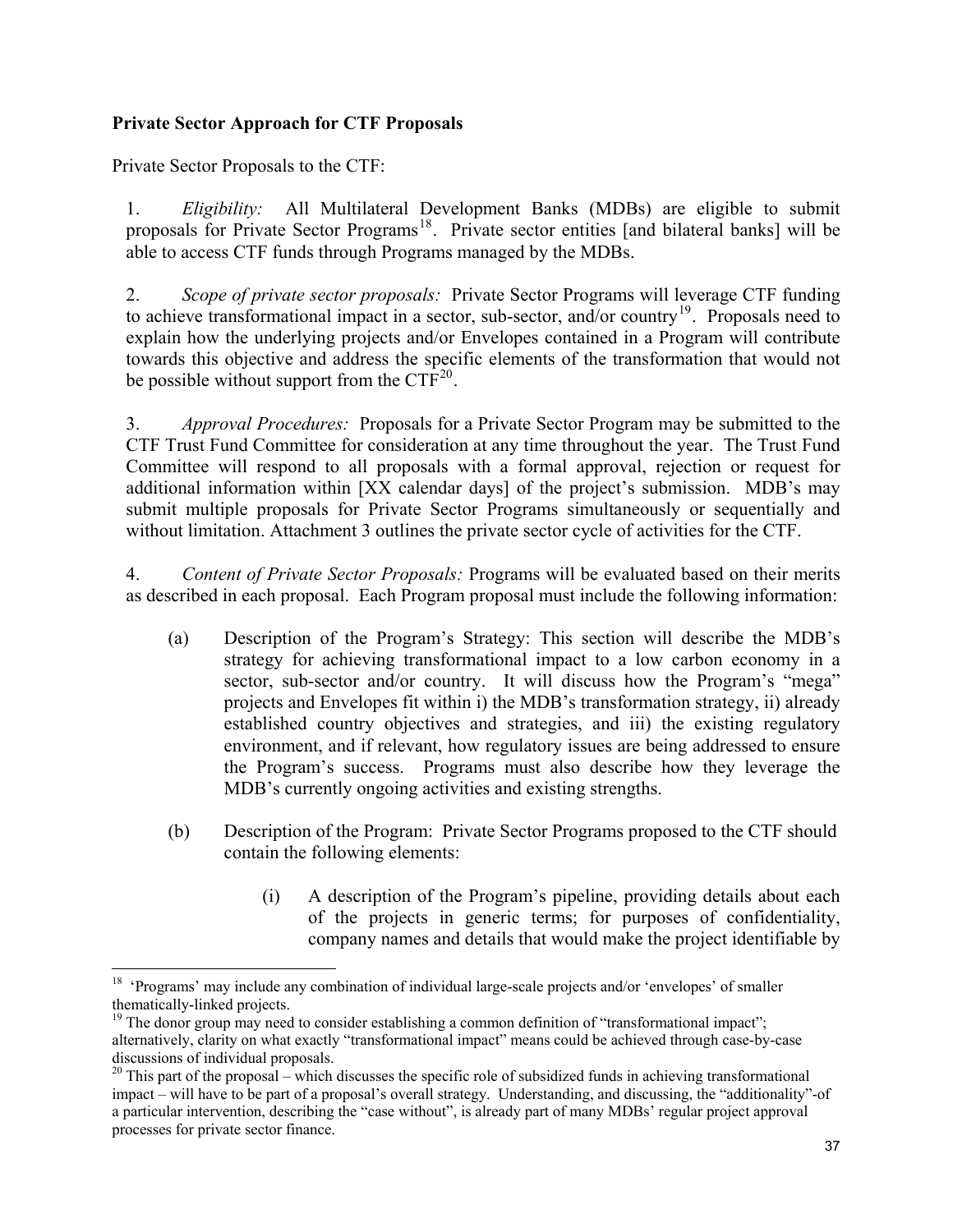third parties are not to be included in the project pipeline description. The project pipeline would consist of i) individual "mega" projects which each use more than [\$XX million] of CTF funds; and ii) Envelopes which aggregate several small and medium sized projects each utilizing less than [\$XX million] of CTF funds and in total not exceeding [\$XXX million], all having a shared focus and objective. Pipeline projects within a Program will require CTF approval only at the Program approval stage, unless agreed otherwise. Final approvals for individual "mega" projects and Envelopes will be subject to the internal approval processes of the implementing MDB, which should be described in the proposal. Updates on changes to the Program's pipeline will be provided by the MDB through semi-annual reports (see below). Such reports will describe substantive changes to the pipeline but will not be subject to additional approvals unless the changes require amendments to the Program's budget.

- (ii) A description of how the Program pipeline will support the CTF objectives and the Program's strategy.
- (iii) A description of the Program's elements that go beyond supporting the financing needs of a project, such as advisory services and knowledge management initiatives and instruments.
- (c) Justification of Financing Mechanisms: Each Program proposal must describe, in broad terms, the financing mechanisms to be available to its pipeline of "mega" projects and Envelopes, and justify the use of each mechanism in light of the impact, objectives, and need to limit market distortions. Specifically, the Program proposal will explain if and how subsidies are limited to specific project components, and discuss why this approach would provide significant additionality<sup>[21](#page-37-0)</sup>, i.e. why such projects would not go forward as contemplated without subsidized funds.
- (d) Performance Indicators: Program proposals must include performance triggers for each "mega" project and Envelope proposed, along with a timeline for such triggers.
- (e) Investment Criteria: The Program proposal will commit the submitting MDB to operate within investment criteria outlined below and explain, as necessary, how they will be applied specifically within the Program's pipeline.
	- (i) *Transformational Impact*. Underlying project investments must contribute to market transformation towards a low-carbon and climate resilient environment in developing countries (ie. a significant reduction in GHG emissions). This criteria needs to be applied by the MDB in the choice and scope of specific

 $\overline{a}$ 

<span id="page-37-0"></span><sup>&</sup>lt;sup>21</sup> Further conversations may be required among the MDBs to ensure a similar approach to defining "additionality".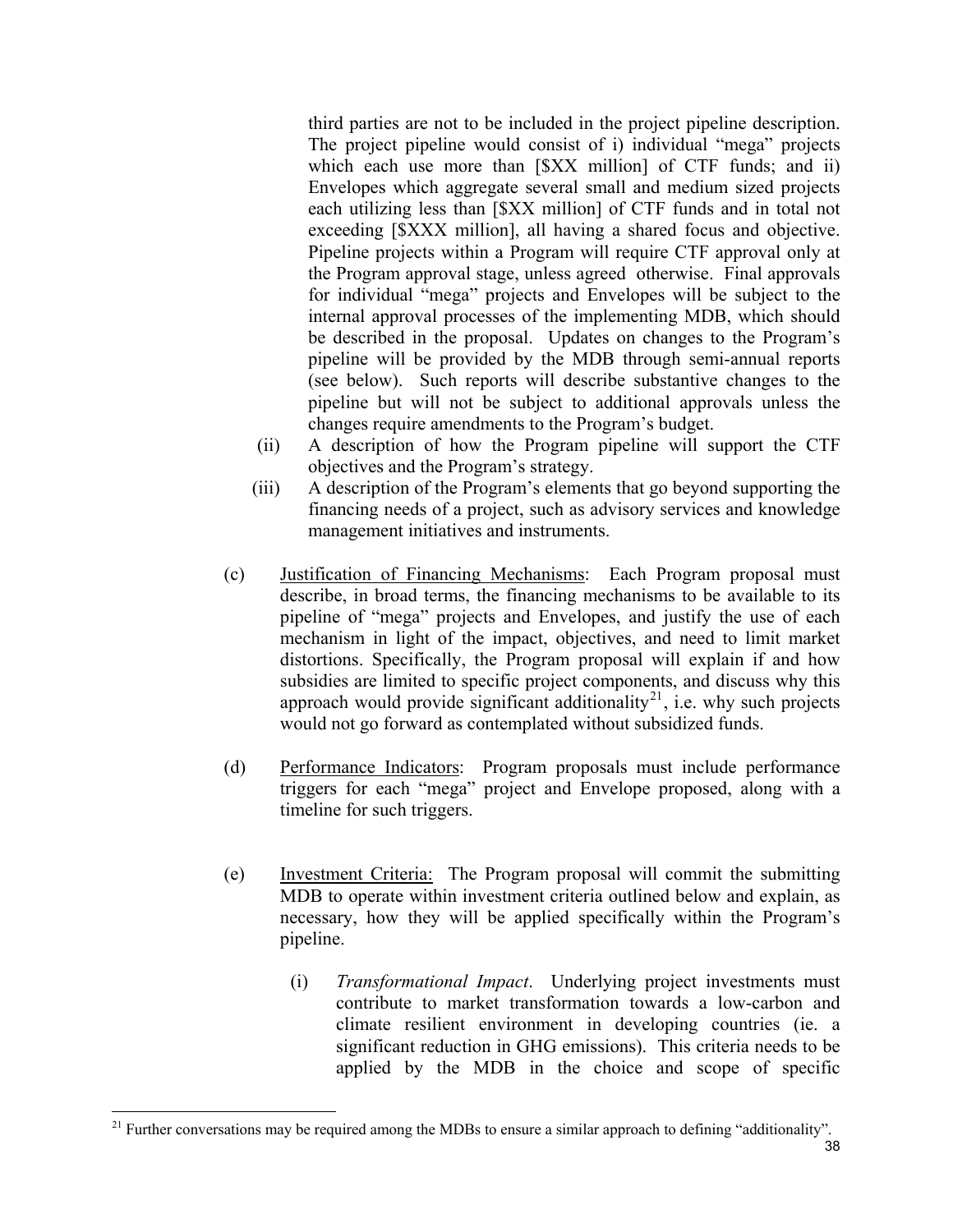technologies, specific projects, sectors, and countries that are to be financed.

- (ii) *Avoidance of Market Distortions*. Program proposals must discuss how they would seek to minimize or avoid distorting markets, displacing private sector investment or reducing market competitiveness.
- (iii) *Effectiveness.* Underlying project investments will be expected to lead to significant GHG reductions in the medium term. The expected GHG reduction will then be compared against the amount of CTF funds invested to determine project efficiency. Units of measurement for impacts beyond GHG reduction may need to be defined within each Program proposal.
- (iv) *Financial Leverage*. CTF funds are expected to leverage other resources, specifically from the MDBs, other financial institutions, and the sponsor. All Program proposals will be required to consider the full range of financial mechanisms available in the market, including carbon finance. The MDB's decision to proceed with a particular underlying project should take into account the degree of leverage obtained, while also considering whether the specific project elements to which CTF resources are applied, are well defined. The use of CTF funds should only be authorized by the MDB if these elements are clearly delineated and if it is unlikely that the project would go forward as contemplated without these resources (additionality).
- (v) *Risks*. Individual project investment decisions need to be taken in full awareness of a project's inherent risks, and considering possible risk mitigation strategies. The MDB will be required to discuss, in later reports, why it believed it had the ability to implement a particular project as described, and to achieve the results expected.
- (vi) *Financial Sustainability.* The investment decision will need to take into account the likelihood of long-term financial sustainability of a particular project once the subsidized funds are not available/have been used. Projects should not be approved if they are dependent on a continuous flow of subsidized funds. Particular emphasis should be on a project's ability to perform profitably under prevailing and projected market conditions. Investments constituting a subsidy must be clearly limited in scope, in terms of project finance component and time.
- 5. *Use of CTF funds*: Once approved, CTF resources can be used in the following ways.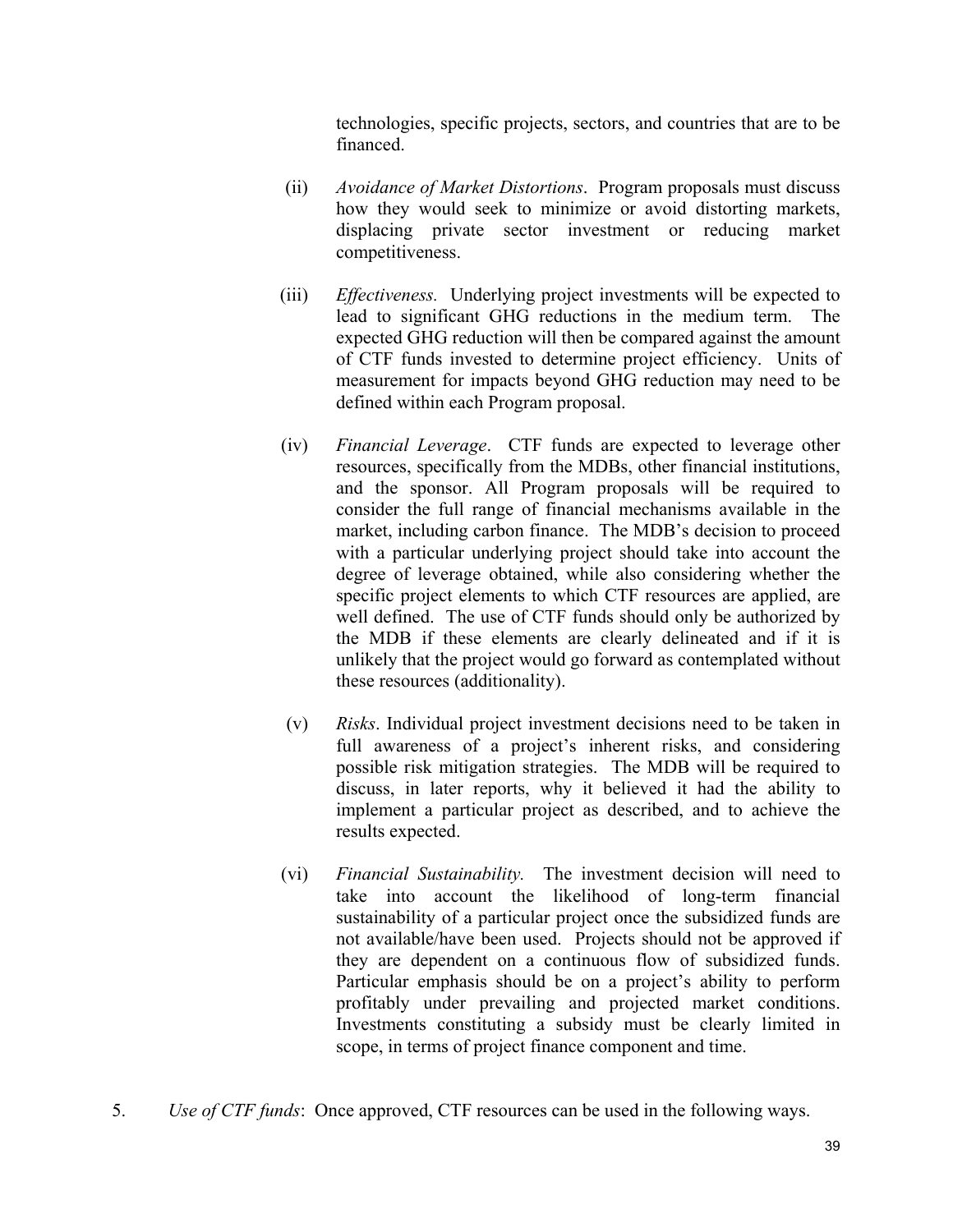- (a) *Pricing and terms*. The pricing and terms of the CIF funds offered to private sector clients will be tailored to address the specific risk, market, and structural aspects of each "mega" project and Envelope in the Program's pipeline. MDBs will seek to ensure that pricing and terms of the subsidized financing do not distort the market.
- (b) *Financial Instruments.* MDBs may use or create financial instruments as appropriate to meet the needs of their private sector clients. Each MDB must explain in the Program proposal why it believes it can structure and implement the financial instruments proposed for each "mega" project and Envelope described in the Program proposal. Attachment 2 describes some examples of financial instruments used to-date to encourage maximum impact in the goal of transformation. CTF resources may be combined with other instruments and mechanisms available in the market, such as GEF resources, other donor funds, and/or carbon credits. In the case of such resource pooling and to the extent available at the time of submission, underlying project proposals may need to explain the particular advantages of combining these tools in the specific project circumstances.
- (c) *Country Eligibility:* Private sector programs/projects will be implemented in countries that meet the eligible country criteria established by the CTF.
- (d) *Investments vs. Technical Assistance:* At least XX% of a proposed Program's budget should be used to finance private sector projects. Up to [XX%] of a proposed Program budget may be used for initiatives and projects aimed at reducing information barriers or other non-finance based barriers to market transformation toward allowing climate resilient and low-carbon growth.

# 6. *Administrative & Project Management Costs:*

- (a) Definition of Project Costs:Project costs refer to the MDBs' expenditures related to the identification, preparation, appraisal, approval, supervision and evaluation of a specific project. The MDBs would apply their investment lending policies and procedures to all operations financed by the Funds.
	- (i) *Project Preparation includes:* project concept preparation and review; due diligence; structuring, approval preparation and review; preparation and negotiation of legal agreements; and, board approvals.
	- (ii) *Project Implementation includes*: loan/grant disbursement management; oversight of, or management costs related to, sponsor capacity building or completing knowledge management products; and procurement and management of consultants.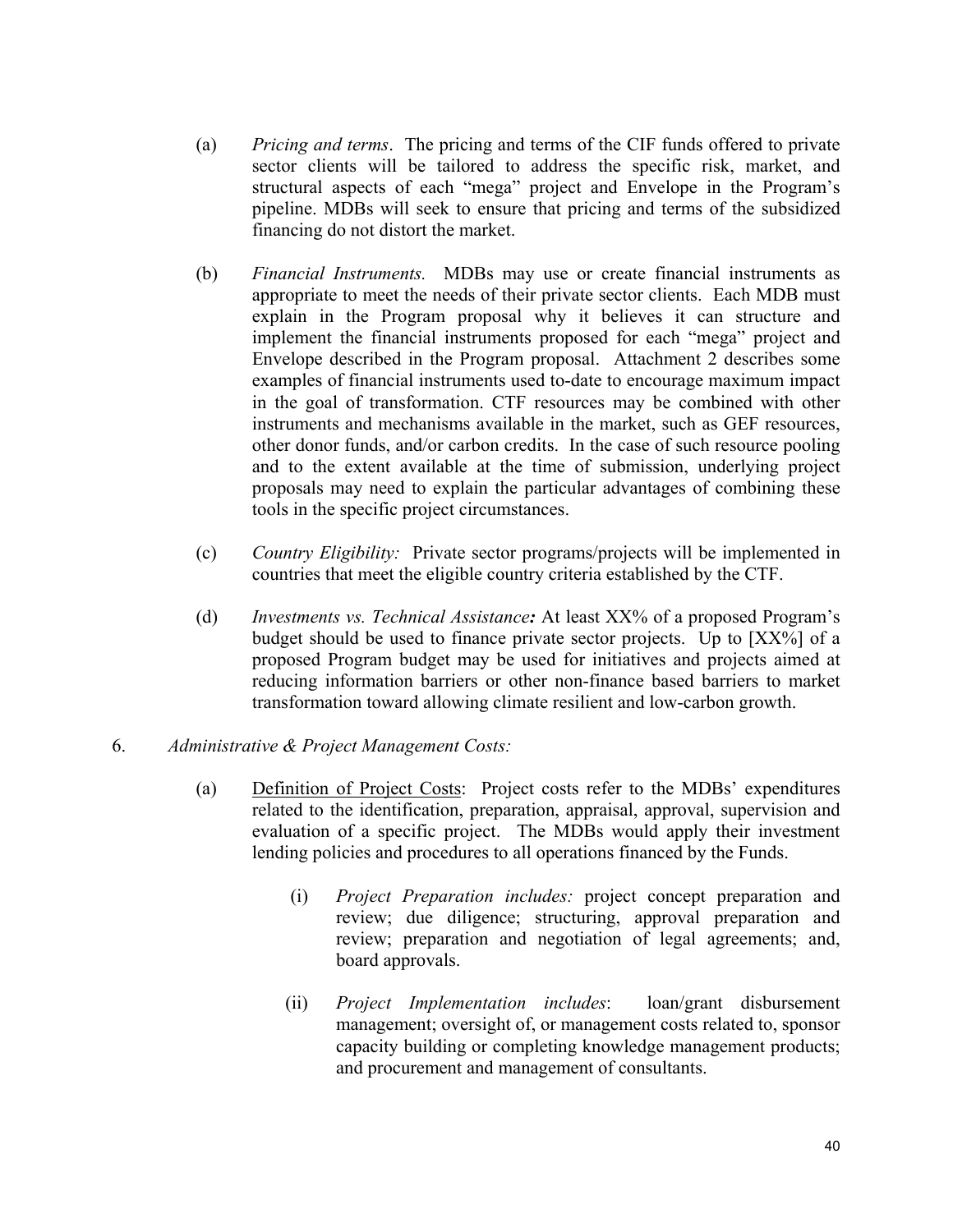- (iii) *Project Supervision includes:* monitoring and completion of reports, site visits, negotiation and implementation of waivers and restructurings; monitoring and evaluation of individual projects including independent evaluation of completion/performance reports.
- (b) Cost Recovery:
	- (i) *Program Management & Administrative Services*: In constructing an annual administrative budget, it is proposed that the Trustee, the Administrative Unit, and the MDBs use common, standard expense categories. The expense categories used should be comparable across all entities and can be broken down into the following expenditure categories: staff salaries and benefits; consultant fees; travel; indirect/operating costs (includes translation, communications, computing and information systems, printing and publications, office equipment and supplies, office space, support/ temporary staff, training, seminars, honoraria, representation); institutional /fixed costs (includes chargeback services from the parent organization for administrative, personnel, accounting, auditing, legal, financial reporting, funds disbursement services and office space/facilities; contractual services; and external audit fees.
	- (ii) *Approval of Administrative Budget by the Trust Fund Committees:*  It is proposed that each entity prepare, on an annual basis, a proposal for compensation for the agreed administrative services for the upcoming year. The respective Trust Fund Committees would endorse the entities' activities for the upcoming year and approve the request for compensation. Upon approval by the Trust Fund Committees, the Trustee would be authorized to commit and transfer the entire amount approved to the entities. Each approval would be subject to an end of year adjustment based on actual costs.
	- (iii) *Compensation for Project Preparation, Implementation and Supervision Budget (PPISB):* It is proposed that the budget for PPISB be prepared for the whole project life cycle and include estimated annual expenditures. The total budget, including an annual breakdown of expenditures, will be submitted together with the project envelope proposal. Upon approval by the Trust Fund Committee, the Trustee will commit the entire PMSB; the Trustee will transfer the annual amount approved to the respective MDBs on a yearly basis. The fiscal year allocation within the approved PMSB will be subjected to annual adjustment based on actual costs. PMSB will cover staff, consultants, travel and related costs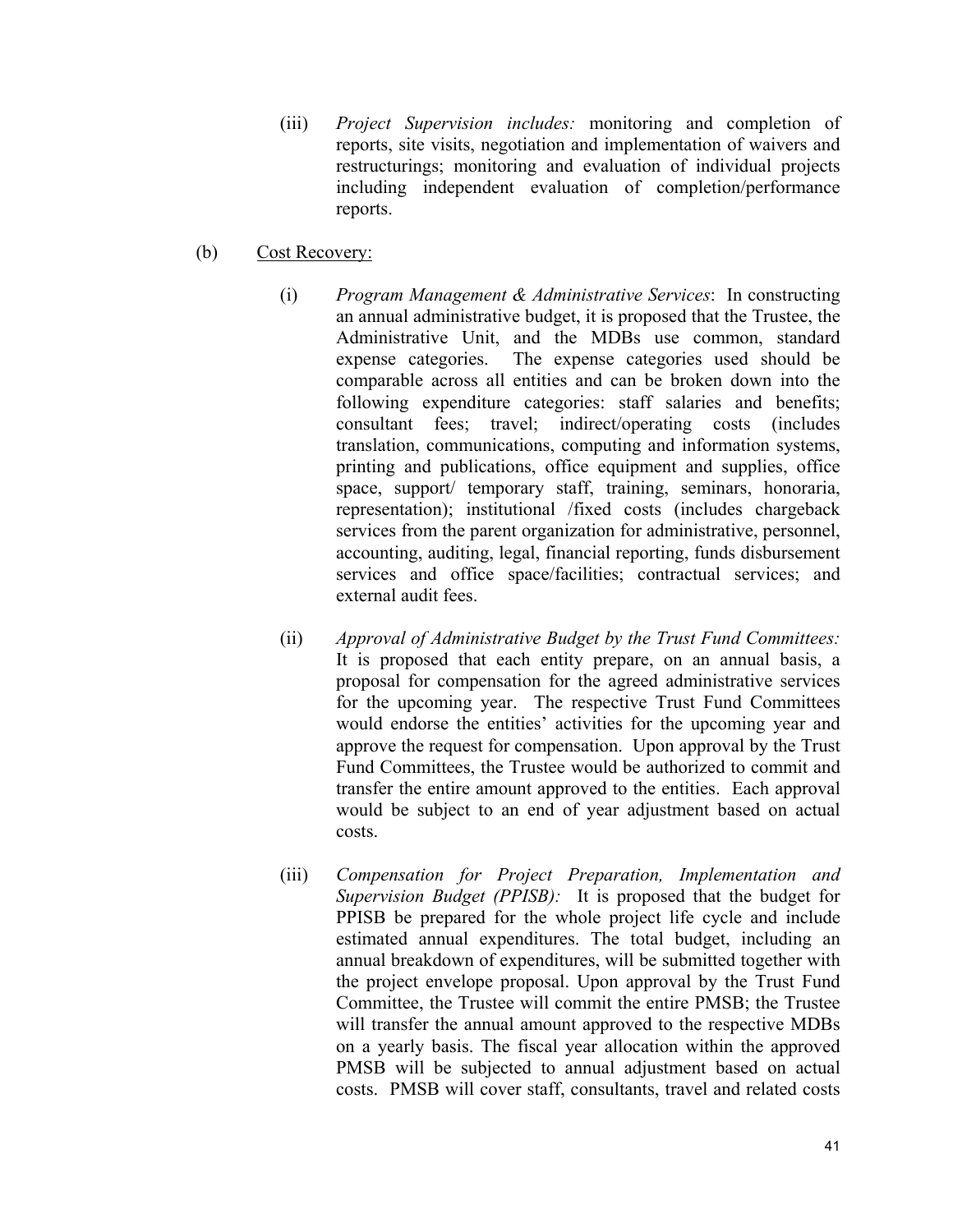of project preparation and appraisal, including due diligence, as well as investment negotiations.

(c) Reflows: All reflows generated from CTF funded sub-projects will flow back to the CTF Trust Fund [on an annual basis].

*7. Reporting to the Trust Fund Committee:* MDBs will report on the progress of each Program semi-annually or more frequently if requested by the Trust Fund Committee. At each reporting date, an updated Program pipeline must be provided if the originally proposed pipeline list has been changed. To ensure consistency in reporting and evaluation, universal measurement criteria will be developed by the MDB Committee. The measurement criteria will be in line with already existing best practice. Semi-annual reports submitted by the MDBs should also include updates on the progress of "mega" projects and Envelopes, in particular vis-à-vis the application of the CTF investment criteria.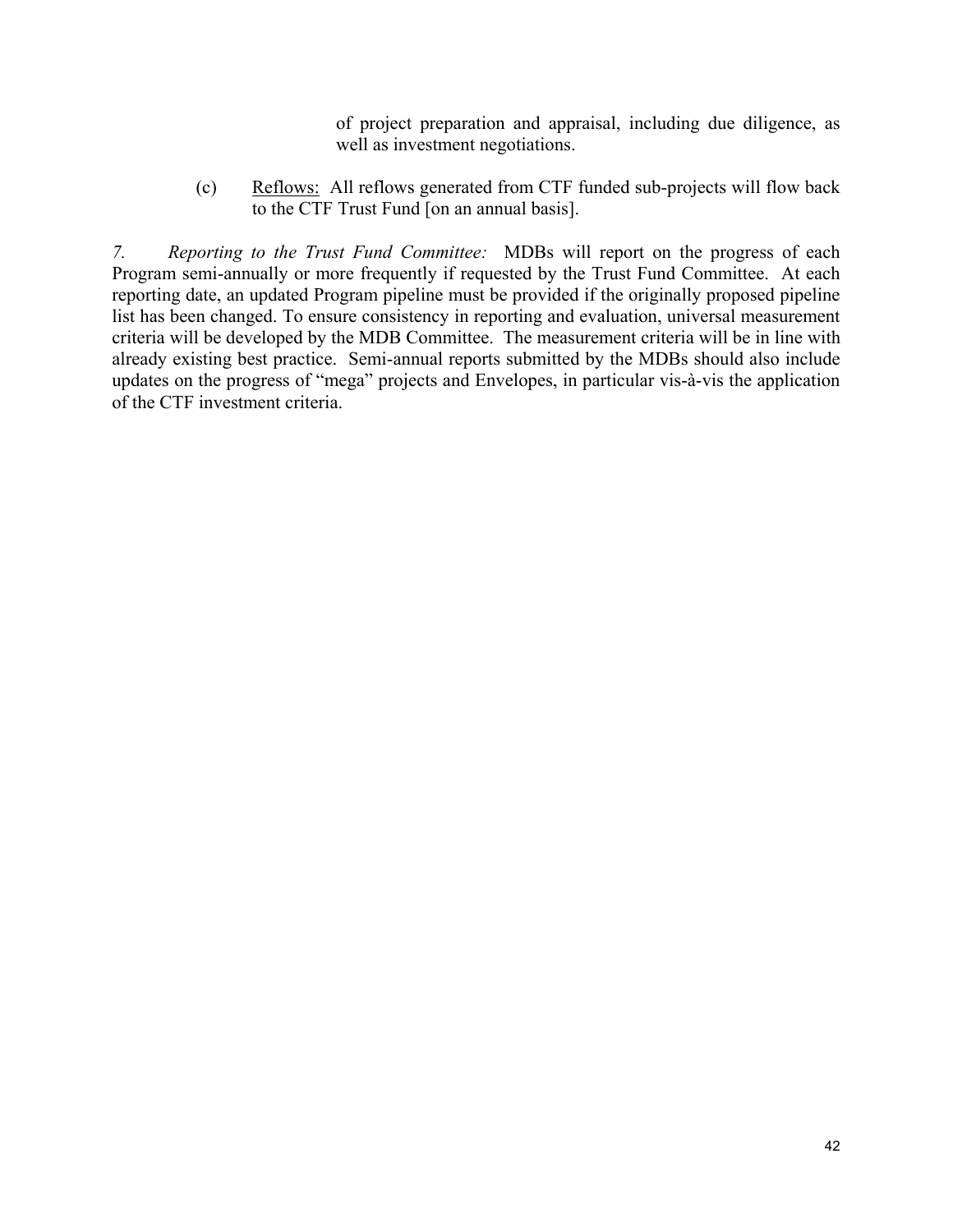# **Annex B Attachment 1**

## **Rationale for Private Sector Engagement in the Clean Technology Fund**

1. **Rising Greenhouse Gases (GHGs) present an urgent challenge to the well-being of all countries**. The Intergovernmental Panel on Climate Change (IPCC) makes clear that warming of the climate system is unequivocal and delays in reducing emissions significantly constrain opportunities to achieve lower stabilization levels and increase the risk of more severe climate related impacts. The impacts of GHGs are global and include, among others: increased frequency and severity of droughts, floods and storms, water stress, decline in agricultural productivity and food security, and further spread of water-related diseases, particularly in tropical areas. Stabilization of GHG concentrations within levels that would keep climate related impacts manageable, require limiting global GHG emissions.

2. **Financing GHG reductions: Focus on developing market-based solutions that would leverage the private sector.** Successful global action to tackle GHG reduction requires substantial financial and technology flows from developed to developing countries. The United Nations Framework Convention on Climate Change (UNFCCC) estimates that by 2030 financial flows to developing countries should be in the order of US\$100 billion annually to finance mitigation<sup>[22](#page-42-0)</sup> and somewhere between US\$28-67 billion for adaptation. Over 80 percent of these investment flows are expected from the private sector. Investment in private sector activities is necessary to test and fast-track the evolution of **financially sound business models** that can form the basis of market-based solutions for addressing GHG reduction. Dynamic growth in demand for energy in the power, transport, building and industrial sectors in developing countries over the next 10-15 years provides a finite window of opportunity to implement transformational investments that reduce emissions. Appropriate incentives need to be implemented now as investment decisions being made today will impact the environment for the next 40 to 50 years.

3. **Public-Private synergies**: An integrated approach with public and private sector involvement should fast-track the development of long-term sustainable market solutions to reduce GHGs. Public sector financing can assist in creating the enabling environment for climate sensitive private sector development, securing private financing flows fast enough to make a difference in current investment decisions. At the same time, private sector action may well precede – rather than follow – changes in regulatory frameworks. Availability of subsidized funding for the financing of clearly delineated private sector expenditures that would replace or reduce carbon-intensive economic activity can set off important market trends and technology evolutions. The strategy for engaging the private sector through subsidized funds would be to encourage early adopters by partially buying down incremental investment costs or specific risks associated with clean energy technologies or sustainable management practices, with the assumption that such early adoption, if large enough in scale, would eventually lead, through

<span id="page-42-0"></span> $\overline{a}$  $22$  The costs and financing required are a function of the assumed level of greenhouse gas concentrations in the atmosphere, in this study 550 ppm. The IPCC and other recent studies indicate lower levels may be needed in which case costs will be higher.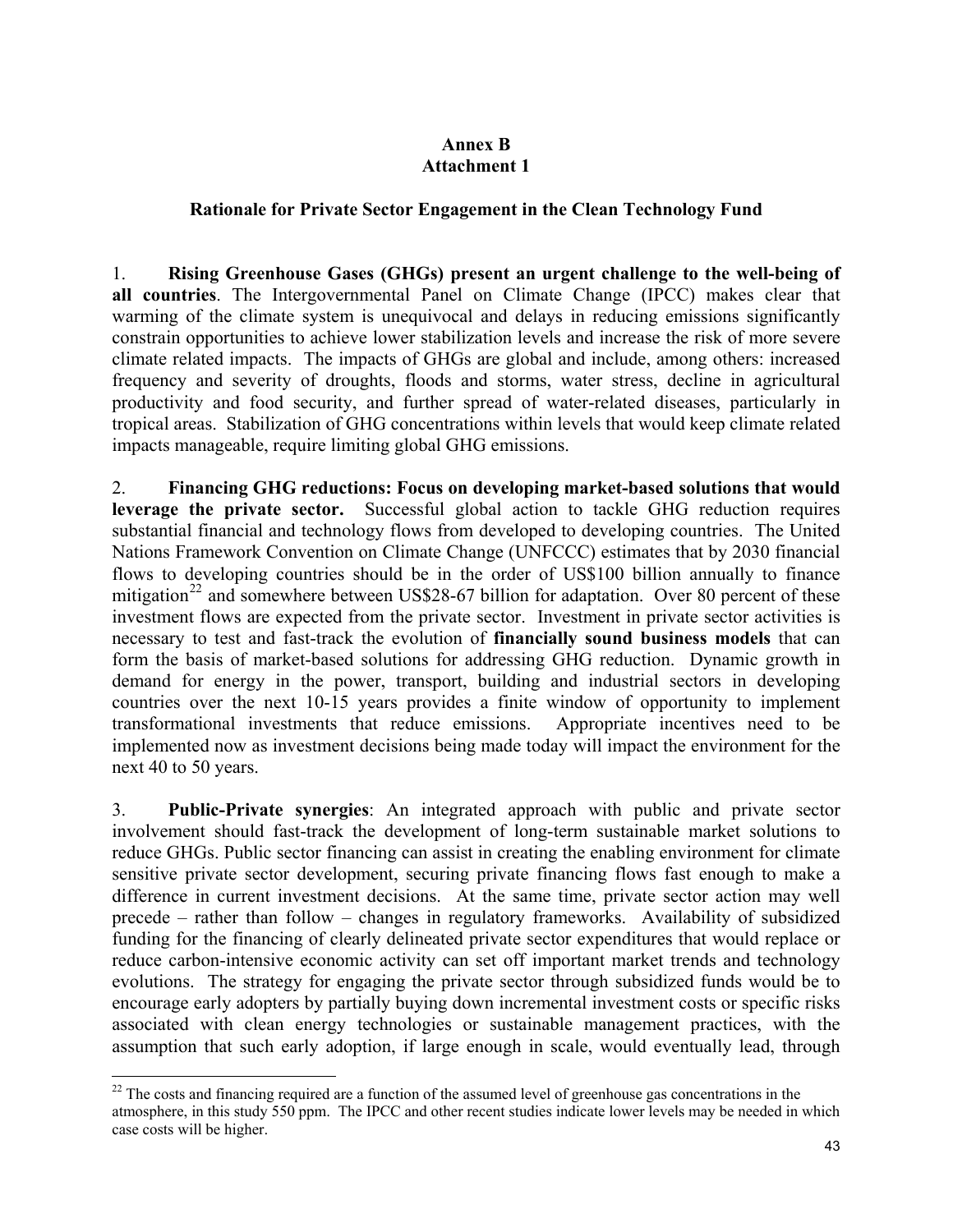falling technology costs and emerging best practice and standards, to long-term changes in industries as well as in their regulatory environments.

4. **Multilateral Development Banks (MDBs) as market catalysts.** MDBs are in a unique position to engage with the private sector in mobilize action that would address GHG reduction. In addition to sectoral and country expertise, MDBs have the ability to design innovative financial structures to meet private sector project finance needs and to support those projects with financing, technical assistance and knowledge sharing. MDBs also have strong client bases which include market leaders in the sectors and therefore the potential for maximum demonstration effect and market impact. Many private sector firms are hesitant to enter new markets or to engage in the early stages of product development and testing without the support of partner institutions like the MDBs who work with them to ensure project success. By leveraging their market position MDBs can therefore intervene in emerging markets to accelerate commercialization of proven emerging technologies and to test new ones. Building on their client networks of global industrial players, as well as their local presence on the ground across developing country markets, MDBs are positioned to play an honest broker role in addressing barriers to market development and mobilizing private sector investment.

5. **Preventing distortionary subsidies.** The availability of large sums of subsidized financing obviously poses significant risks of market distortion – irrespective of whether these funds would be channelled through MDBs or country governments. These risks are exacerbated here by the urgent need for markets to develop projects that would deliver low-carbon growth solutions in a long-term sustainable manner. Wrongly placed subsidized funds could exacerbate the climate challenge as subsidies may well increase the prices that firms can set for clean technologies or by preventing firms to take investment decision that would reduce the carbon intensity of their production as they wait for subsidies to become available later. At the same time, subsidies may end up only with the less successful market players as these would be more eager to apply for subsidies than firms whose products are winning over market share due to inherent product or firm advantages; having been placed with the "losers" the subsidies will not achieve their transformative goals and may in fact result in negative demonstration impacts. It is imperative that CTF financing mechanisms, both for engaging the public sector and for engaging the private sector, are designed to specifically address risks associated with market distortions.

6. **Project finance offers market discipline for the use of subsidized financing in the private sector context.** By integrating and linking subsidized funds into "regular" project finance activities, the CTF will introduce market discipline in the decisions about allocation, shape and size of the inherent subsidy elements injected into markets. "Riding alongside" otherwise commercially viable investments will allow the subsidized funding elements to be placed such that they achieve minimal market distortion and can focus on accelerating and spreading the application of particular (clean) technologies and/or sustainable management practices that would enhance transition towards climate-sensitive economic activity. Using the screening processes applied by project finance officers – as opposed to "application" approaches otherwise used when distributing for example technology-related subsidies – will ensure the allocation of subsidized financing to market players that are successful in their business and leaders in their sectors.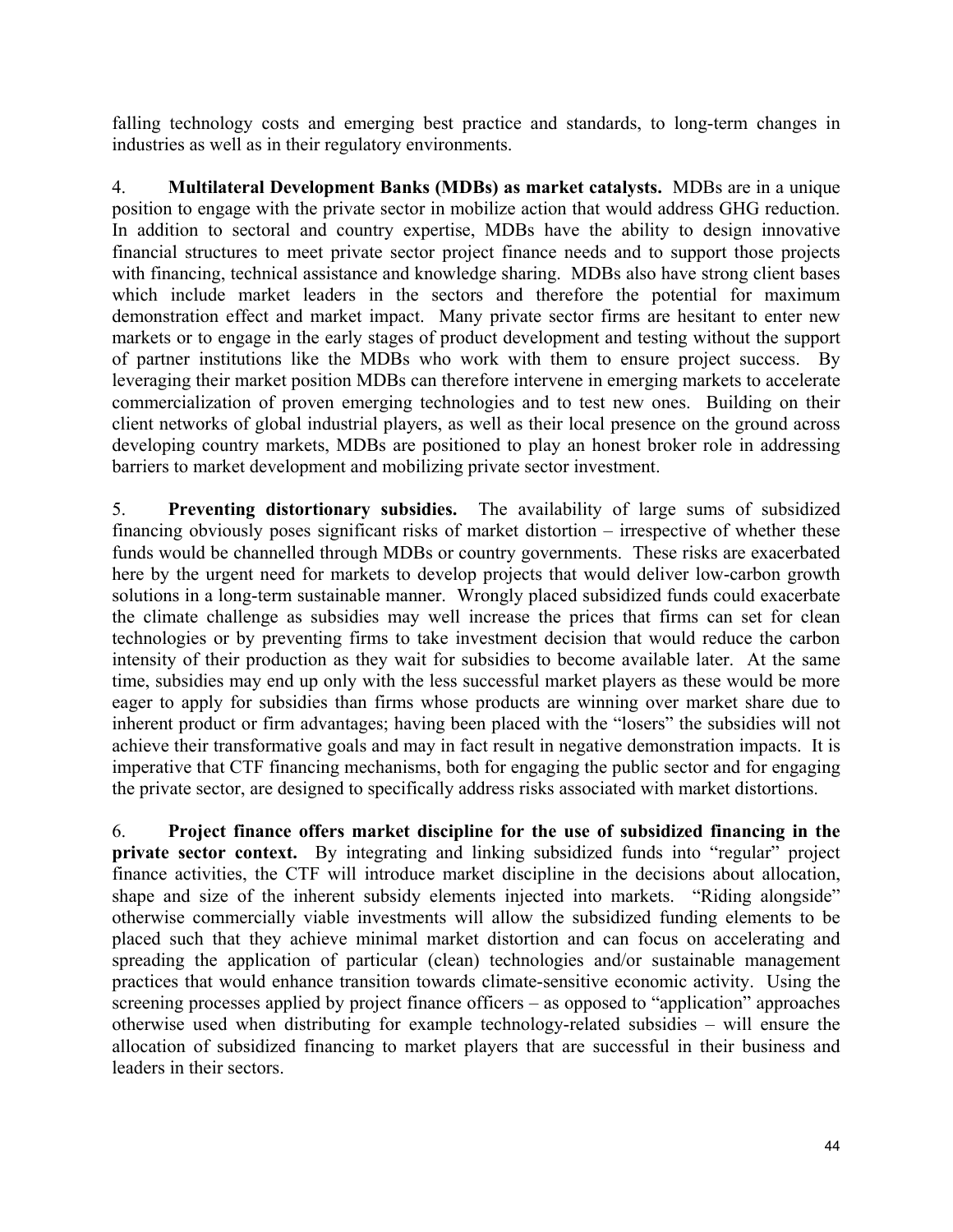7. **Maximizing the use of CTF funds – the effect of reflows**: Subsidized finance used in the form of non-grant modalities generates principal and interest repayment reflows which can then be used to finance additional GHG reduction projects. Reflows extend both the duration of the fund and the size of the impact compared to when used in traditional grant investment forms. In the case of the CTF, all reflows generated through the MDB managed CTF sub-projects will flow back to the CTF Trust Fund.

8. **The benefits of competition**. Engaging several financial institutions in parallel in placing subsidized funding with private sector activities considered to have transformational potential will create beneficial competition. Such competition will benefit the private sector and donor objectives in that it ensures maximum creativity and innovation on the product offering side while keeping product pricing fair. It is also an important element in limiting possible distortionary market effects that could emerge from only one MDB being able to offer subsidized funding to specific industries or sectors. CTF funds will initially be available only to MDBs, in light of their development mandate and willingness to work with the CTF donor committee in testing and fully understanding allocation and reporting mechanisms. Eventually, it may be important to broaden the eligibility for proposal submission to private financial institutions active in the CTF countries.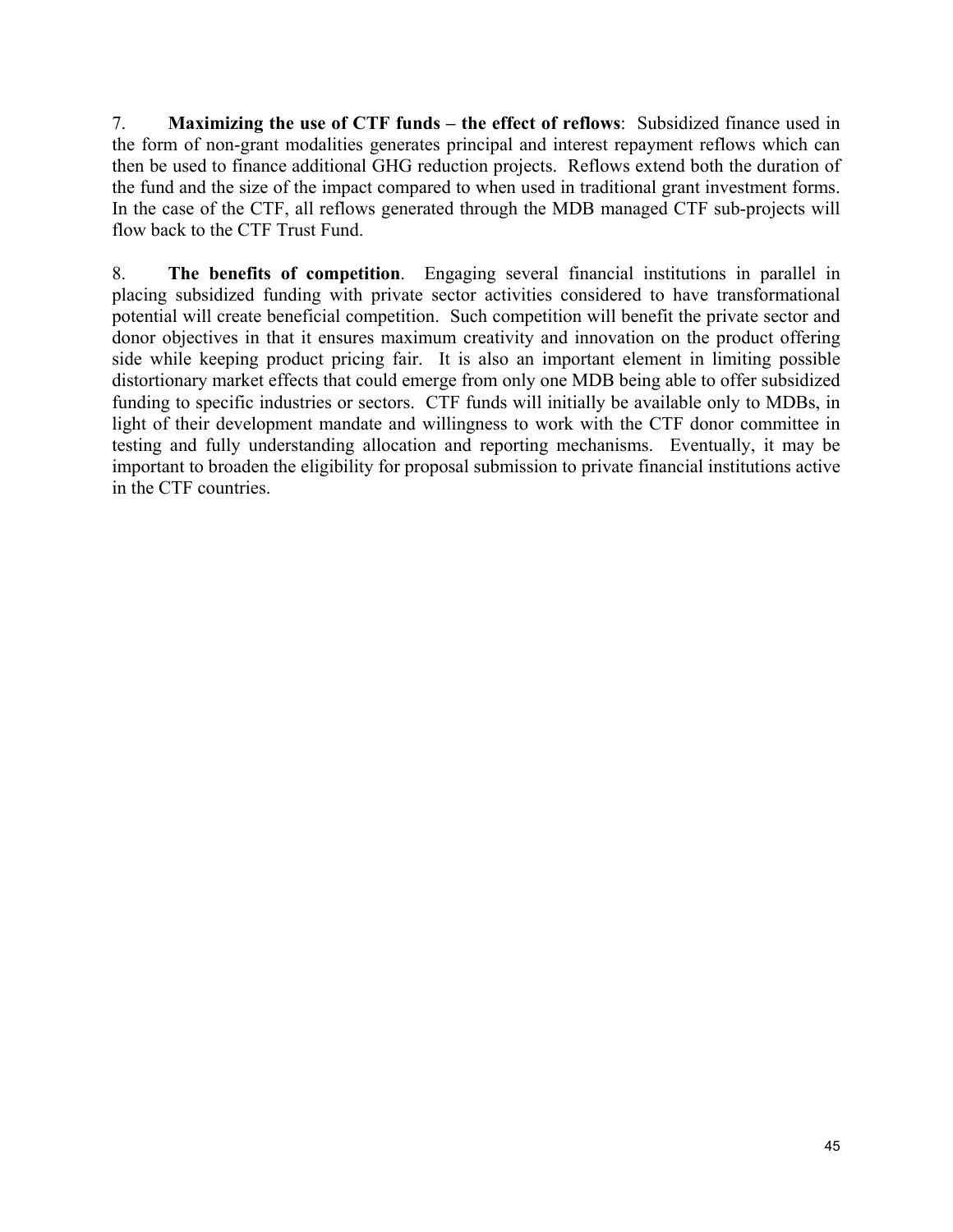# **Annex B Attachment 2**

# **Moving markets through the use of Financial Mechanisms**

# **Experience in using financial mechanisms to encourage uptake of new technologies or business models**.

1. This attachment describes examples of selected financial products suitable to engage the private sector in pursuing climate-sensitive investment strategies. While these products have been, or are in the process of being, tested, it is important to note that as new market barriers emerge new, or amended forms of these financial instruments will be created to effect change.

# *Equity:*

2. Equity is a capital investment in a company or project that is not repaid on a fixed schedule but provides the investor with ownership rights. Equity is generally used to support firms that have viable business plans to implement and test new technologies but where sponsors do not have the financial wherewithal to implement the project alone. Early stage equity investing refers to direct investing in high risk, high innovation, early stage (often) technology companies via equity or mezzanine finance (instruments with both debt and equity characteristics). Concessionary funds may be needed when (a) there is a high relative transaction cost due to the small size of the transaction; (b) high perceived risk due to the investor's lack of experience in the targeted sector, or the untested nature of the technology; and/or (c) specifically in commercializing the technology's application in a developing country.

3. *Relevance for climate change*: Supporting highly innovative companies in environmental sectors can create strong demonstration cases which could accelerate market change including leapfrog technologies. IFC has a track record in early stage direct investments in the IT, life sciences and cleantech sectors in emerging markets.

4. *Risks*: Direct investing may not be quickly scalable given the deal by deal approach and the time required for screening and to process each transaction. However, direct investing gives a development bank the opportunity to support highly developmental transactions that the private sector alone would shy away from.

# *Credit lines & loans (with built in incentives):*

5. Credit lines and loans with incentive characteristics such as performance bonuses or interest rate reductions provide a client with the opportunity to reduce overall funding costs if it meets certain milestones or targets established at the onset of the program. These instruments are most effective with local banks that are comfortable with the risk of a new initiative but that want to use the incentive for clients or loan officers to "kickstart" a new business area (such as clean energy lending). In this financial structure the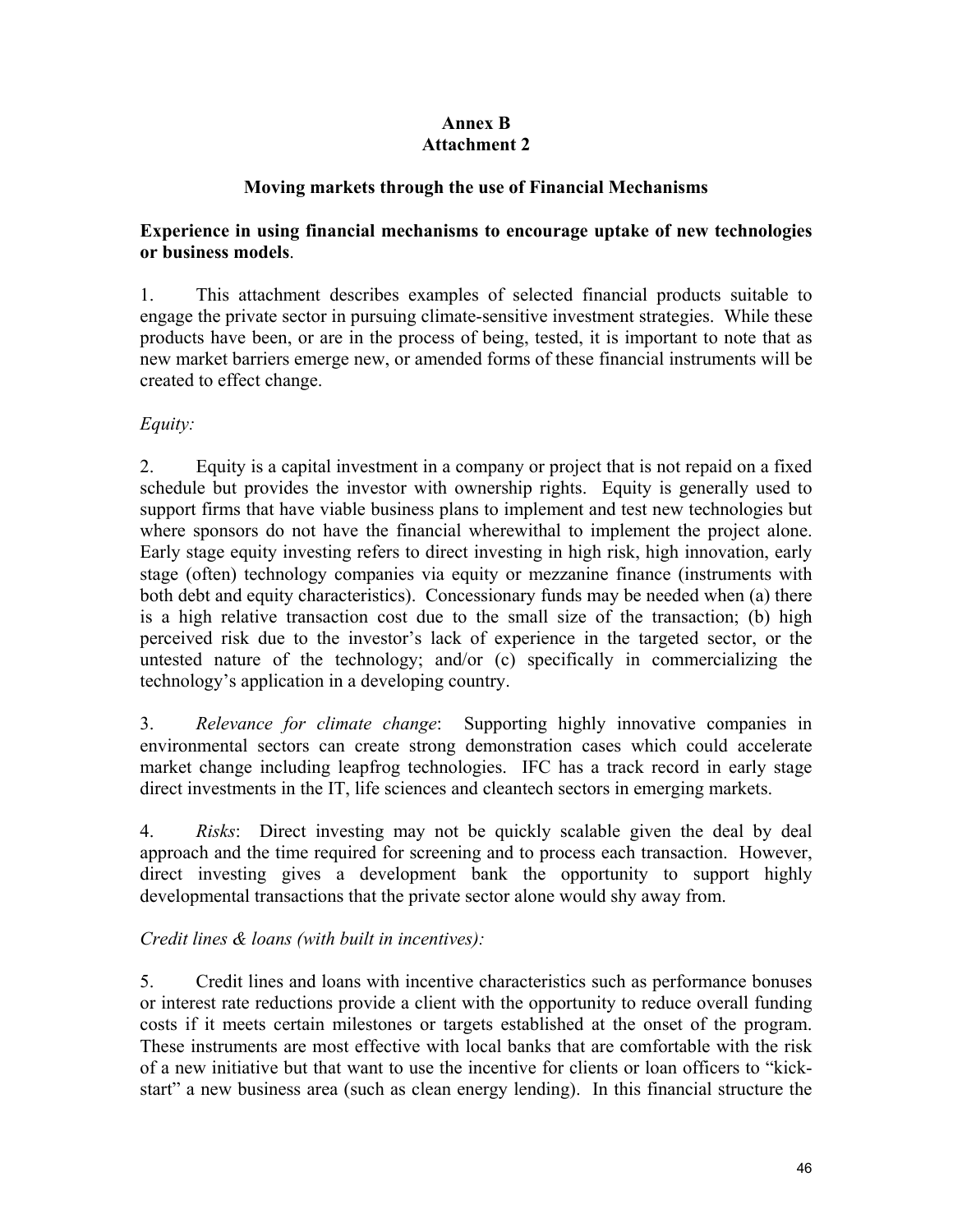donor's funds are coupled with, and leverage, MDB funds to provide the client with one aggregate loan. The bonus or interest rate reduction is deducted from the donor's portion of the loan.

6. *Relevance for climate change*: This product has been used to encourage local banks to develop lending programs for small sized carbon mitigating investments such as small-scale renewable energy projects and energy efficiency investments in housing, buildings and small businesses. Working through local banks is particularly appealing in these instances given the scale required to have a climate change impact; in this structure scale is achieved through a local bank's network and client relationships.

7*. Risks*: Despite the incentives in the financial instrument and the financial attractiveness of most energy efficiency transactions, adoption on a large scale requires a change in awareness, capacity, behaviour and attitude, both on the bank's part and on the consumer's part. An effective program is therefore dependant on the commitment of a bank's management team to integrate the new line of business into their regular operations, the willingness to train its loan officers, the bank's ability to influence their client base, and on the competencies of the client base to understand and apply for such financing.

# *Subordinated Debt (Mezzanine Finance):*

8. Subordinated debt, a form of mezzanine financing, refers to loans that in case of payment defaults or bankruptcy have a lower repayment priority compared to other company or project loans. Subordinated debt strengthens a company/project's equity position in a bank's credit analysis and enables/encourages a local bank to provide senior debt financing. Donor funds that are used as subordinated loans effectively leverage senior financing. While this type of debt has some equity characteristics, it is normally repaid on a regular schedule.

9*. Relevance for climate change*: Subordinated debt has high potential for impact and is currently being tested with financial institutions to fill the 'equity gap' that exists with many small renewable projects. For viable renewable energy projects, this structure is used to cover the difference between the project costs a local bank is *willing* to cover and the costs the project sponsors are *able* to cover.

10*. Risk*s: Subordinated debt is currently in the testing phase as a market catalyst for small renewable projects.

# *Guarantees (& Insurance):*

11. Guarantees and insurance products enhance the credit worthiness of a transaction because the guarantor agrees it will cover some, or all, of any defaulted payment or repayment per an original contract; guarantees are sought when payment or repayment flows are risky. Guarantees allow MDBs to use their strong credit rating to provide comfort to decision makers that cash flows will take place. This can influence banks and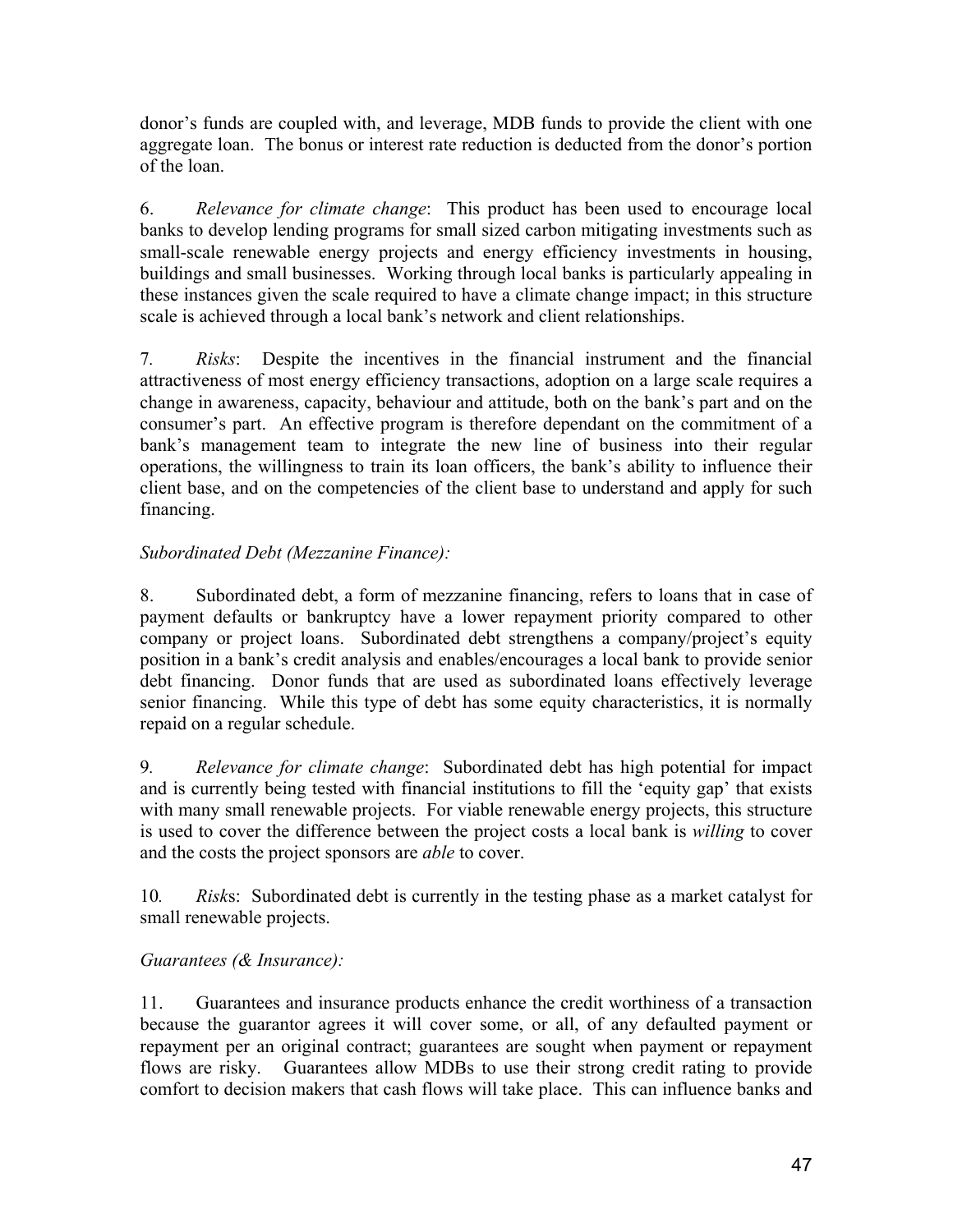other financiers to provide funding for low carbon technologies (by extending tenors, a project's financial viability becomes more attractive to a sponsor and enables them to make the investment). In general guarantees can be used to cover any of the risks the market will not bare, including credit risk, technology risks, or changes to the project's regulatory environment. Donor funds would be used to provide guarantees for climate change initiatives when no party is willing to pay for such guarantee.

12. *Relevance to climate change*: Guarantees can be applied in different ways to support the development of the renewable energy sector, for example, by enhancing the expected revenue stream from a Power Purchase Agreement, by increasing access to bank finance, or by extending loan tenors and improving the financial viability of a project.

13. *Risks*: Excessive guarantees can distort markets and encourage poor investment decisions. Care must be taken to ensure that guarantees are offered on the right types of transactions and in levels that still require some private sector risk taking.

# *Leasing:*

14. Leasing is a way of financing the use of equipment or new technologies. Leasing allows a company or an individual to utilize an asset even though it is legally owned by a leasing company or bank. It is an attractive form of financing for a borrower because it does not require large up front incremental costs; it is attractive for the financier because the equipment is still owned by the lender during the financing period. An effective leasing market requires that an established secondary market exist for the equipment being leased; ie. leasing companies need to be confident they can sell the used equipment if the original borrower defaults and the equipment must be reclaimed. Donor funds could be used as performance incentives to encourage leasing companies and banks to engage in, or establish, a new line of business for clean energy equipment. Donor funds could also be used as guarantees to mitigate the risk of resale while a secondary market is being established for the clean energy equipment.

15. *Relevance for Climate Change*: Leasing could be an effective way of promoting the change to widely applying cleaner technologies, especially for smaller scale upgrades by small and medium sized companies. Leasing companies can handle large volumes of relatively small sized transactions.

16. *Risks*: Leasing may be less attractive in sectors where the new technology is integrated with the companies' other processing equipment or operations and cannot be discreetly separated and sold in a secondary market if a payment default occurs.

# *Risk Sharing*

17. Risk Sharing is a way of "sharing" the risk of a portfolio of sub-projects with a local bank or financial institution. While the bank funds the sub-project loans from its own account, MDBs guarantee a portion of the repayments from borrowers if a subproject defaults. A risk-sharing product gives a bank comfort that their risks are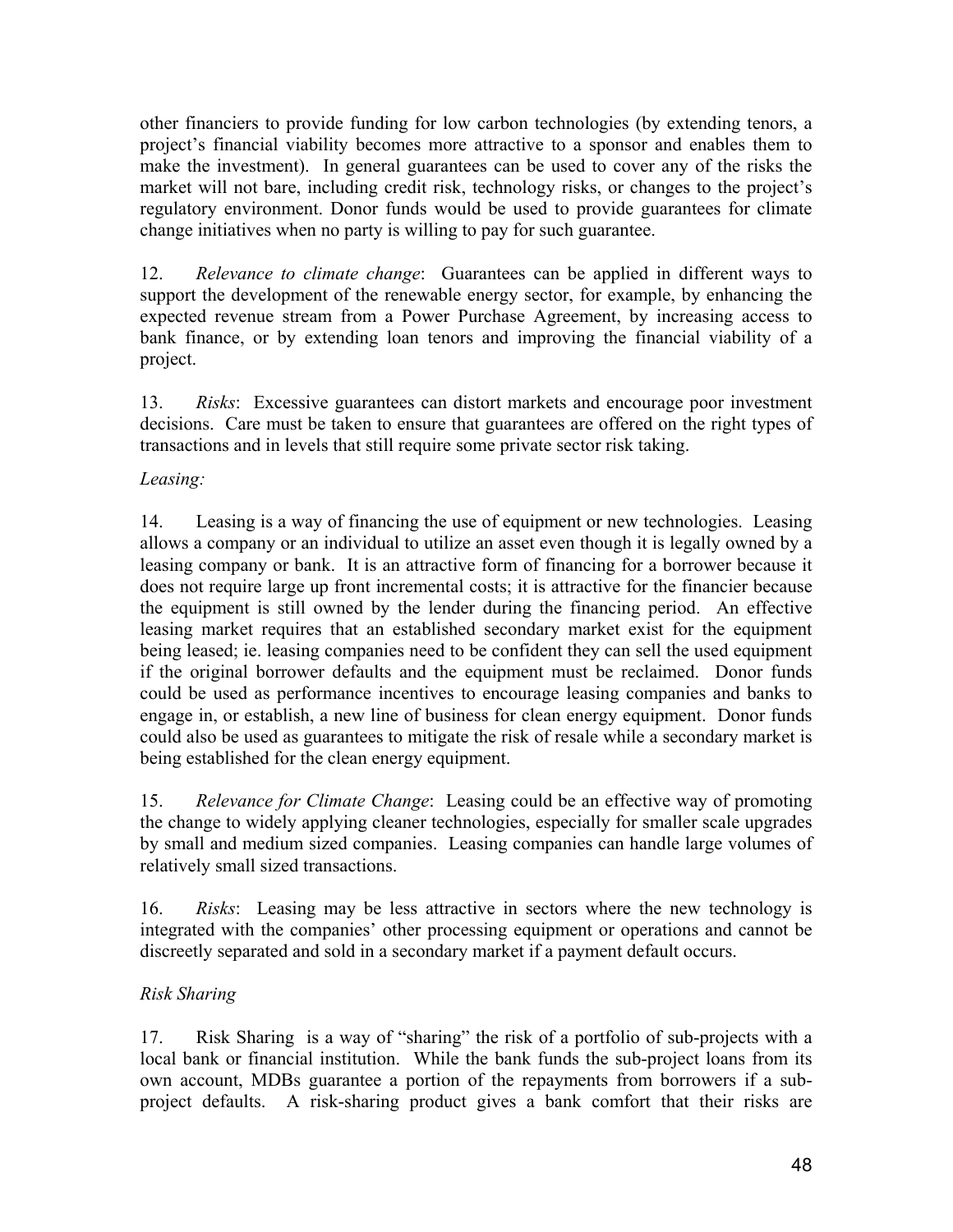mitigated during the period when they are learning a new line of business and a performance track record is being established for the underlying loans. In this structure, donors play a critical role by covering the losses from the first few defaults (if any) which occur in a portfolio of projects (first loss). To date the experience with risk sharing structures has been positive both in terms of low to no losses and the amount of funding leveraged from financial institutions.

18. *Relevance for Climate Change*: Risk-sharing is an effective way to engage a financial intermediary to lend for sectors such as energy efficiency and small scale renewable energy.

19. *Risks*: Even with the best risk-sharing structure, success with this approach is dependant on whether a bank's management fully integrates the line of business into their operations.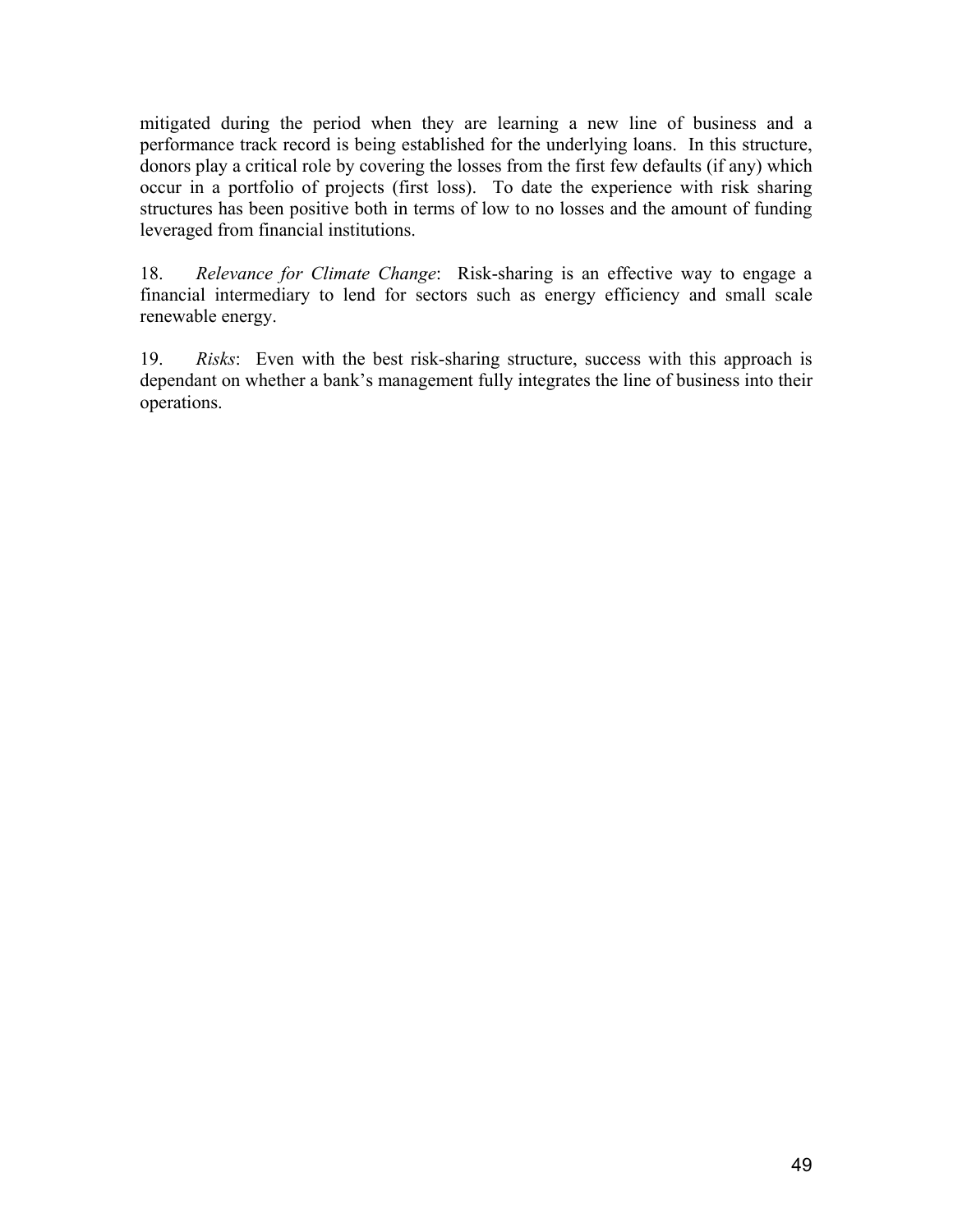#### **EXAMPLES OF FINANCIAL INSTRUMETNS**

1. **Example A: Subordinated debt** (mezzanine finance) provided to private sector investors to catalyze debt financing for renewable energy projects. In this example, MDBs and/or other private sector lenders require a 30% equity investment in order to provide debt financing for a project. Concessional funds (donor funds) are used to supplement the equity structure of a project when sponsors have a viable clean energy project but do not have the ability to increase their equity stake. This type of structure can be used for individual projects and for bundled projects through a financial institution.



Figure 1: Subordinated debt for a \$10 million

2. **Example B: A Risk-sharing Facility** to support a portfolio of loans from a commercial financial intermediary (banks and leasing companies). In this example the first 5% of losses on the portfolio would be shared equally between the bank and donor with the future losses being shared equally between the bank and MDB



**Figure 2: Risk sharing for a bank's loan portfolio** Portfolio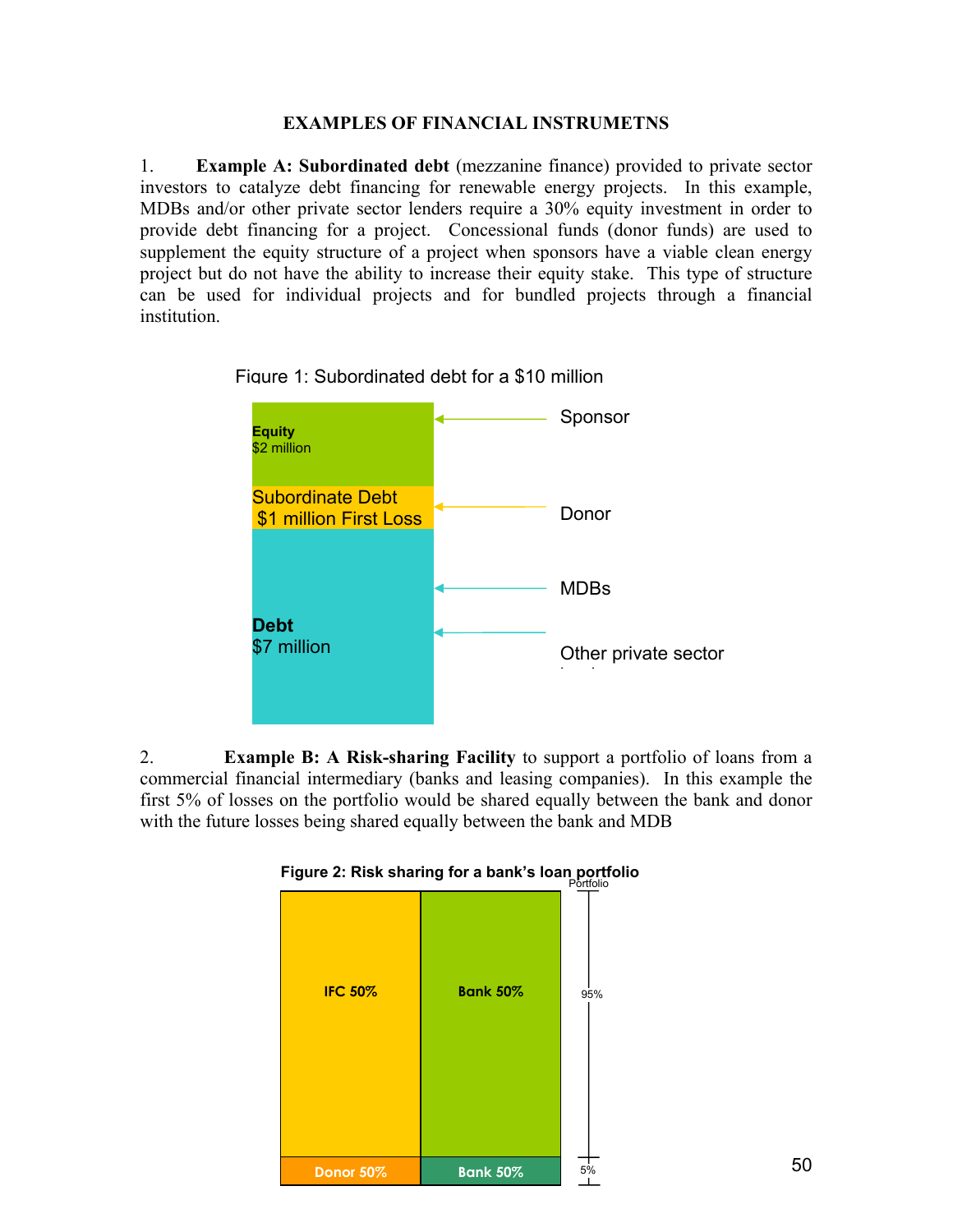3. **Example C**: **Credit enhancement** to strengthen the credit-worthiness f a power generation project by ensuring long-term viability of utility off-take agreements related to the project's renewable energy portion (or co-generated steam). In this example, donor funds are used to guarantee payments from a distribution company to a hydro power SPV. Without this level of comfort on their future revenue stream project sponsors may not develop RE projects



**Figure 3: Credit Enhancement Facility for a Hydro Power Plant**

*Notes: LTTPA: Long-term power purchase agreement; DistCo: Electric distribution company (utility); SPV: Special-purpose vehicle /project company*.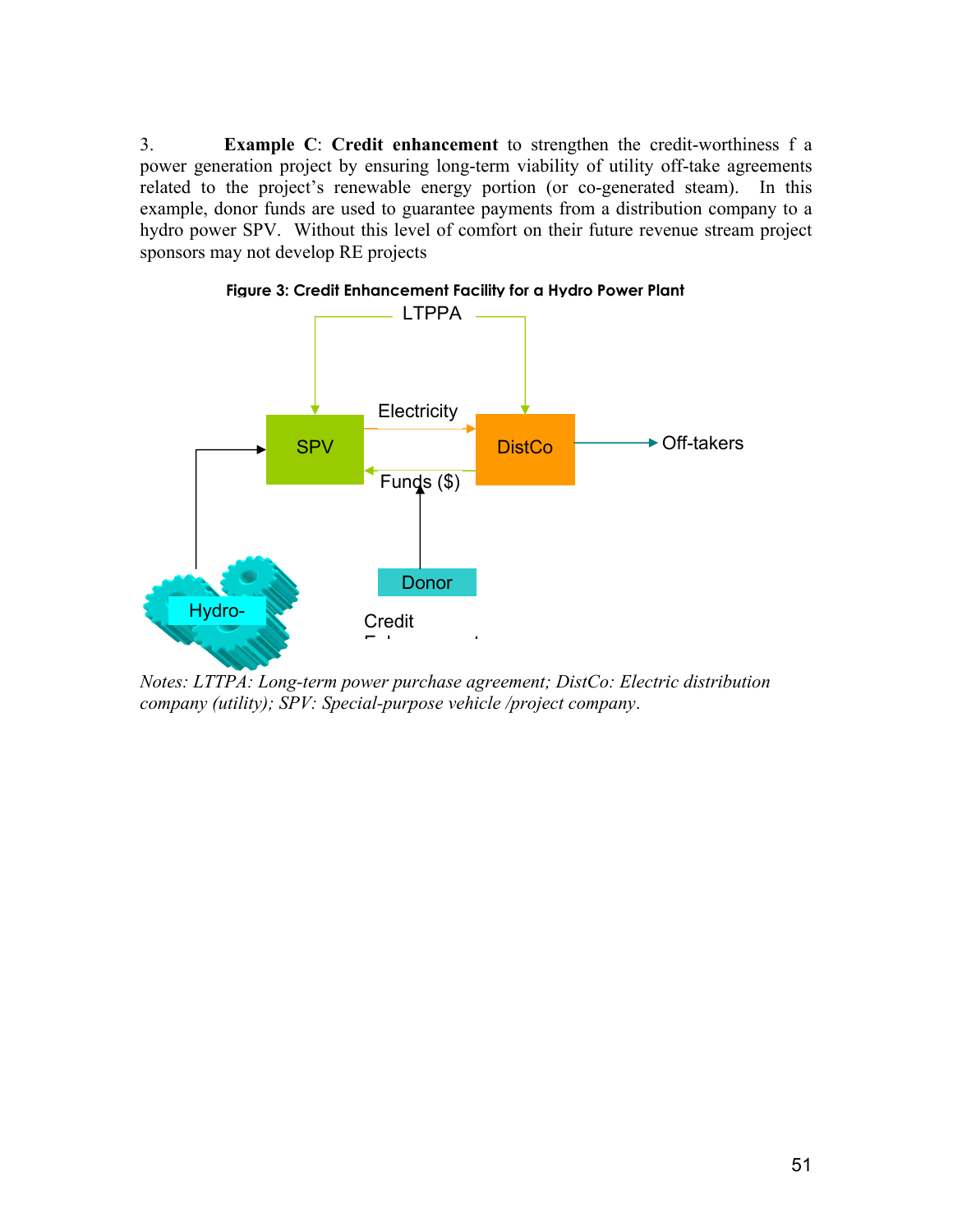# **Annex B Attachment 3**

# **PROPOSED PRIVATE SECTOR CYCLE OF ACTIVITIES FOR THE CLEAN TECHNOLOGY FUND (under discussion)**

|    | <b>Steps/Actions Required</b>                        | Responsible | <b>Performance Standards</b>                                                                          |
|----|------------------------------------------------------|-------------|-------------------------------------------------------------------------------------------------------|
|    |                                                      | Party       |                                                                                                       |
|    | 1. Identify target countries and                     | <b>MDB</b>  | Based on CTF investment criteria established                                                          |
|    | sectors                                              |             | by Donors and MDBs up front.                                                                          |
| 2. | Prepare and submit project<br>proposals for approval | <b>MDB</b>  | Proposals to include:                                                                                 |
|    |                                                      |             | For Large-Scale projects (utilizing more than                                                         |
|    |                                                      |             | US\$[] of CTF funds):<br>Amount of CTF funds requested                                                |
|    |                                                      |             | <b>Investment Country</b>                                                                             |
|    |                                                      |             | Company size<br>$\bullet$                                                                             |
|    |                                                      |             | Sector<br>$\bullet$                                                                                   |
|    |                                                      |             | Technology supported<br>$\bullet$                                                                     |
|    |                                                      |             | Use of CTF funds in the financing<br>structure                                                        |
|    |                                                      |             | A description of any advisory services/                                                               |
|    |                                                      |             | knowledge management components                                                                       |
|    |                                                      |             | Justification for the use of subsidized<br>$\bullet$<br>funds                                         |
|    |                                                      |             | Total GHG reduction expected                                                                          |
|    |                                                      |             | Effectiveness of the CTF funds (GHG/\$1)<br>$\bullet$<br>CTF spent)                                   |
|    |                                                      |             | Leverage expected from the private sector<br>$\bullet$<br>(including the participant MDB)             |
|    |                                                      |             | Description of how the project supports<br>$\bullet$<br>"transformation" to a low carbon              |
|    |                                                      |             | economy                                                                                               |
|    |                                                      |             | Explanation of how the project seeks to<br>minimize or avoid market distortions                       |
|    |                                                      |             | Risks & mitigants of the project                                                                      |
|    |                                                      |             | Performance Indicators for the project                                                                |
|    |                                                      |             | For Envelope projects (Small-mid scale<br>projects each utilizing less than US\$[ ] of<br>CTF funds): |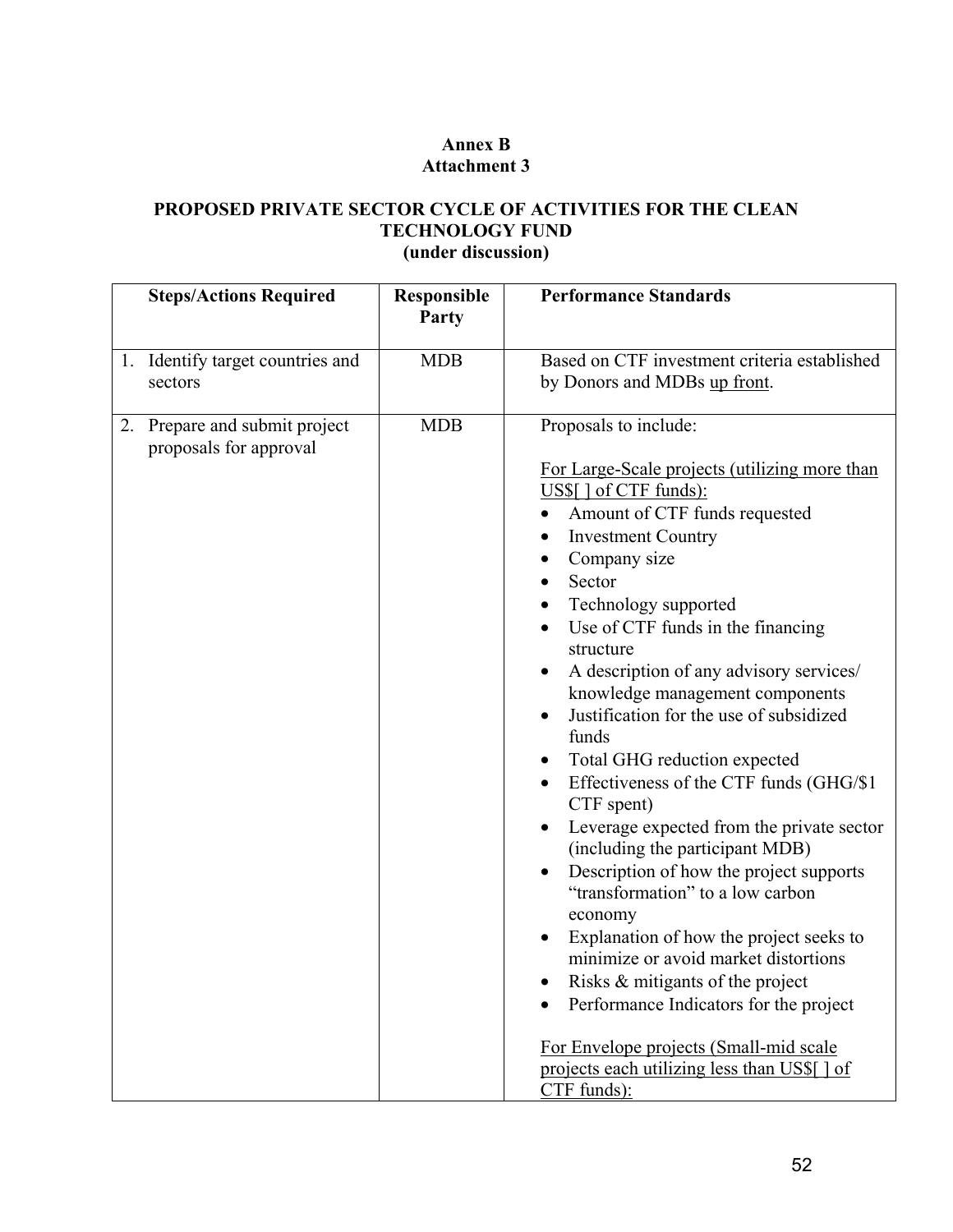|                  |                                                                                                                |                           | Amount of CTF funds requested<br>Investment Country(ies)<br>Size of companies in the portfolio<br>$\bullet$<br>Sector(s) targeted<br>$\bullet$<br>Technology(ies) supported<br>Use of CTF funds in the expected<br>financing structures<br>A description of any advisory services/<br>knowledge management components<br>Justification for the use of subsidized<br>funds<br>Total GHG reduction expected<br>Effectiveness of the CTF funds (GHG/\$1)<br>CTF spent)<br>Leverage expected from the private sector<br>(including the participant MDB)<br>Description of how the project supports<br>"transformation" to a low carbon<br>economy<br>Explanation of how the project seeks to<br>minimize or avoid market distortions<br>Risks & mitigants of the project<br>Performance Indicators for the project |
|------------------|----------------------------------------------------------------------------------------------------------------|---------------------------|----------------------------------------------------------------------------------------------------------------------------------------------------------------------------------------------------------------------------------------------------------------------------------------------------------------------------------------------------------------------------------------------------------------------------------------------------------------------------------------------------------------------------------------------------------------------------------------------------------------------------------------------------------------------------------------------------------------------------------------------------------------------------------------------------------------|
| 3.               | TFC reviews proposals and<br>approves                                                                          | <b>TFC</b>                | Based on CTF investment criteria established<br>up-front.                                                                                                                                                                                                                                                                                                                                                                                                                                                                                                                                                                                                                                                                                                                                                      |
| $\overline{4}$ . | MDB submits cash transfer<br>request to IBRD as Trustee.                                                       | <b>MDB</b>                | Within [] working days of effectiveness.                                                                                                                                                                                                                                                                                                                                                                                                                                                                                                                                                                                                                                                                                                                                                                       |
|                  | 5. IBRD as Trustee makes cash<br>transfer to MDB.                                                              | <b>IBRD</b> as<br>Trustee | Within [] working days of receipt of cash<br>transfer request.                                                                                                                                                                                                                                                                                                                                                                                                                                                                                                                                                                                                                                                                                                                                                 |
|                  | 6. Identify, appraise, structure,<br>and negotiate Large-scale<br>and individual Envelope<br>projects;         | <b>MDB</b>                | Consistent with CTF investment criteria and<br>additional criteria approved by the TFC in the<br>Proposal Document                                                                                                                                                                                                                                                                                                                                                                                                                                                                                                                                                                                                                                                                                             |
|                  | 7. Resubmission of any project/<br>proposal that differs<br>substantially from the<br><b>Approved Proposal</b> | <b>MDB</b>                | Memorandum circulated on a no-objection<br>basis.                                                                                                                                                                                                                                                                                                                                                                                                                                                                                                                                                                                                                                                                                                                                                              |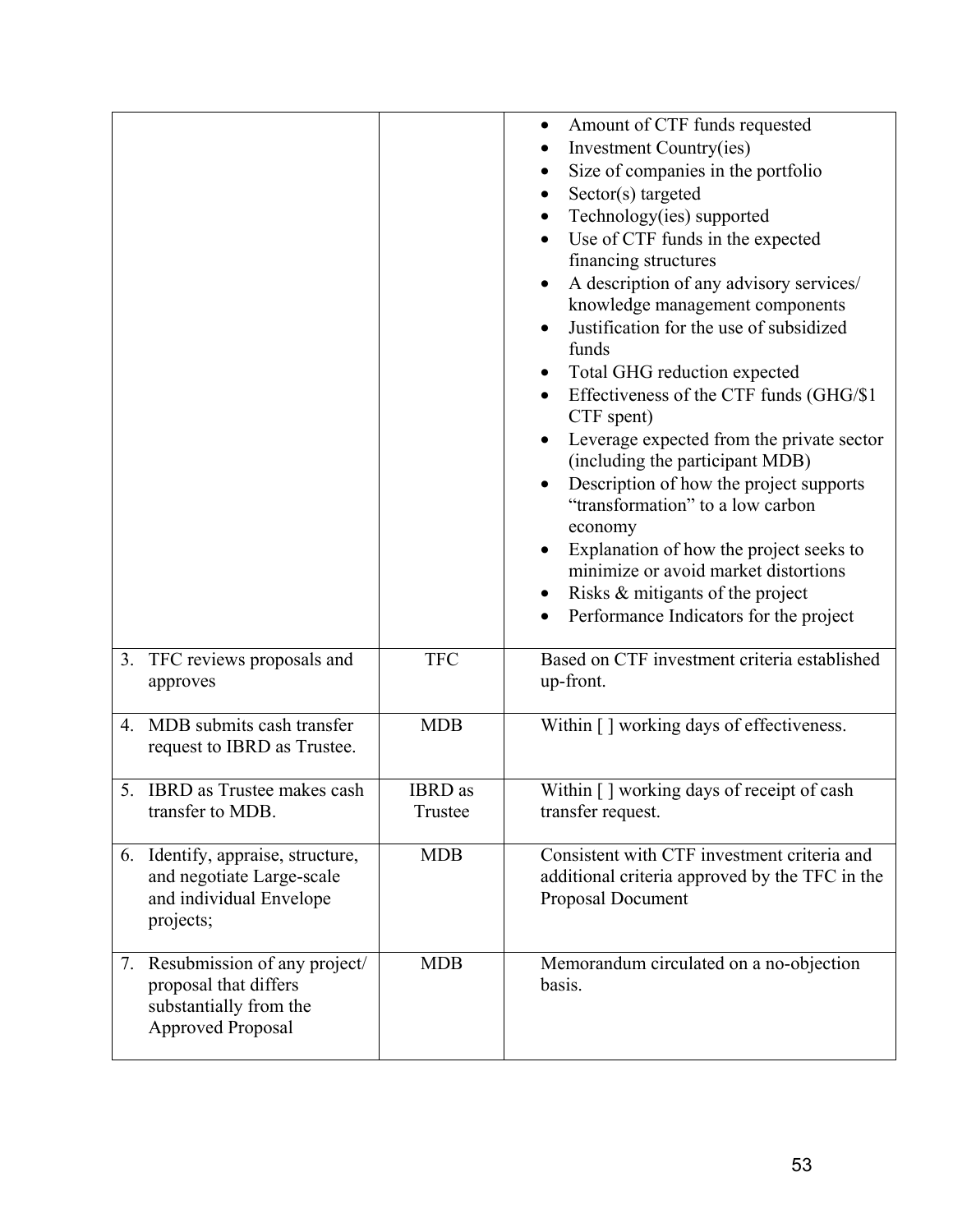| <b>Steps/Actions Required</b>                                                                                       | <b>Responsible</b><br>Party | <b>Performance Standards</b>                                              |
|---------------------------------------------------------------------------------------------------------------------|-----------------------------|---------------------------------------------------------------------------|
| <b>MDB</b> Investment Review<br>8.<br>Meeting                                                                       | <b>MDB</b>                  | According to MDB's operational policies and<br>procedures                 |
| 9.<br>Summary of Proposed<br>Investment (SPI) information<br>circulated to TFC when it is<br>released to the public | <b>MDB</b>                  | 30-60 days prior to MDB Board approval (for<br>information purposes only) |
| 10. MDB obtains board approval<br>for individual projects and<br>signs legal contracts.                             | <b>MDB</b> Board            | According to MDB's operational policies and<br>procedures                 |
| 11. Supervision and management<br>of the portfolio projects                                                         | <b>MDB</b>                  | Consistent with MDB's operational policies<br>and procedures              |
| 12. Annual Report submitted to<br><b>Administration Unit</b>                                                        | <b>MDB</b>                  | Based on the Performance Indicators<br>established at Project Approval    |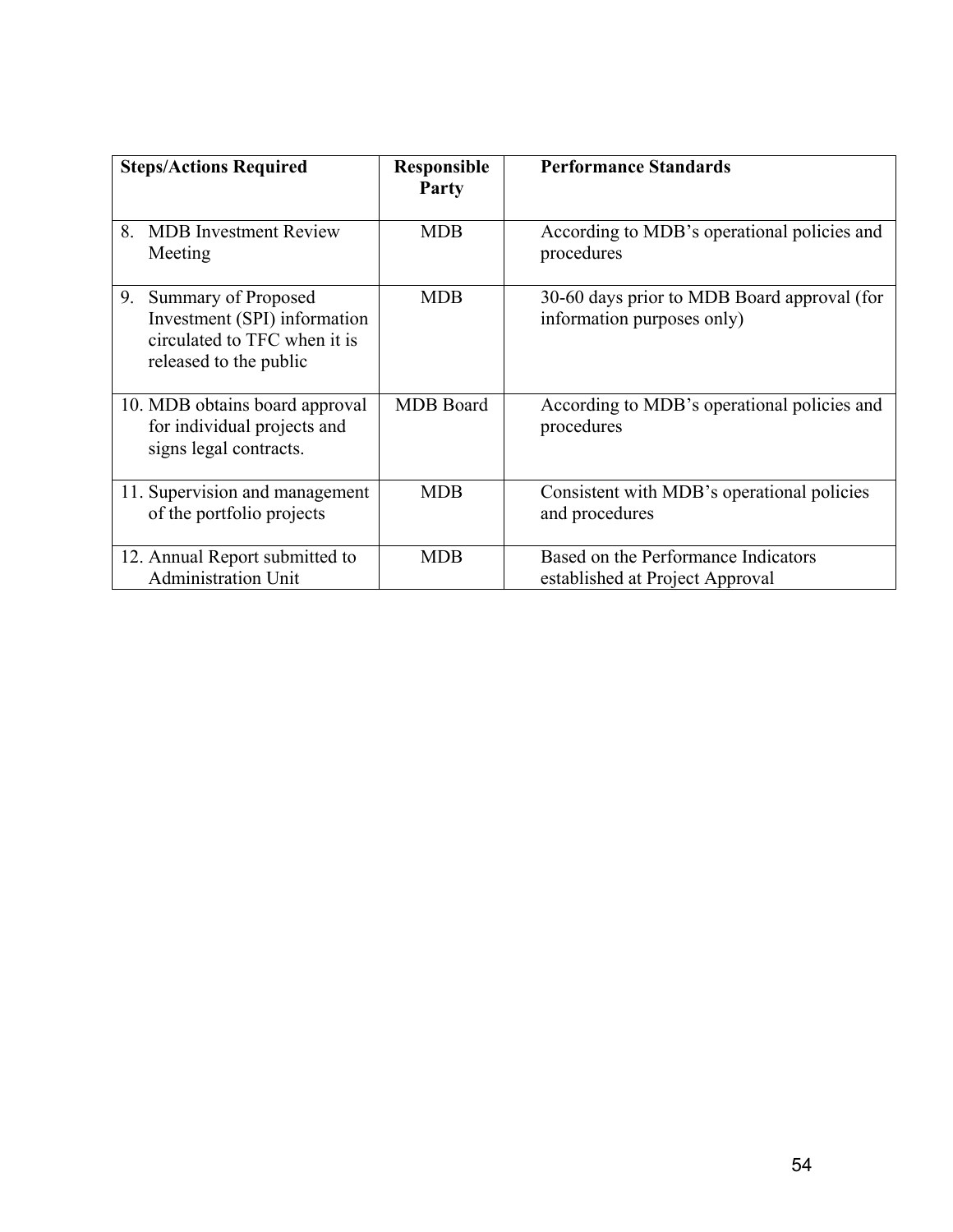## **Annex C Role of Trustee**

#### *Management of funds*

1. The World Bank (IBRD), through its Multilateral Trusteeship and Innovative Financing Department (MTIF) under the Concessional Finance and Global partnerships Vice Presidency (CFP), would serve as Trustee of the Funds. In this capacity, it will be responsible for the following functions:

- (a) establishing and maintaining appropriate records and accounts to identify contributions and other receipts, including reflows;
- (b) recording all funding decisions made by the Trust Fund Committees to monitor funding status of the CIF;
- (c) making commitments to the MDBs in accordance with the decisions of the Trust Fund Committees against the available resources of the Trust Fund and making corresponding cash transfers;
- (d) preparing financial reports and audit coordination for each of the funds; and
- (e) investing the proceeds of the funds, including currency conversions and cash management.

2. Pending disbursement of the proceeds, IBRD will invest the Funds' resources in accordance with World Bank policies and procedures for the investment of trust funds that it administers. Income earned on each Fund will be credited to the Fund, thus increasing resources available for operations.

3. IBRD will act as financial intermediary with respect to the CIF's proceeds administered by the MDBs and, in that capacity, will have no responsibility to the Funds' contributors for the use of the proceeds of such funding over and above those responsibilities contained in the contribution agreements and agreements with MDBs. Such responsibilities will be born by the MDBs in accordance with their own fiduciary frameworks, policies, guidelines, and procedures.

# *Financial Reporting*

4. The Trustee will be accountable to the Trust Fund Committees for the performance of its fiduciary responsibilities. The Trustee will submit regular reports to each Trust Fund Committee on the financial status of the respective fund. The Trustee will provide for an external annual audit of the accounts of the funds. The Trustee will forward to the Trust Fund Committees a copy of the annual, audited financial statements of the CTF together with the auditor's written report of the audit findings.